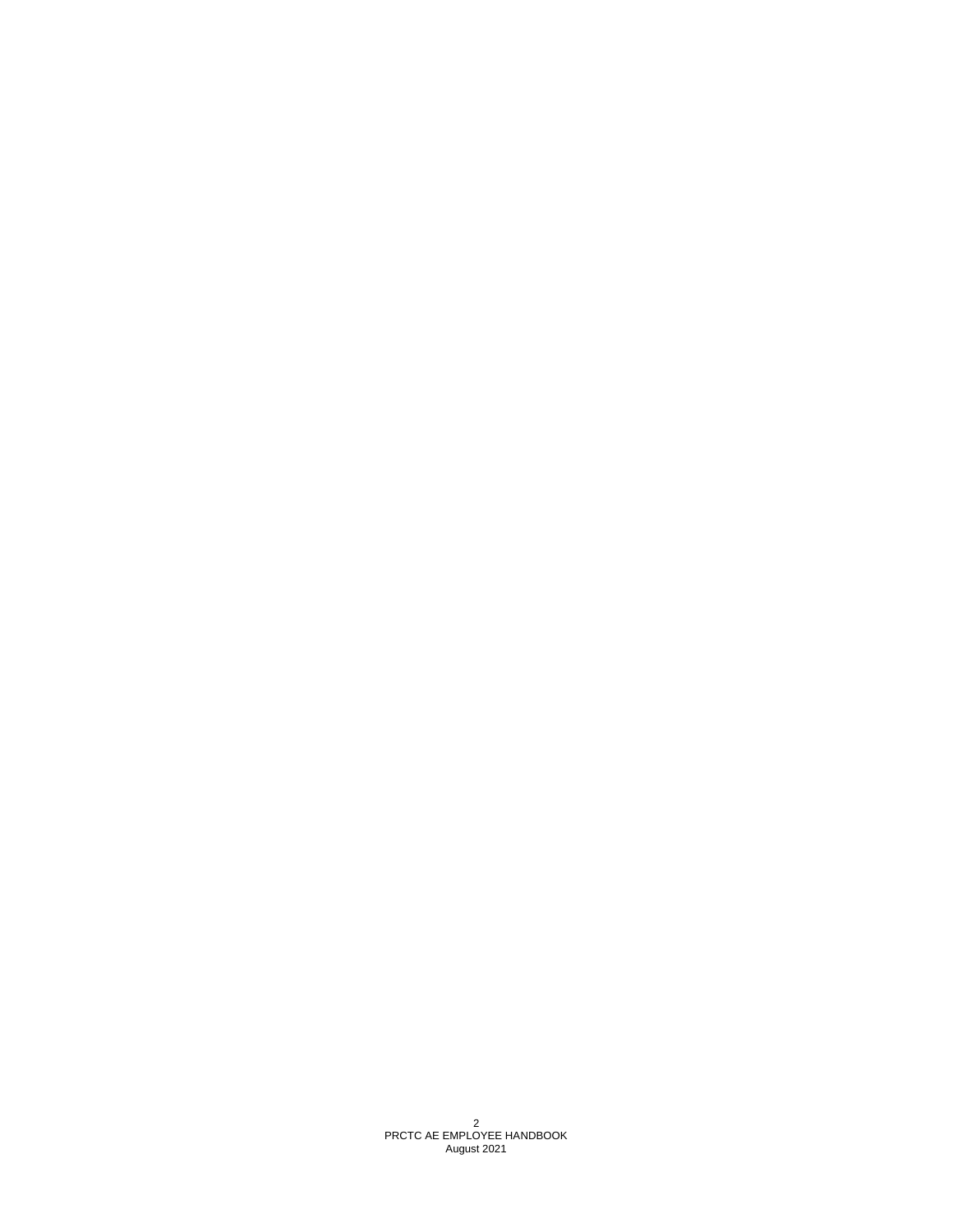# **Table of Contents**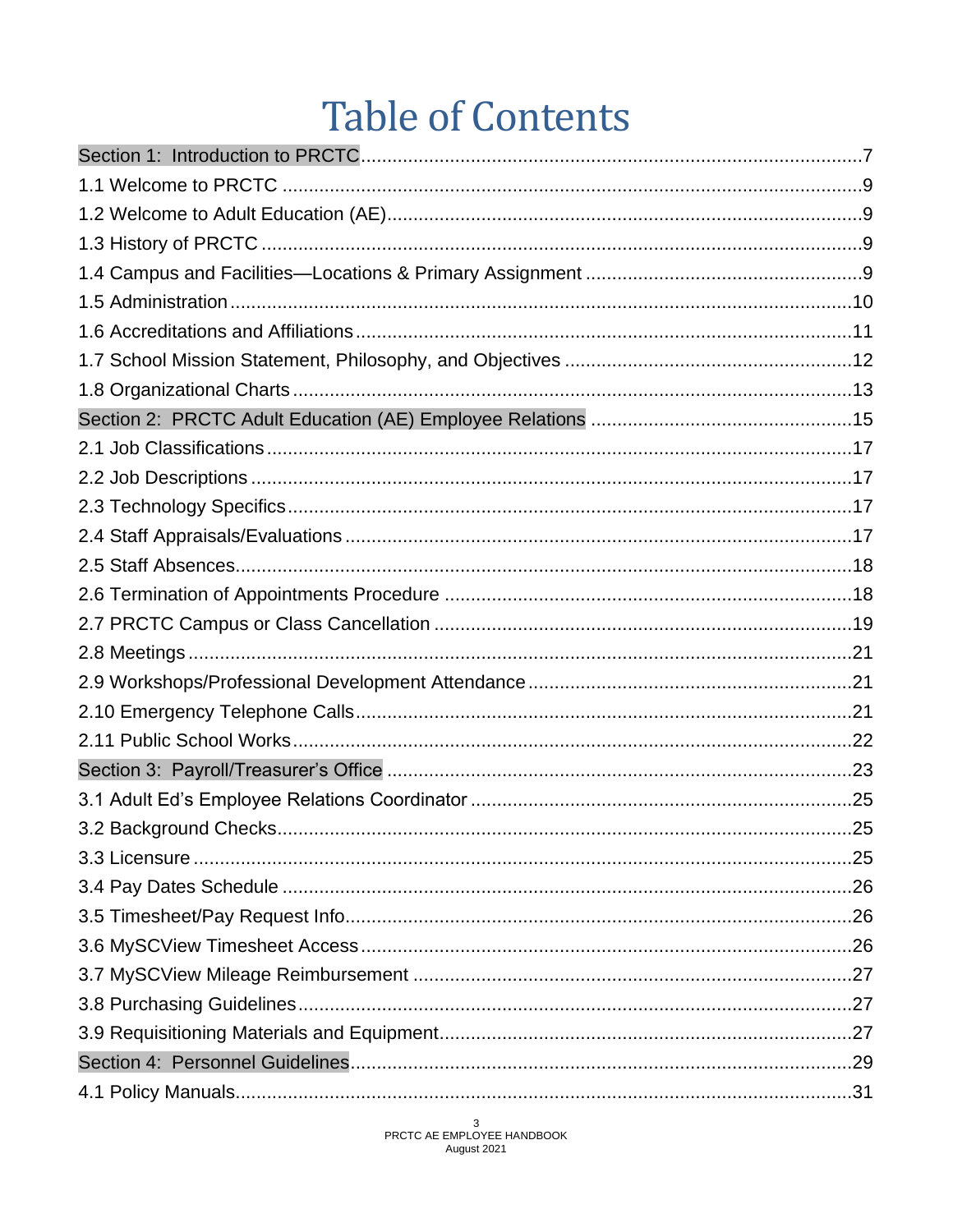| 5.4 Inappropriate Relationships, Bullying, and Other Forms of Aggressive Behavior46 |  |
|-------------------------------------------------------------------------------------|--|
|                                                                                     |  |
|                                                                                     |  |
|                                                                                     |  |
|                                                                                     |  |
|                                                                                     |  |
|                                                                                     |  |
|                                                                                     |  |
|                                                                                     |  |
|                                                                                     |  |
| 52.14 GLBA (Safeguarding of Confidential Financial and Personal Information) 52     |  |
|                                                                                     |  |
|                                                                                     |  |
|                                                                                     |  |
|                                                                                     |  |
|                                                                                     |  |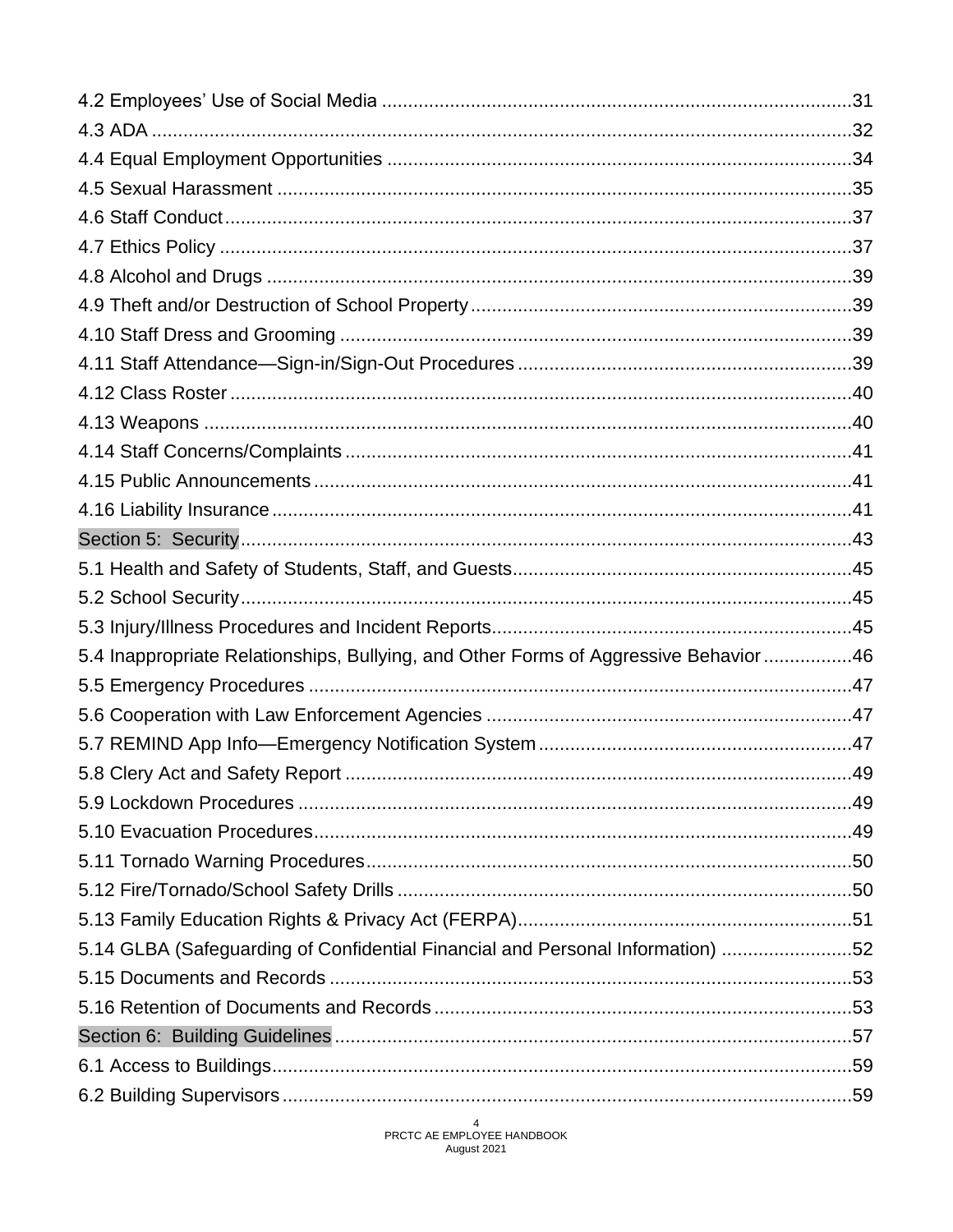| 7.1 Form: Acknowledgement of Resolution Conveying Deadly Weapons 67 |  |
|---------------------------------------------------------------------|--|
|                                                                     |  |
|                                                                     |  |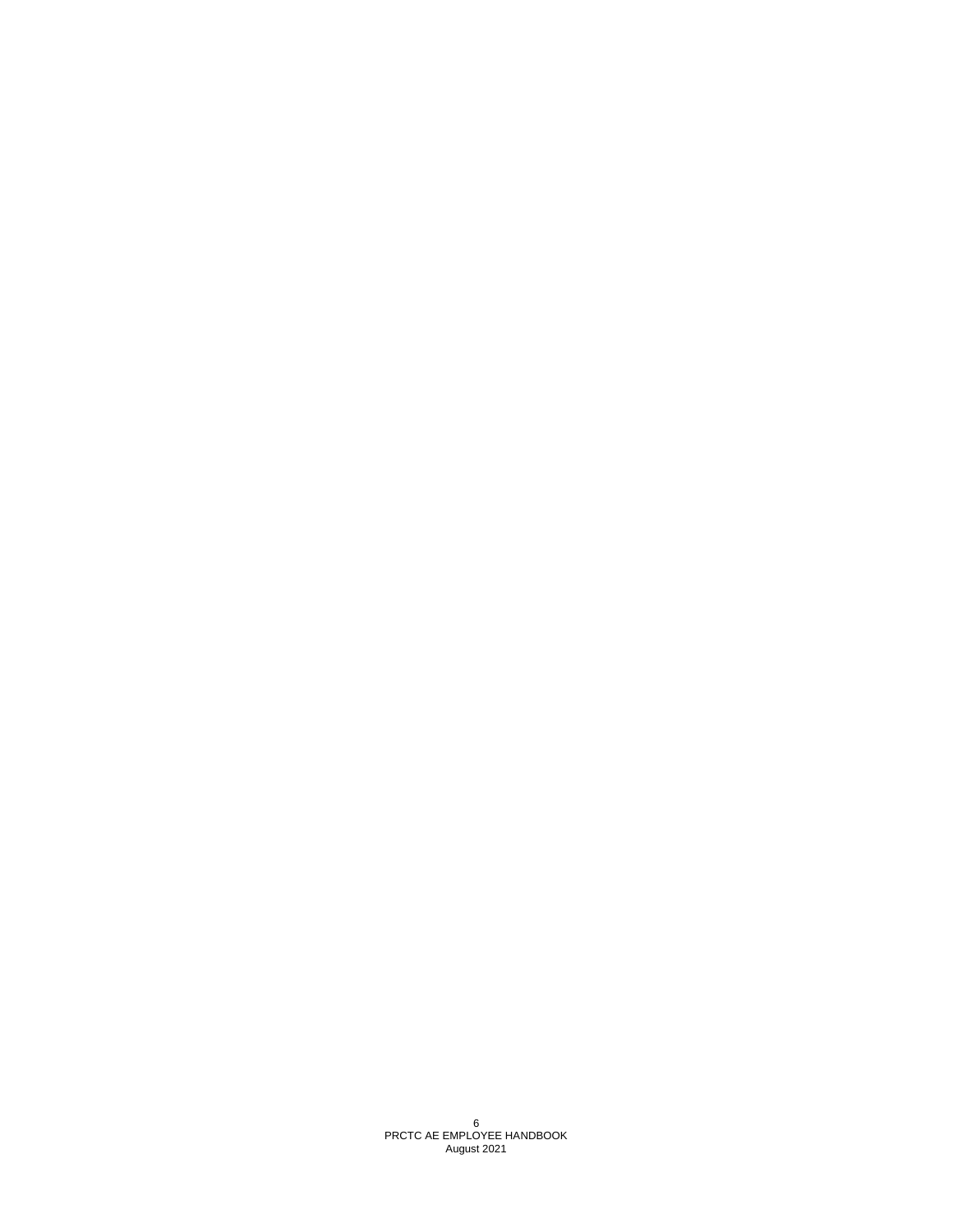# <span id="page-6-0"></span>Section 1: Introduction to PRCTC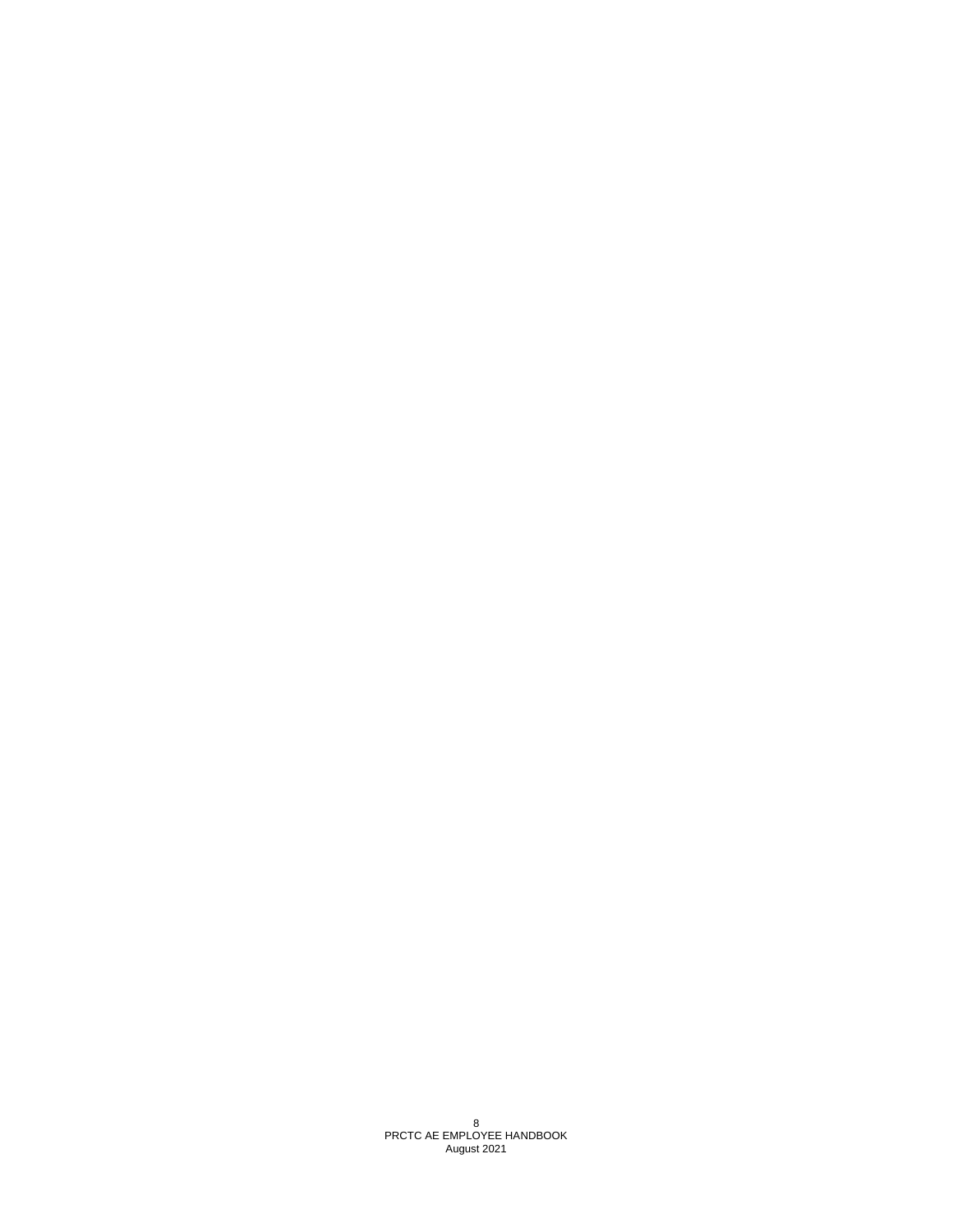# <span id="page-8-0"></span>1.1 Welcome to PRCTC

Welcome to Pickaway-Ross Career and Technology Center! We are delighted to have new employees joining our organization in the Adult Education Department. Each role is critical in fulfilling the mission of our organization.

We will do our best to help each new employee become a productive member of our staff through orientation and training. New employees will meet many co-workers eager to assist them. Feel free to ask coworkers for assistance to enable new employees to accomplish new responsibilities. New employees receive a great deal of written information. Refer to it often. Whenever questions arise, new employees should ask their Supervisor/Coordinator.

Congratulations! We are looking forward to a long-term relationship and employee success at PRCTC!

# <span id="page-8-1"></span>1.2 Welcome to Adult Education (AE)

Welcome to the Adult Education Department. We look forward to you becoming a part of our team. Please feel free to refer to this document whenever necessary. It is updated annually and is located in the New Employee Orientation Classroom located in the PRCTC Google platform or can be obtained from the Employee Relations Coordinator.

### <span id="page-8-2"></span>1.3 History of PRCTC

The Pickaway-Ross Career & Technology Center opened in September 1974 with programs in Business Education, Trade and Industry, Agriculture, and Home Economics. The major emphasis in 1974 was secondary training with students enrolled from 10 area high schools. Adult Education began with short-term evening classes. Adult educational programming has grown steadily since 1974. We now serve several thousand adults annually, in both short- and long-term formats, in various courses and activities. The programming now includes both full time and part-time options in the areas of Business & Industry, Technology, Assessments, Skilled Trades, Health Care and Public Safety.

Pickaway-Ross Career & Technology Center is a state and local supported institution offering post high school education in full-time program areas as well as other specialized courses and services. Certificates are issued to students completing a program or course.

Adult vocational education programs allow students to prepare for a new career or upgrade their present skills in their current job. Students gain both theoretical knowledge and practical experience through well-equipped laboratories that provide up to date "hands-on" experience.

### <span id="page-8-3"></span>1.4 Campus and Facilities—Locations & Primary Assignment

The Pickaway-Ross Career & Technology Center has three primary locations as well as other office space to serve students.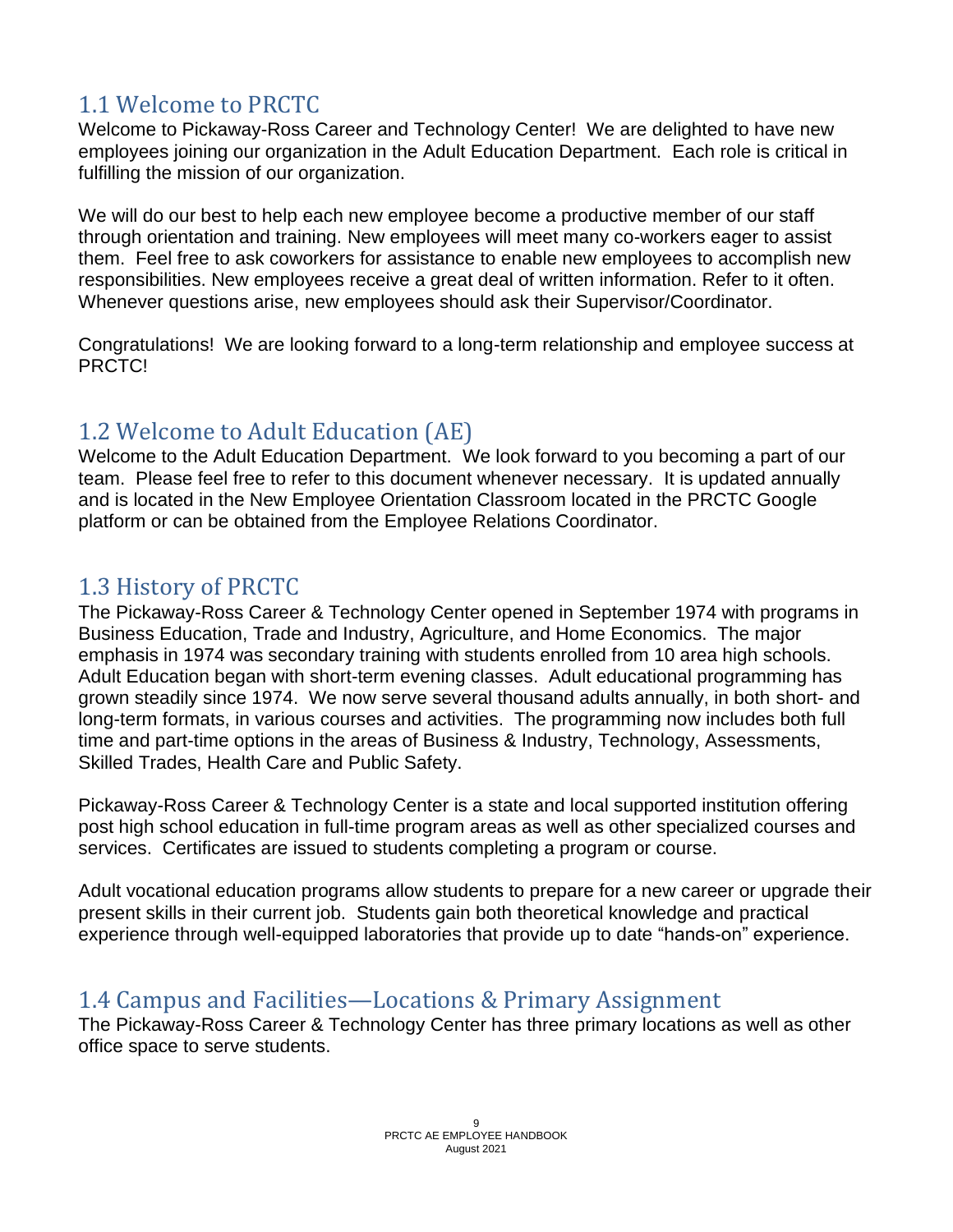**Chillicothe Campus:** The Chillicothe Campus is located at 1410 Industrial Drive, Chillicothe. This campus serves as the adult education main campus. It has 22,000 square feet of floor space with 12 classrooms/labs, conference rooms, and office space. A testing center and computer lab are available for students as is a student resource room and break area.

**Crouse Chapel Road Campus:** The Crouse Chapel Campus is located at 895 Crouse Chapel Road, Chillicothe. It has approximately 160,000 square feet of floor space. The center has over 25 modern, well-equipped labs and over 30 related classrooms with a maximum capacity of 25 students each. A large multimedia area is available for faculty and student use and houses a variety of audio-visual equipment and library materials. A cafeteria is also available for students/staff during daytime hours and a vending break area for students during the evening hours.

**Circleville Campus:** The Circleville Campus is located at 424 E. Mound Street in Circleville. This location has 23,000 square feet of floor space, which includes 13 classrooms/labs, a multipurpose room, and a student break area.

| <b>PRCTC - Crouse Chapel Road Campus</b> | <b>PRCTC - Chillicothe Campus</b>           |
|------------------------------------------|---------------------------------------------|
| 895 Crouse Chapel Road                   | <b>1410 Industrial Drive</b>                |
| Chillicothe, Ohio 45601                  | Chillicothe, Ohio 45601                     |
| (740) 642-1200 or (740) 474-3331         | (740) 642-1388 or (740) 474-3331 ext. 31388 |
| Adult Ed. Fax #: (740) 642-1398          | Adult Ed. Fax#: (740) 642-1398              |
| <b>PRCTC – Circleville Campus</b>        | <b>OhioMeansJobs - Pickaway County</b>      |
| 424 E. Mound Street                      | 1005 S Pickaway Street                      |
| Circleville, Ohio 43113                  | Circleville, Ohio 43113                     |
| (740) 642-1440                           | (740) 420-7339                              |
| Fax #: (740) 420-0809                    | Fax #: (740) 420-7369                       |
| <b>Pickaway-Ross Aspire</b>              | <b>Pickaway-Ross Aspire</b>                 |
| <b>40 West Fifth Street</b>              | 424 E. Mound Street                         |
| Chillicothe, Ohio 45601                  | Circleville, OH 43113                       |
| (740) 779-2035                           | (740) 642-1294                              |
| Fax #: (740) 779-9609                    | Fax #: (740) 420-0809                       |

### <span id="page-9-0"></span>1.5 Administration

#### *Pickaway-Ross JVSD Board of Education*

Byron M. Lloyd, President Mike Throne Jeff Hartmus, Vice-President Tony Reeser Todd Stahr, Treasurer **Andrew Vitatoe** Todd Stevens Sue Hopkins Michelle Bowdle **Matt Kim** Jon Saxton Greg Tipping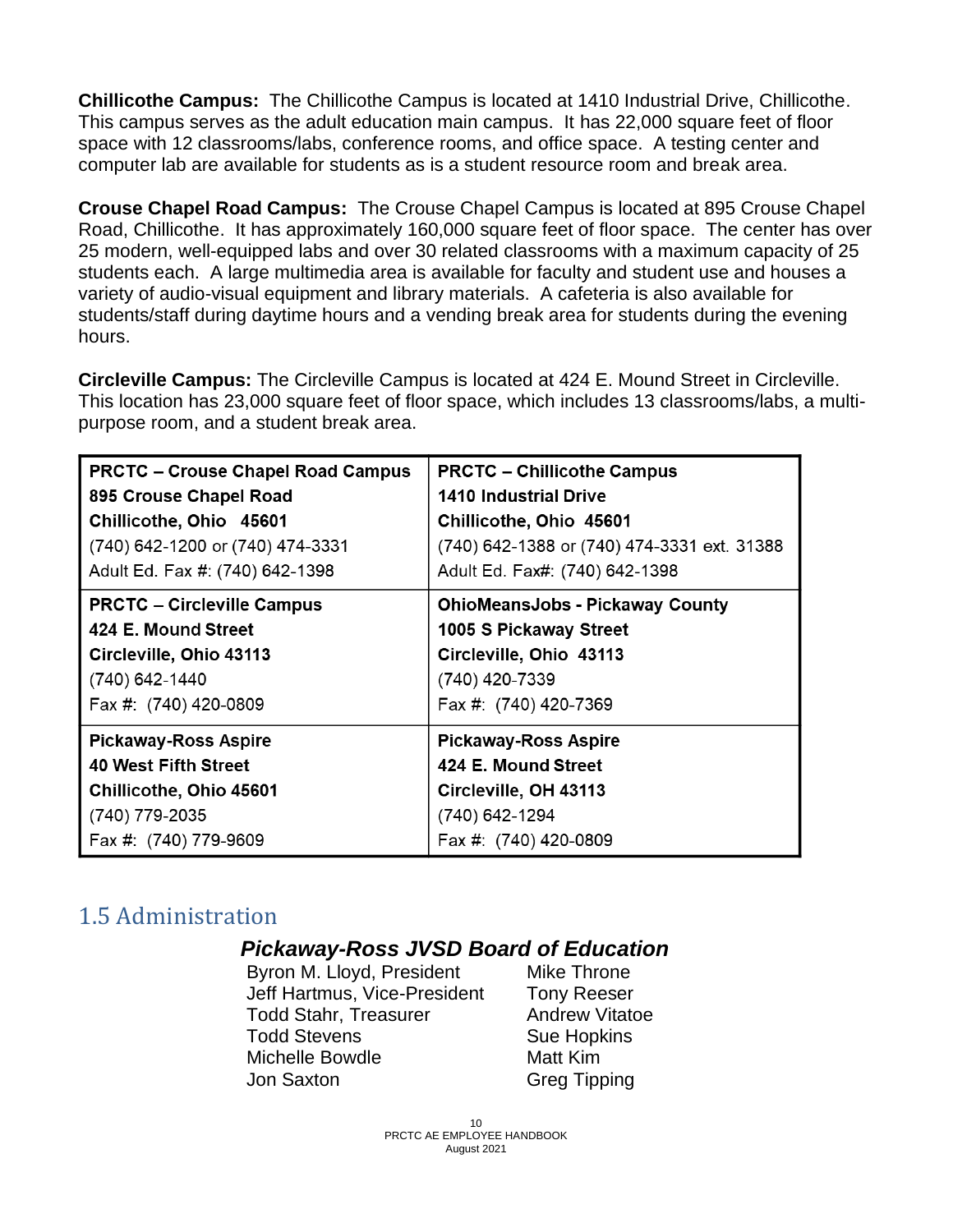### *Administration*

Jonathan Davis, Superintendent Carrie Fife, Adult Education Director Jason Veasey, Secondary Director

### *Adult Education Leadership Team*

| Tonya Bess                                | <b>Employee Relations</b>                         |
|-------------------------------------------|---------------------------------------------------|
| Debbie Wipert                             | Personal Development/Mound St. Bldg. Spvr.        |
| Lane Patrick                              | Aspire                                            |
| Britany Freeman                           | Marketing                                         |
| <b>Anthony Southworth Business Office</b> |                                                   |
| Rhonda Lawless                            | <b>Business Services</b>                          |
| Tina Canini                               | <b>Skilled Trades</b>                             |
| Avonia Dearth                             | <b>Health Technologies</b>                        |
| Amy Raike                                 | <b>Public Safety Services</b>                     |
| Janet Barrows                             | Assessments                                       |
| <b>Mandy Quinn</b>                        | Enrollment/Recruitment/Industrial Dr. Bldg. Spvr. |
| Debra Schiff                              | Coordinator/Crouse Chapel Building Supervisor     |

### <span id="page-10-0"></span>1.6 Accreditations and Affiliations

The Pickaway-Ross Career & Technology Center (PRCTC) is chartered by the Ohio Department of Higher Education and is accredited by the Commission for the Council on Occupational Education (COE). Council on Occupational Education, 7840 Roswell Road, Building 300, Suite 325, Atlanta, GA 30350, Telephone: 770-396-3898 / FAX: 770-396-3790, [www.council.org.](http://www.council.org/) Employees may also access a presentation on COE in the corresponding section of the New Employee Orientation Classroom located in the PRCTC Google platform.

Individual programs boast additional accreditations and affiliations as appropriate:

The PRCTC Medical Assisting Program is accredited by the Commission on Accreditation of Allied Health Education Programs (CAAHEP) upon the recommendation of Medical Assisting Education Review Board (MAERB). Commission on Accreditation of Allied Health Education Programs, 1361 Park Street, Clearwater, FL 33756, 727-210-2350, www.caahep.org.

The PRCTC Paramedics Program is also accredited by CAAHEP (www.caahep.org) upon the recommendation of Committee on Accreditation of Educational Programs for the Emergency Medical Services Professions (CoAEMSP). CoAEMSP, 8301 Lakeview Parkway, Suite 111-312, Rowlett, TX 75088, 214-703-8445, fax 214-703-8992, https://coaemsp.org/index.htm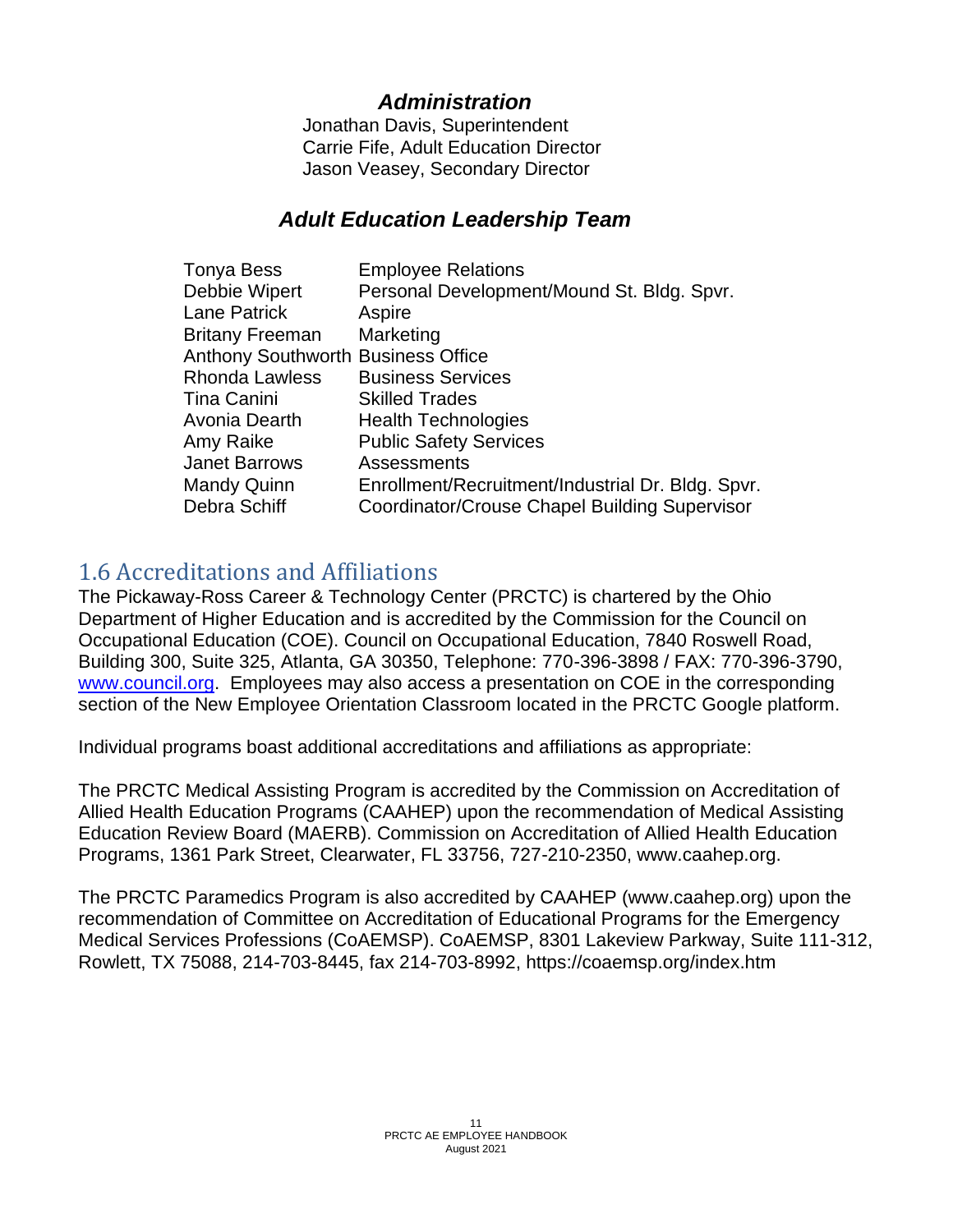# <span id="page-11-0"></span>1.7 School Mission Statement, Philosophy, and Objectives

**PRCTC Mission Statement:** The Pickaway-Ross Career and Technology Center delivers unique and progressive academic and career educational opportunities that empower individuals to achieve their goals.

**PRCTC Philosophy:** The employment demands of our modern technological society and the needs and interests of adults demand educational programs designed to prepare persons for productive citizenship in the world of work. Adults must be prepared to accept changes and challenges in their chosen vocations and to possess the necessary skills to adapt to new requirements and demands of their vocational endeavor throughout life.

The Pickaway-Ross Career & Technology Center assumes the responsibility of preparing adults in the area of skill training. It also provides the opportunity for adults who are already employed to advance in their chosen vocation and retrain those who are temporarily unemployed.

Since its inception, PRCTC has striven to meet the diverse needs of its citizenry. PRCTC endorses the tenants of Title IV of the Civil Rights Act of 1964, Title IX of the Educational Amendments of 1972 and Section 504 of the Rehabilitation Act of 1973 and PL-94-482, Section 503. Programs and services are available without regard to race, color, national origin, sex, disability, religion, military status, ancestry, age, genetic information, or any other legally protected characteristic.

PRCTC is mindful of the fact that, for millions of Americans, entry into a career technical center can make the difference between well-paying jobs or the unemployment lines. Therefore, the school will strive continuously to extend opportunities to those it serves on a non-discriminatory basis.

We proudly join ranks with the many fine educational institutions in Pickaway and Ross Counties in full cooperation to provide a truly comprehensive educational program for adults in the area.

#### **PRCTC Objectives:**

The general objectives of the Pickaway-Ross Career and Technology Center are as follows:

- 1. To provide activities that will enable adults to become competent and employable in an occupational skill.
- 2. To provide instruction in areas of knowledge related to a student's training program, which will permit each person to progress on the job and enable them to upgrade their skills.
- 3. To help adults in their attempts to become increasingly successful persons economically, socially, and personally.
- 4. To provide an educational setting that attests to the belief in the worth of every individual and attaches dignity to all socially useful labor.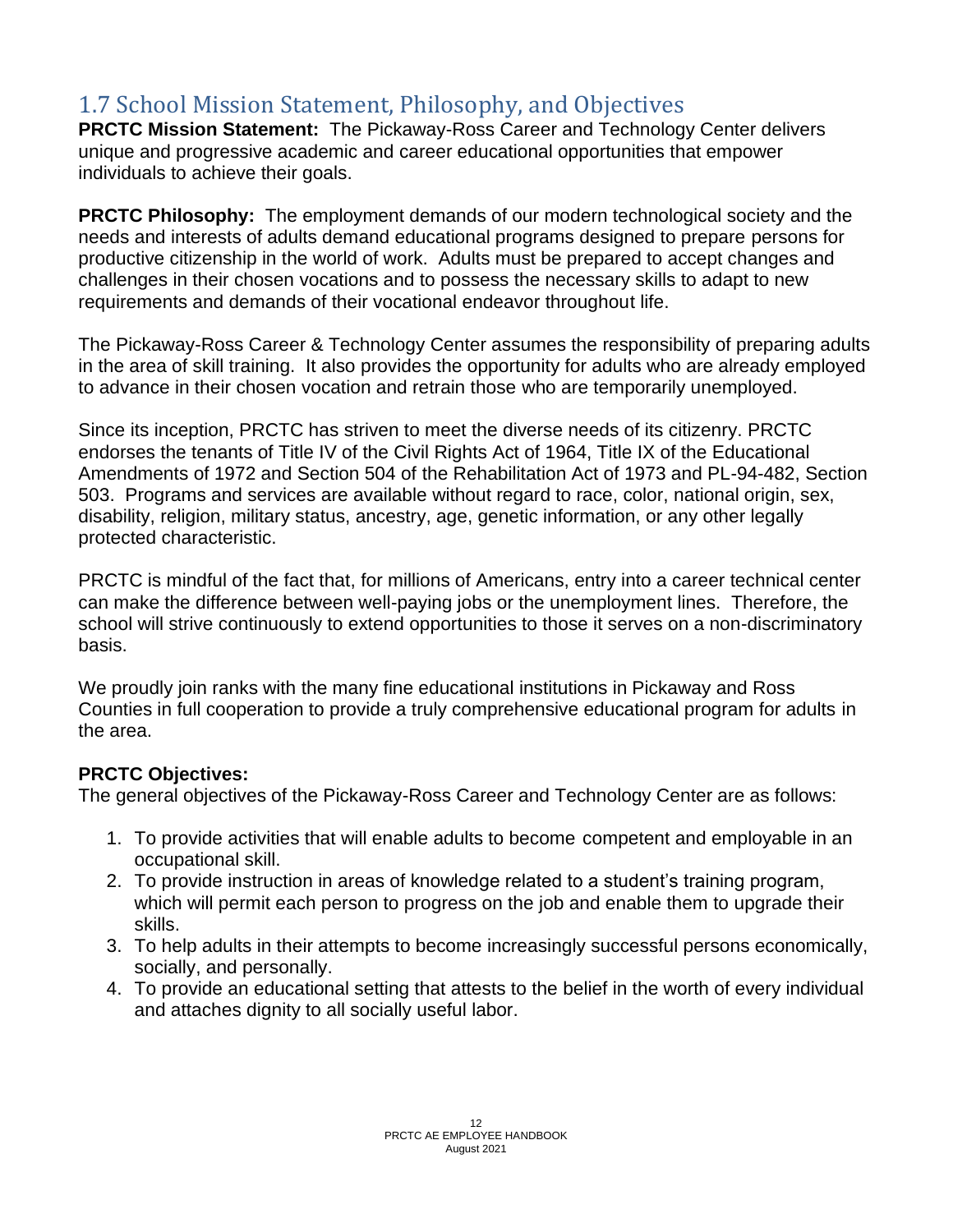### <span id="page-12-0"></span>1.8 Organizational Charts

PRCTC has multiple organizational charts. Upon request, the AE Employee Relations Coordinator will provide the charts to employees. Updated charts are also provided during annual all-employee in-service meetings and can be accessed in the corresponding section of the New Employee Orientation Classroom located in the PRCTC Google platform.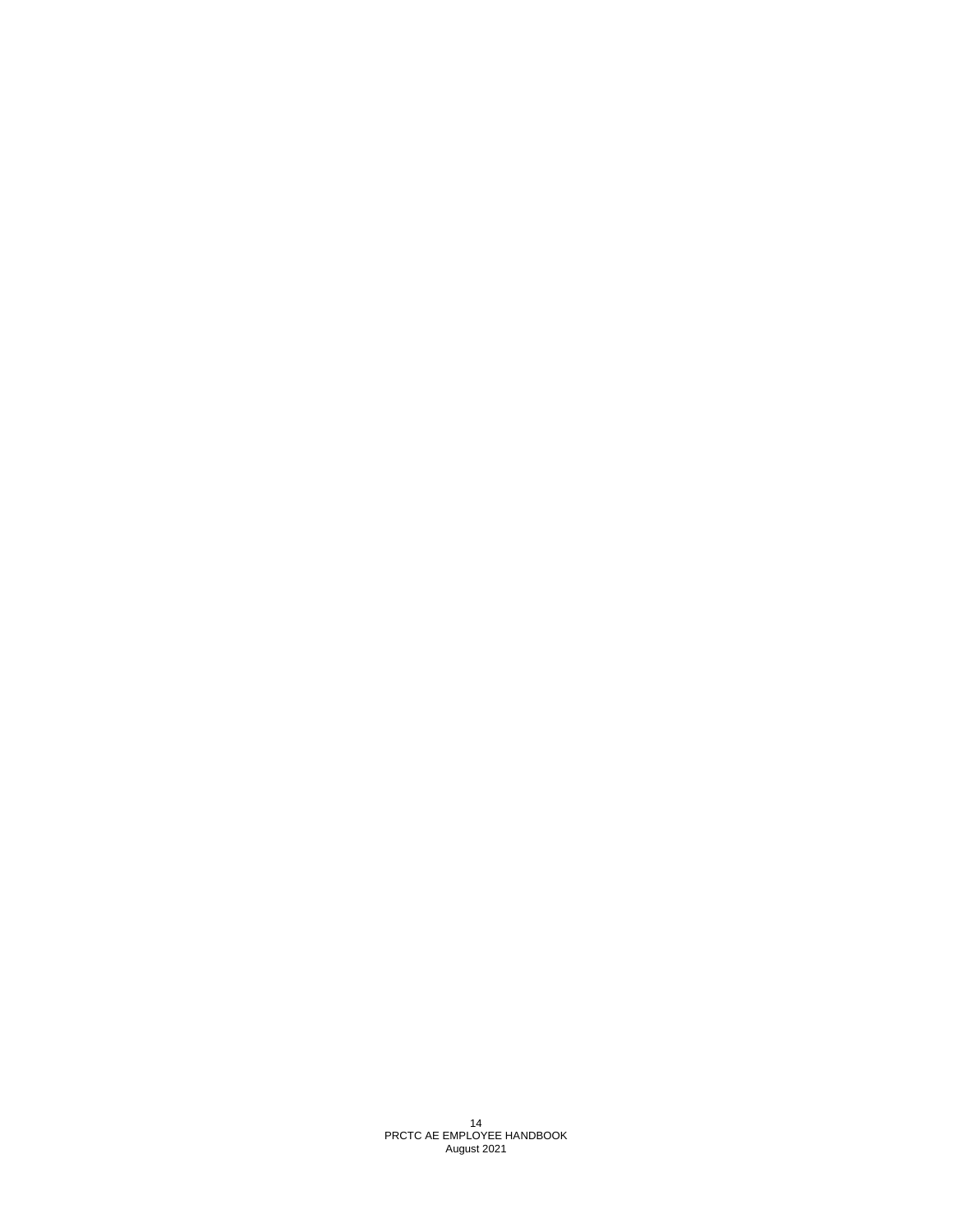<span id="page-14-0"></span>Section 2: PRCTC Adult Education (AE) Employee Relations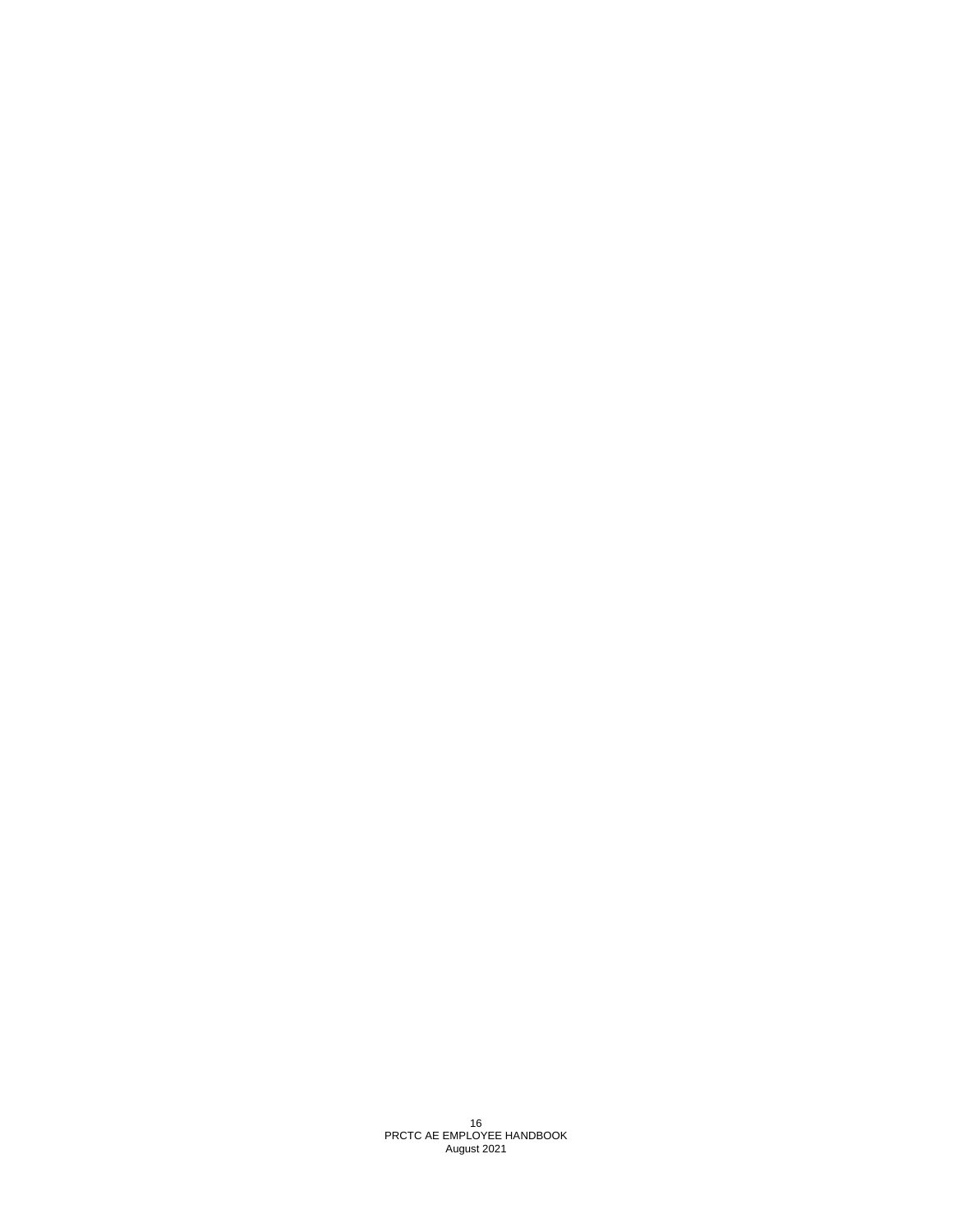# <span id="page-16-0"></span>2.1 Job Classifications

PRCTC Adult Education has three Job Classifications: Casual Part-Time, Regular Part-Time, and Full-Time. Classification definitions and information:

**Casual Part-Time**: Work as needed. Coordinator assigns hours. Maximum number of work hours per year is 1461. No fringe benefits. May not work more than 29 hours per week.

**Regular Part-Time**: No minimum number of hours and maximum number of hours is 1461. May not work more than 29 hours per week. All benefits are available for a cost. Sick Leave – Can accrue no more than 4.6 hours per month (At least 80 hours worked).

**Full-Time:** Work hours and benefits according to contract.

Designated staff are required to hold a teaching certificate/license issued through the Ohio Department of Education. In addition, all staff are required to submit a criminal history background check at the time of employment. It is the employee's responsibility to renew the appropriate background check every five years.

# <span id="page-16-1"></span>2.2 Job Descriptions

Individual job descriptions are initially provided to new employees. Employees may request their individual job descriptions from their supervisor/coordinator or Employee Relations Coordinator.

# <span id="page-16-2"></span>2.3 Technology Specifics

All employees will be assigned a Pickaway-Ross email account as well as a specific one for the Google platform. Logon credentials will be assigned per Supervisor/Coordinator requests.

Help with technology issues should first be discussed with the respective Supervisor/Coordinator to determine if a technology request should be completed in FMX.

The Acceptable Use and Internet Safety Policy should be read and acknowledgment provided for your personnel file. Employees may access this document and the Technology Specifics documentation in the corresponding section of the New Employee Orientation Classroom located in the PRCTC Google platform.

# <span id="page-16-3"></span>2.4 Staff Appraisals/Evaluations

As stated in PRCTC Board of Education policy, the administrative and supervisory staff have the responsibility of developing and conducting an appraisal or evaluation plan for all employees. Appraisals shall be annual, shall be in written form, and shall provide for a cooperative review by the supervisor/coordinator and the employee. All evaluations become a part of the employee's permanent record.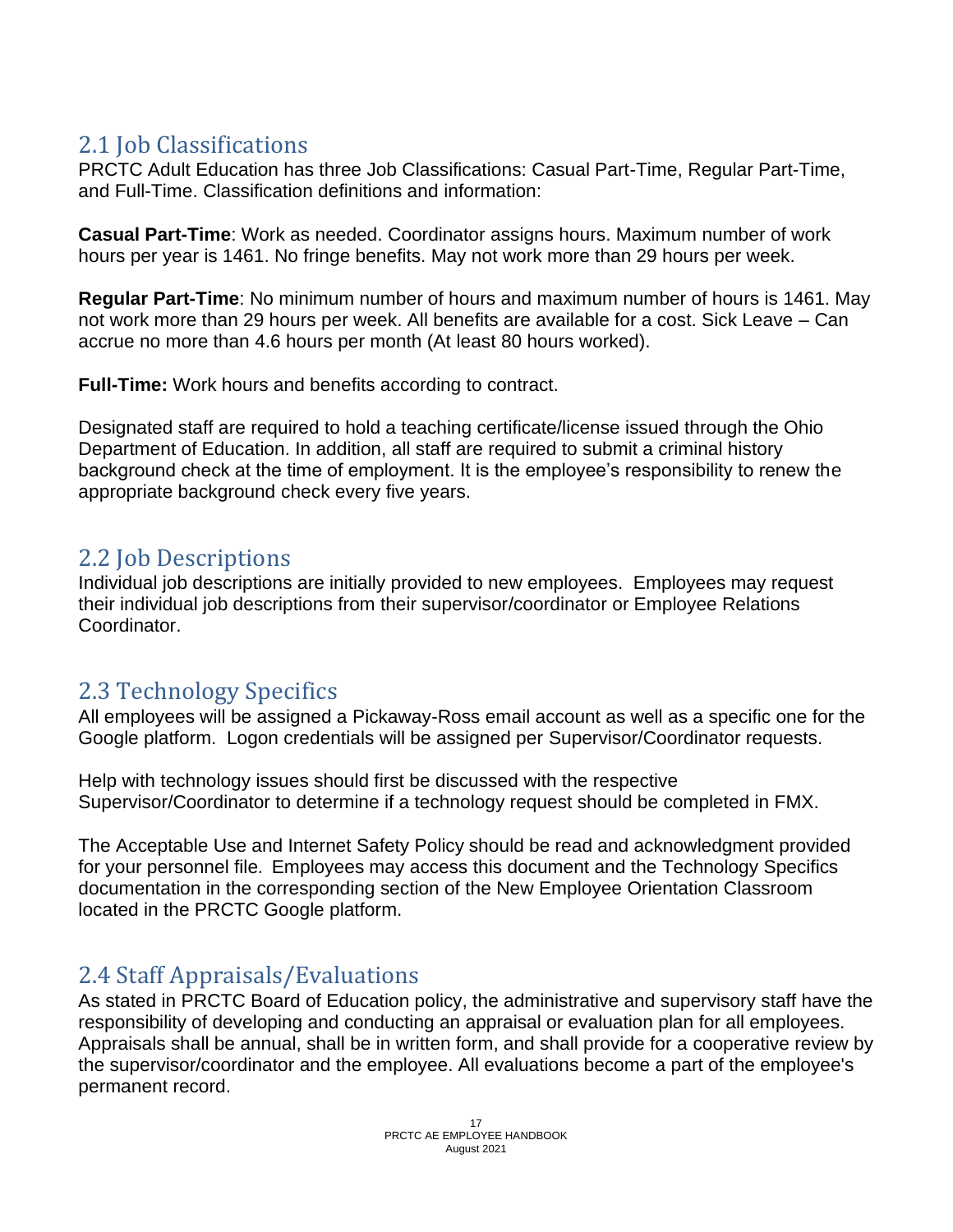# <span id="page-17-0"></span>2.5 Staff Absences

#### **Notification of Absence:**

When it is necessary for an employee to be absent from work due to illness or other emergency, the employee shall notify his/her supervisor/coordinator as early as possible (preferably the evening before). Regular PT and Causal PT employees will follow the direction of their immediate supervisor with regard to the acceptable means for notification of absence. If the supervisor/Coordinator is not available, the Director of Adult Education should be contacted.

#### **Reporting Reason for Absence:**

Upon the return to work from absence (per the Regular PT staff member's work schedule), the Regular PT and full-time staff members will complete the Leave Application form in mySCView and submit it for processing and approval.

#### **Absence Due to Travel Difficulties:**

Weather conditions not serious enough to cause the closing of the building shall not be considered cause for absence. Absence resulting from travel difficulties between an employee's place of residence and his place of employment shall be considered an absence and handled pursuant to policy. Employees may discuss this with their supervisor/coordinator.

### <span id="page-17-1"></span>2.6 Termination of Appointments Procedure

The majority of faculty and staff employed at Pickaway-Ross CTC enjoy long, successful careers. Most retire or resign as life changes occur. Unfortunately, there are times when it is necessary to terminate a specific employee or their position.

The notification or timing of the termination will be based on the employee's classification. A fulltime classified or certificated employee will be notified as per their contract and the PRTA agreement. Regular part-time employees will be notified at least two weeks prior to July 1st unless the situation requires immediate action. Casual part-time employees will be given at least two weeks' notice unless the situation requires immediate action. A specific employee may be terminated for poor performance or for just cause.

Employees who exhibit poor job performance will have the opportunity to have a conference with their direct supervisor/coordinator to gain a better understanding of the expectations of the job by reviewing the job description and discussing the points therein. Should unsatisfactory performance continue to exist, the employee will receive a written evaluation documenting the unsatisfactory performance along with an improvement plan. Should the unsatisfactory performance continue, the employee may be terminated.

Employees may be terminated for just cause. Such terminations may be warranted due to factors such as:

- Incompetence, dishonesty, or neglect in teaching, scholarship, or duty;
- Personal conduct that impairs the faculty/staff members ability to fulfill his/her responsibilities in the best interest of the school;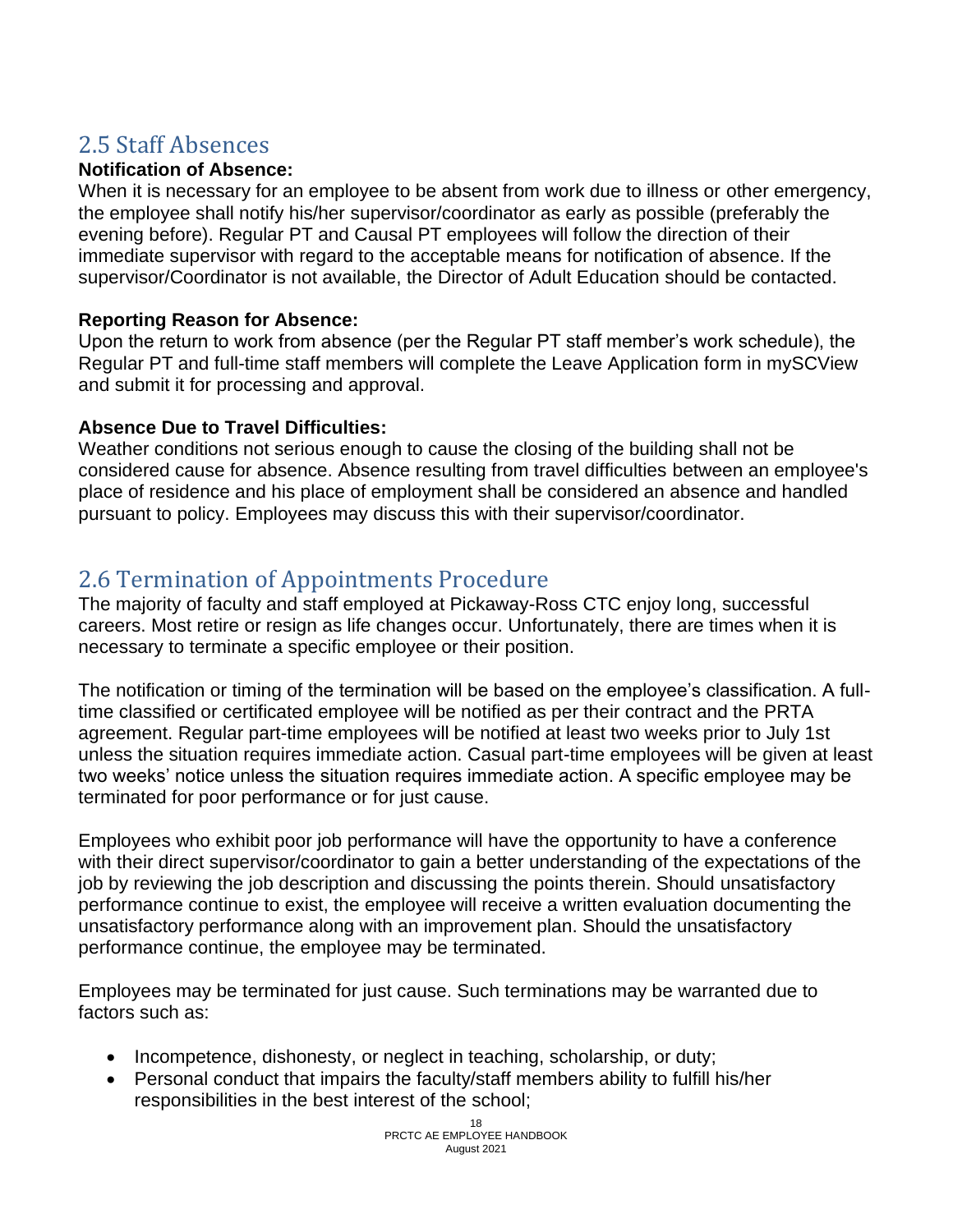• and/or conduct that directly disrupts the work of PRCTC and the experience of the students, faculty, and/or staff.

Positions may be eliminated due to program changes or reduced need. Employees in this situation would be eligible for rehire should they apply and be selected for other positions.

While the above procedures detail the typical practice of the department, any part-time employee is considered at will. As such, regular part-time employees may be dismissed at the end of the school year for any reason or no reason. Casual part-time employees can be dismissed any time for any reason or no reason.

# <span id="page-18-0"></span>2.7 PRCTC Campus or Class Cancellation

#### **Campus or Class Cancellation - Weather**

Decisions regarding the operation of the adult education classes and other activities on days that have bad weather potential, water main breaks, etc. will NOT correspond with that of the high school. Therefore, please disregard any announcement made via the automated call system notification or on local radio, television or our social media pages that PRCTC is closed and classes canceled.

Because Adult Education's goal is to help students finish programs as quickly as possible and weather closures cause completion delays the following procedure will be observed:

#### **On inclement weather days, adult education will only close if the county is on a level 2 emergency. Adult Education does not recognize delays called by the high school.**

Having multiple campuses in different counties, closing and delays can affect each department differently. Please discuss the specific instructions of your position/area with your immediate supervisor/coordinator.

#### **REMIND Notifications for Staff and Students**

Remind® is our chosen method of communication for emergency situations and weather closures. In an event such as a lock down or the need for a rapid evacuation of a building, it is extremely important that staff and students know that we will be using Remind (and any other location specific resources available) to send notifications and give timely instructions.

Staff and students should sign up for Remind for emergency notifications and closures by texting @praestaf to the number 81010. Most notifications will come from the AE Director, Carrie Fife, but other building specific supervisors and coordinators will also be able to use Remind in an emergency situation.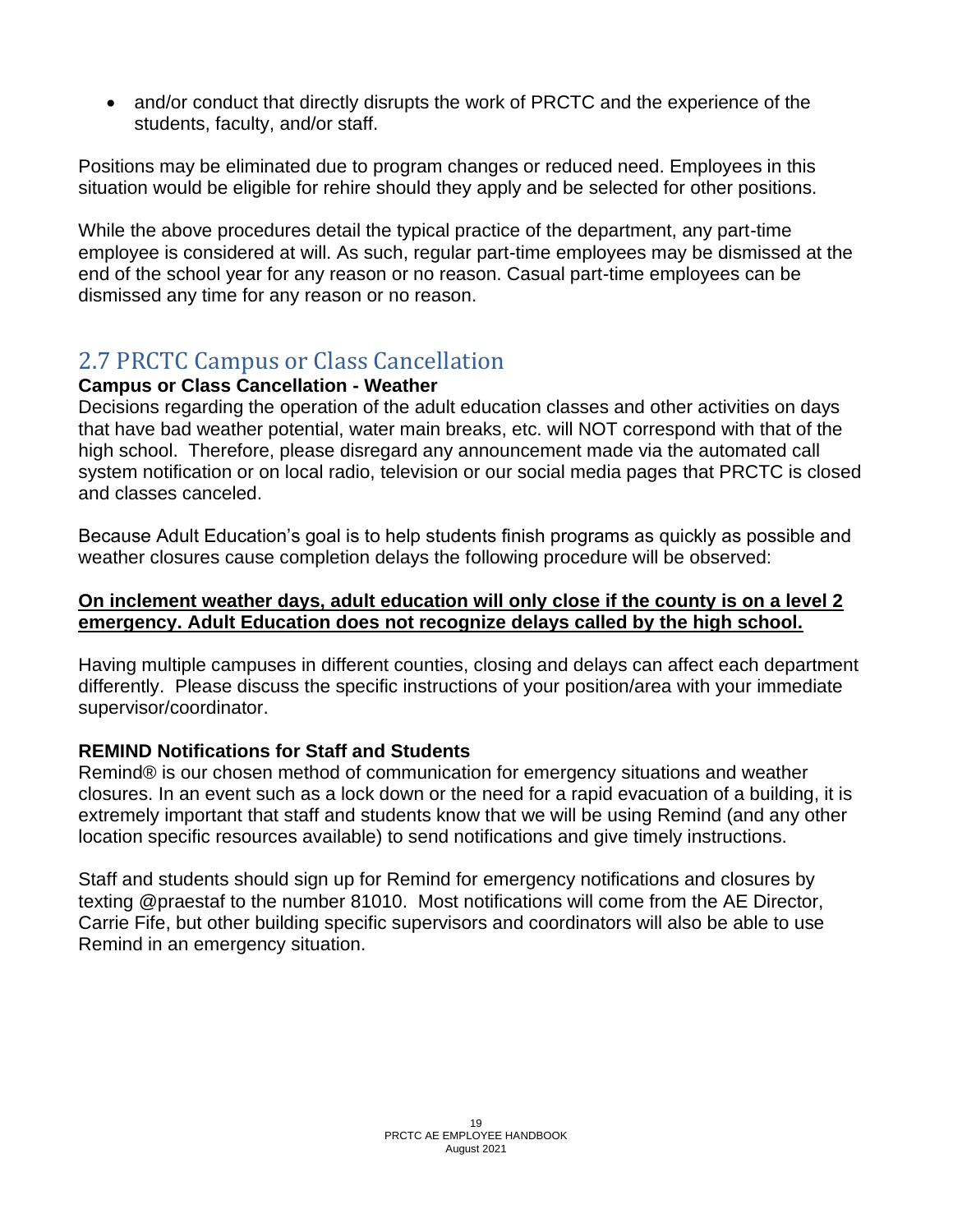

In the event of an emergency situation, the administrators of Pickaway-Ross CTC Adult Education will issue valuable information through our Remind service. All students and staff should sign-up via one of the methods below in order to receive emergency notifications and weather-related closure information.

### This service provides updates for all four (4) Adult Education campuses.

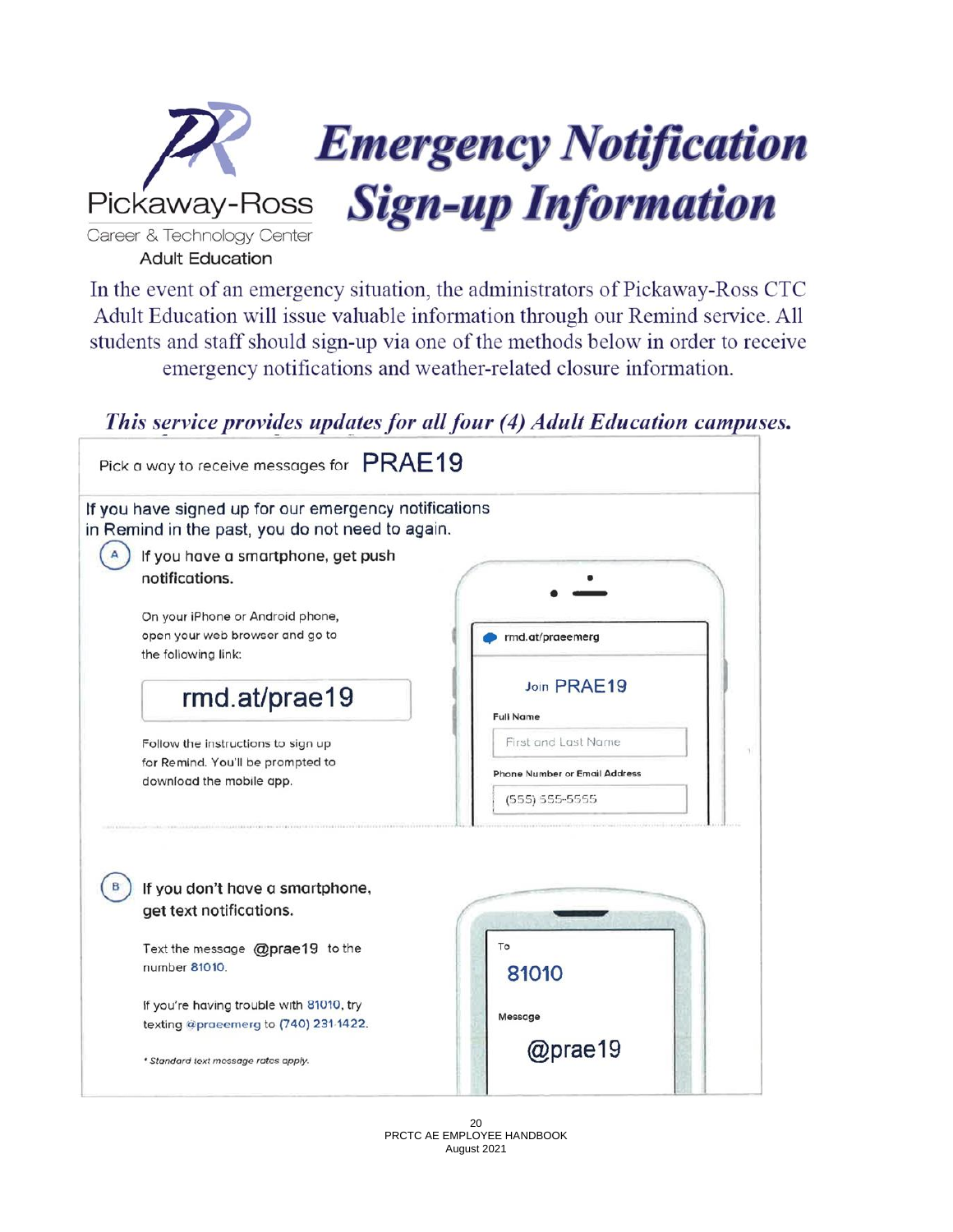### <span id="page-20-0"></span>2.8 Meetings

General school meetings which staff should attend may be called at the discretion of the Director of Adult Education. An example is the in-service meeting for all staff typically held at the beginning of a school year and midway throughout the year. Every effort should be made to attend as many departmental topics are discussed at that time.

Service area meetings (such as departmental staff meetings) may be established by the supervisor/coordinator throughout the year.

An effort will be made to provide the staff with advance notice of the date and time for these meetings. If an individual cannot attend one of these scheduled meetings, then they assume the responsibility to notify the person convening the meeting prior to the meeting.

Special committee meetings such as program advisory meetings will be held with the membership determined by the Director of Adult Education and the meeting convened by the chairperson.

### <span id="page-20-1"></span>2.9 Workshops/Professional Development Attendance

Attendance to educational workshops and other professional development events pertinent to an employee's position are encouraged. Please discuss these opportunities in advance with your immediate supervisor. Fees for some educational opportunities may be covered or reimbursable. Upon approval and completion, provide a completion certificate to the supervisor/coordinator for your personnel records.

Expenses for attendance at an educational workshop or other professional development event may be approved for travel, food, and lodging up to a maximum established by the Board of Education. Attendance will be approved on the basis of the value to the school program and the upgrading of the instructor. Requests for attendance must be made in advance. Requests are made by completing and submitting a Leave Application form through mySCView. Expenses are reimbursed by completing a Requisition Request form and/or a Mileage Request form in mySCView. Employees **must** maintain expense(s) receipts to submit to their supervisor/coordinator or in the event they are given instructions to submit directly to the Treasurer's Office as verification.

# <span id="page-20-2"></span>2.10 Emergency Telephone Calls

Only in case of an emergency will a student receive an incoming call. If possible, the instructor will be notified of the incoming call. Messages will be taken and forwarded to the class instructor for distribution.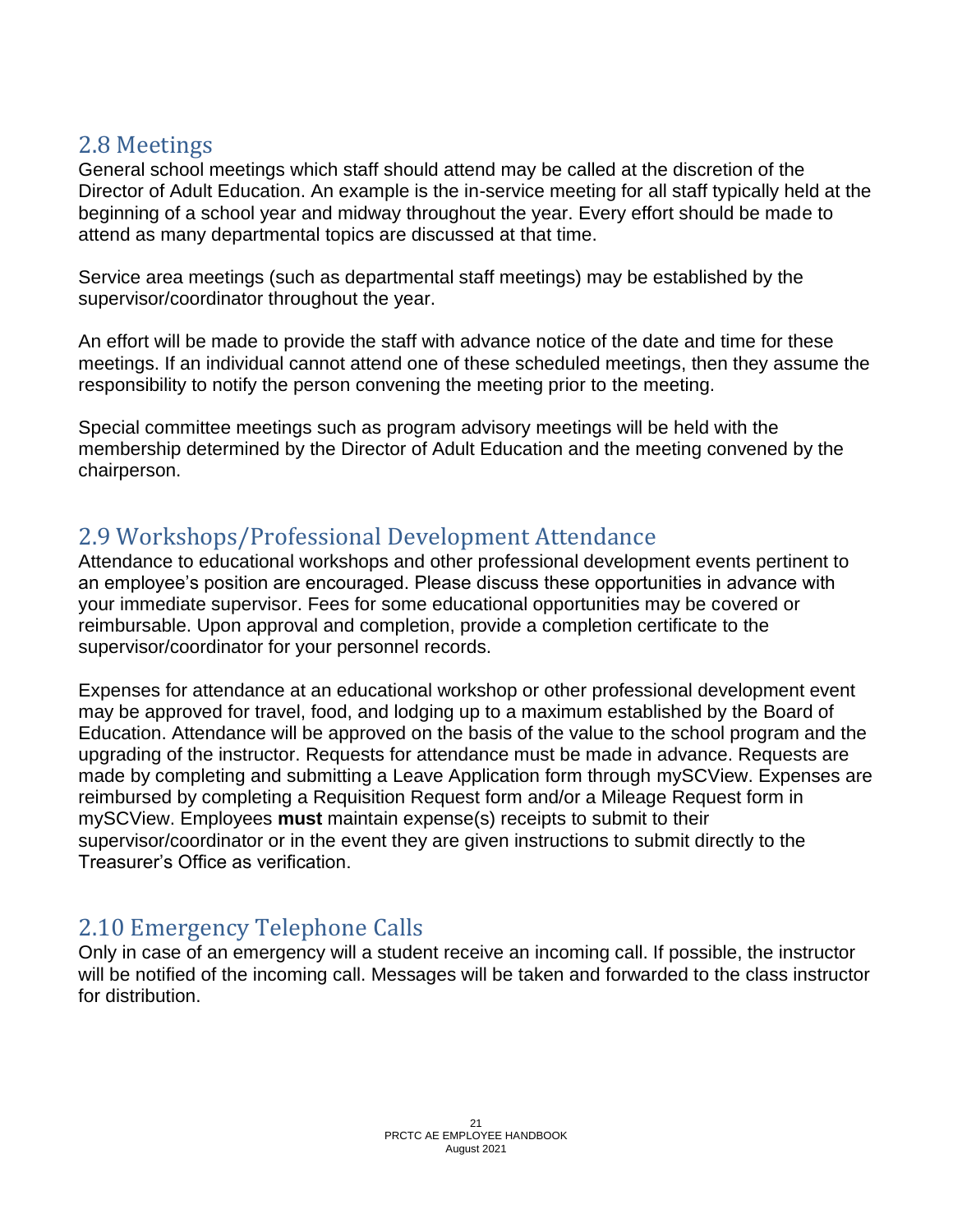# <span id="page-21-0"></span>2.11 Public School Works

Staff members are required to complete mandatory training on an annual basis per our regulatory compliance program. Training assignments are completed through our online training system, Public School Works.

Staff will be contacted via email when training requirements have been assigned. The email will contain a listing of required courses, due dates, and staff login information. Compliance with this requirement will be reviewed during annual performance evaluations. Some courses may include, but are not limited to the following:

- Bloodborne Pathogens
- Hazardous Communications
- Ohio Ethics Law
- Reporting Fraud Ohio
- First-Aid Choking
- Discriminatory Harassment
- Social Media
- Student Privacy (FERPA)
- AED Use
- Drug-free Workplace
- Protecting Student Data
- Violence Against Women (VAWA)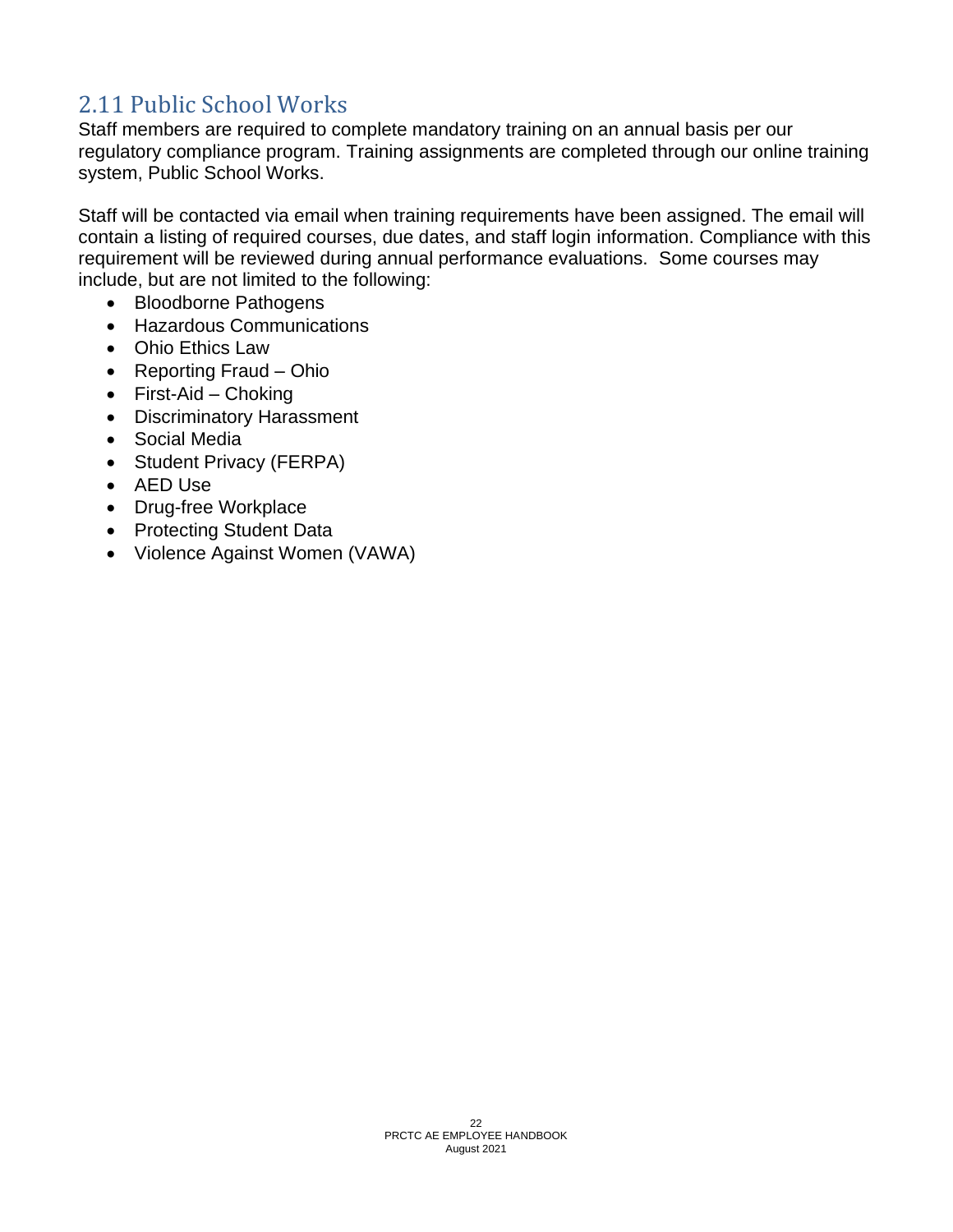# <span id="page-22-0"></span>Section 3: Payroll/Treasurer's Office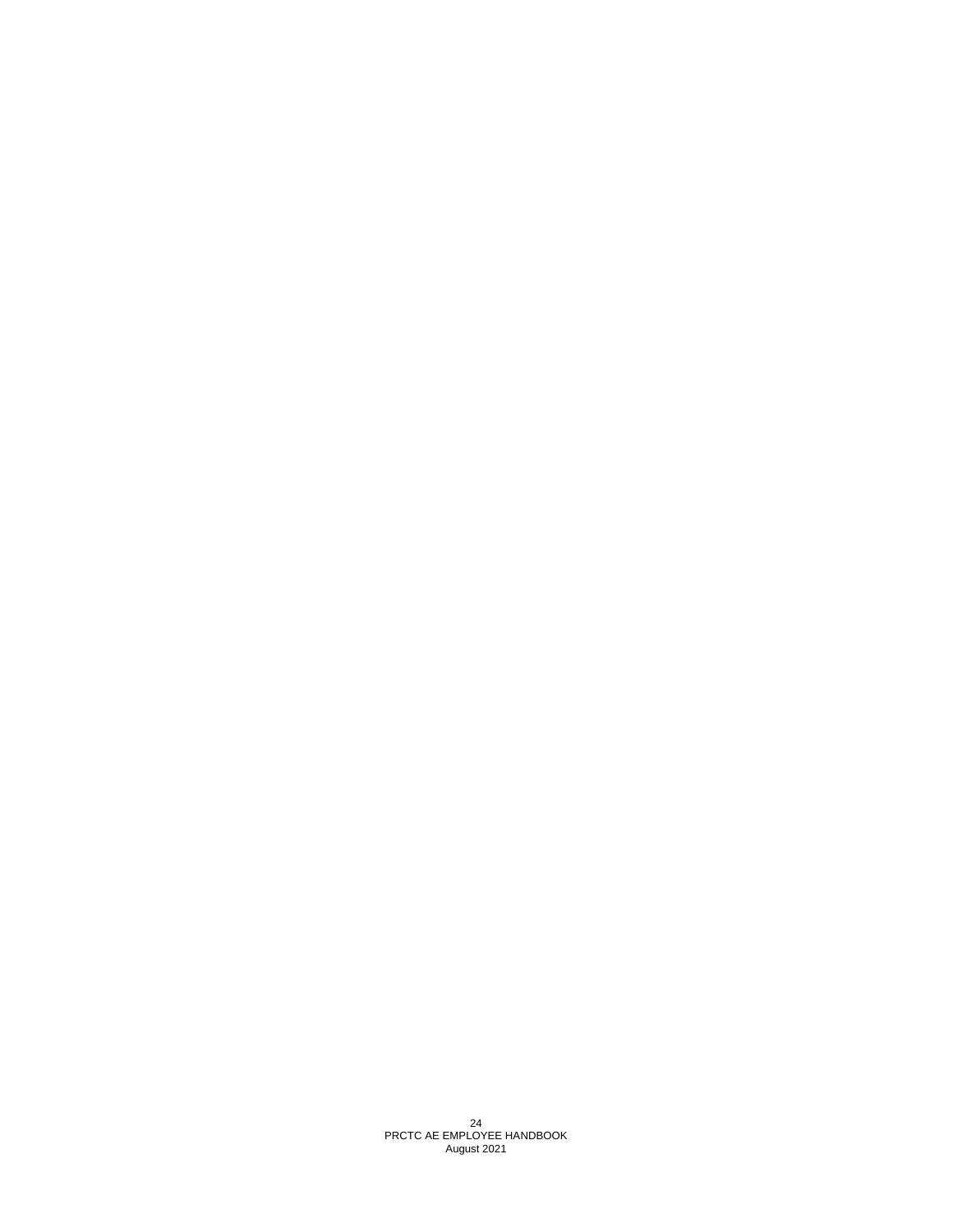# <span id="page-24-0"></span>3.1 Adult Ed's Employee Relations Coordinator

The role of Employee Relations Coordinator is to assist in the onboarding process of new employee's and act as a liaison to the Treasurer's Office (payroll department). If you have a question regarding your position, payroll, benefits, etc., please inquire with your immediate supervisor/coordinator. The supervisor/coordinator will determine if the situation can be solved with the assistance of the Employee Relations Coordinator or will contact the Treasurer's Office directly on your behalf.

Please send any change in contact information (such as name, address, telephone, or email) in an email to the Employee Relations Coordinator to update the personnel files and notify the Treasurer's Office.

# <span id="page-24-1"></span>3.2 Background Checks

All staff are required to submit a criminal history background check at the time of employment. Background checks must be renewed every five years. If at that time, your background checks have not yet expired AND you have not moved out of Ohio within the past five years, only the FBI check needs to be renewed, not the BCI.

It is up to each employee to know when his/her background check will expire. Employees can access the information on the OH ID portal.

The background checks can be completed at PRCTC's Industrial Drive location. Employees may access additional information in the corresponding section of the New Employee Orientation Classroom located in the PRCTC Google platform.

For reimbursement of a successful background check, please submit your receipt to your supervisor/coordinator for processing.

### <span id="page-24-2"></span>3.3 Licensure

An Adult Ed permit must be issued and kept current for all instructors. The Department of Education has provided handbooks to help navigate the process. Adult Education instructors must obtain licensure in one of the following fields:

#### **Teaching Field Codes:**

| Agriculture                                      | 010000 |
|--------------------------------------------------|--------|
| <b>Marketing Education</b>                       | 040000 |
| • Health Occupations                             | 070000 |
| Family & Consumer Science                        | 090000 |
| <b>Office Operation</b>                          | 140000 |
| <b>Industrial &amp; Engineering Technologies</b> | 170000 |
| <b>Personal Living</b>                           | 091064 |
| Emergency Medical Technician*                    | 070907 |
| Firefighter Training*                            | 172801 |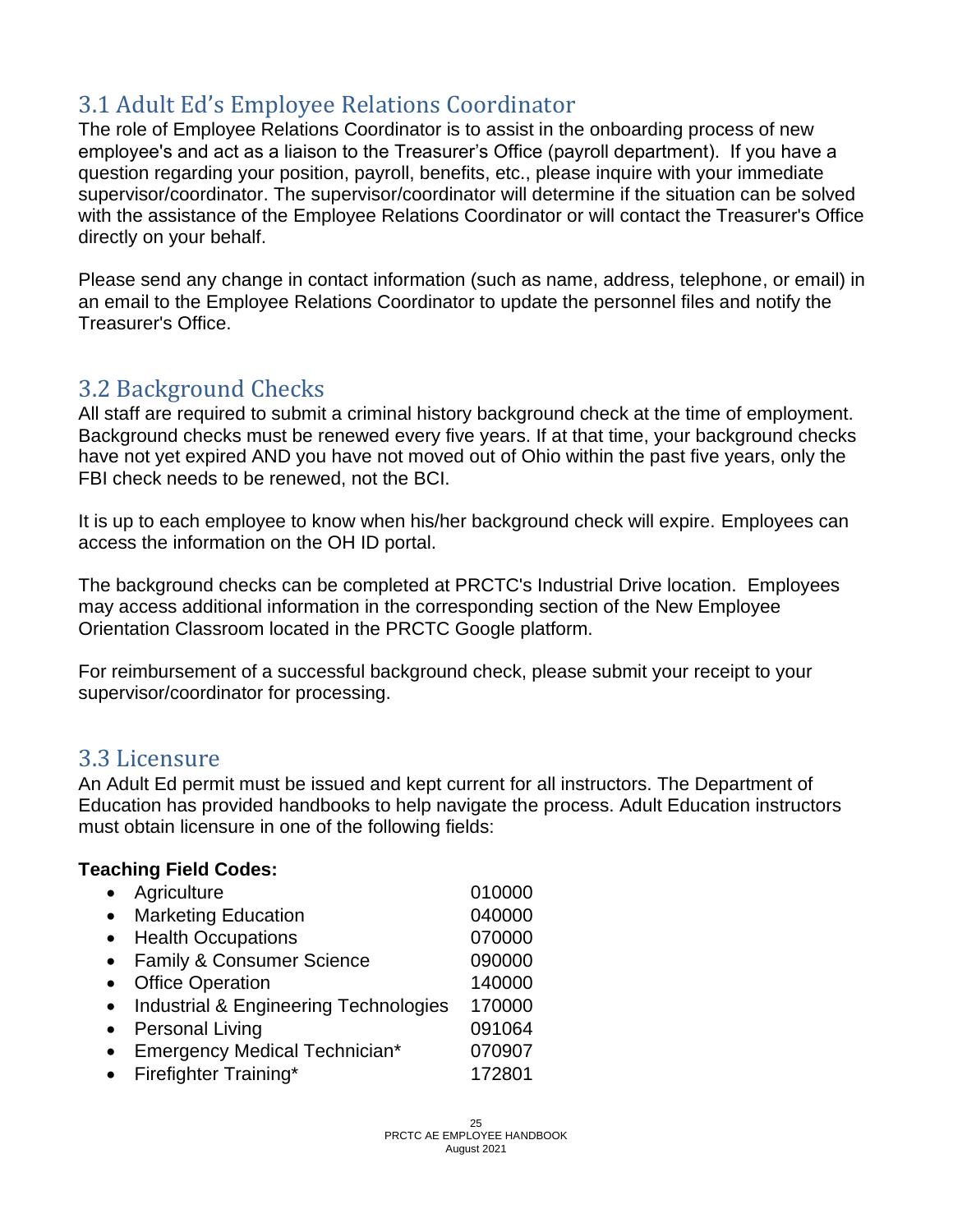*\*Note:* EMT and Firefighter Training require a valid instructor card issued by the Division of Emergency Medical Services through the Ohio Department of Public Safety.

Aspire teachers who already possess valid Ohio teaching certificates or licenses do not need to obtain one-year adult education teaching permits. Candidates must have a bachelor's degree from an accredited college or university. Candidates should choose one of the following teaching field codes:

| • Mathematics          | 110000 |
|------------------------|--------|
| • Speech/Communication | 050504 |

**Note:** It is very important to keep your username and password in a safe place as it will be required to renew your licensure in the future.

For reimbursement of an approved Adult Ed permit, please submit your receipt to your supervisor for processing.

Employees may access training and other materials on the OHID Instructions and the CORE Manual in the corresponding section of the New Employee Orientation Classroom located in the PRCTC Google platform.

### <span id="page-25-0"></span>3.4 Pay Dates Schedule

The PRCTC Treasurer's Office provides a fiscal year pay date schedule to employees each year. Employees may access a current copy of the pay date schedule in the corresponding section of the New Employee Orientation Classroom located in the PRCTC Google platform.

### <span id="page-25-1"></span>3.5 Timesheet/Pay Request Info

All full-time staff members will receive checks during the regular payroll cycle. Payment for parttime courses is not automatic. The Timesheet form (pay request) must be submitted documenting the course taught, and dates/times classes were held. An email address must be included on this paysheet. The first pay request must be completed on an initial timesheet form and subsequent requests will be completed electronically on the mySCView portal. New employees may access the initial timesheet form via their supervisor/coordinator or the employee relations coordinator.

# <span id="page-25-2"></span>3.6 MySCView Timesheet Access

Timesheets are completed and submitted every week by Sunday in the mySCView electronic system. MySCView training and instructions are provided to new employees during new employee orientation. Each pay request will cover one week of work. Paychecks are distributed on the 15th and 30th of each month, unless notified otherwise by the Treasurer's Office. Hours worked must be in 15-minute increments (ex. 9:15 a.m. to 3:45 p.m.). Final payment upon resignation will not be made until all required forms, grades, etc., are submitted to close out the course.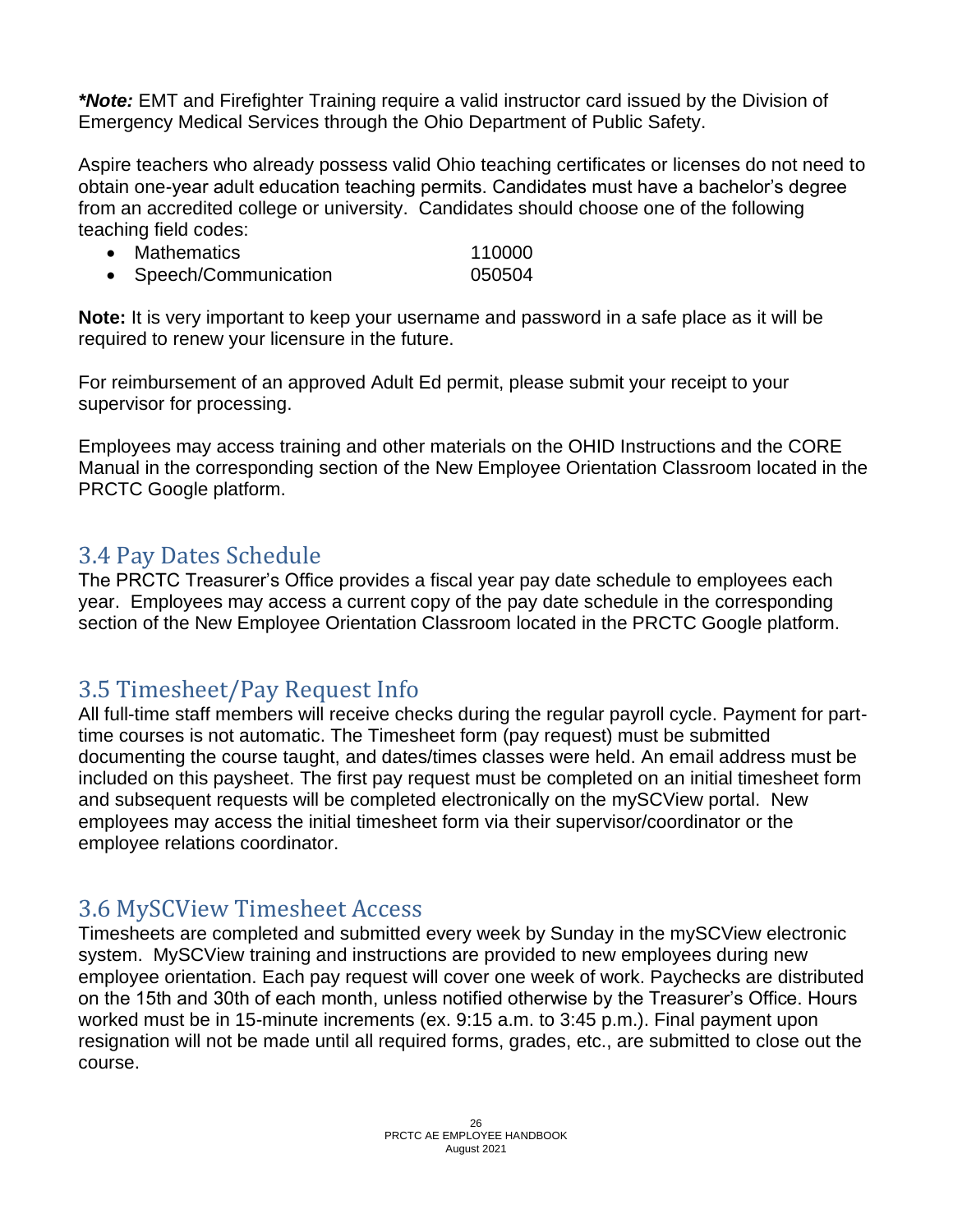Employees may access additional training materials in the corresponding section of the New Employee Orientation Classroom located in the PRCTC Google platform.

**Note:** Board approval, adult education licensure and a successful background check are required for the issuance of payroll.

### <span id="page-26-0"></span>3.7 MySCView Mileage Reimbursement

PRCTC AE employees typically consult with their supervisor/coordinator to gain understanding if the training, off-site meetings, or other PRCTC related activities are eligible for employee mileage reimbursement.

Employees access Mileage Request Forms in the mySCView system. Employees submit mileage request forms for processing by the Treasurer's Office for reimbursement through mySCView.

Employees may contact their supervisor, coordinator, or employee relations coordinator for any clarification or additional assistance with mileage requests.

Employees may access additional training materials in the corresponding section of the New Employee Orientation Classroom located in the PRCTC Google platform.

### <span id="page-26-1"></span>3.8 Purchasing Guidelines

The purchasing guidelines are as follows:

- \$50,000 or more: Requires Board approval and sealed bids.
- \$7,500 or more: Requires Board approval. Must submit at least two competitive bids.
- \$2,500 to \$7,500: Must submit at least (2) formal written quotes.
- \$2,500 or Less: Buyer's judgment. No quotes required, but Treasurer's Office recommends obtaining at least two informal quotes.

# <span id="page-26-2"></span>3.9 Requisitioning Materials and Equipment

The requisitioning of customer supplies, educational supplies, supplies to be sold to students, books, audio-visual materials, and laboratory equipment will be done by the instructors and submitted via a completed Requisition Request form in mySCView. Instructors should consult with their supervisor/coordinator when submitting requisitions to be approved or disapproved. All requisitions will then be processed through the mySCView system. Instructors should contact their supervisor/coordinator when instructors need assistance with the requisition form in the mySCView system. No instructor is to purchase, without prior approval, anything for the school and expect reimbursement.

The following will show the proper procedure for requisitioning approved materials and equipment:

• Instructor receives approval from their program coordinator or Adult Director.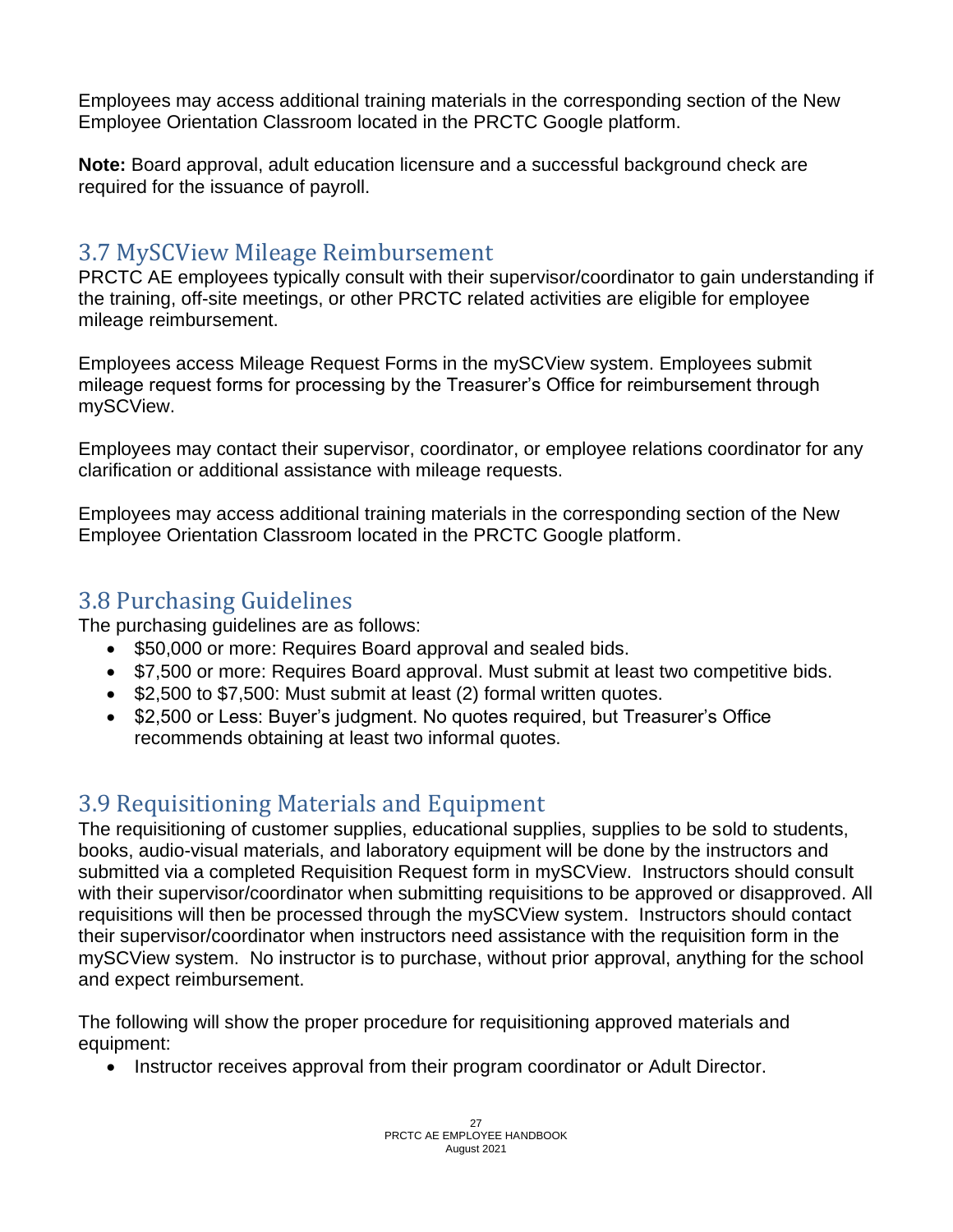- The program coordinator or Adult Director seeks board approval, if necessary, and submits requisition form in mySCView.
- Treasurer's Office processes requisition and sends to the supplier.
- Payment will be made upon receipt of the item(s) and properly invoiced.
- Notify coordinator of supplies and services not passing through central receiving.
- Instructors responsible for assigned open accounts need to submit on a requisition the items and cost being charged against the account. Items or services can then be ordered with prior approval. Balances in the accounts are to be included.

Employees access Mileage Request Forms in the mySCView system. Employees submit mileage request forms for processing by the Treasurer's Office for reimbursement through mySCView.

Employees may contact their supervisor, coordinator, or employee relations coordinator for any clarification or additional assistance with mileage requests.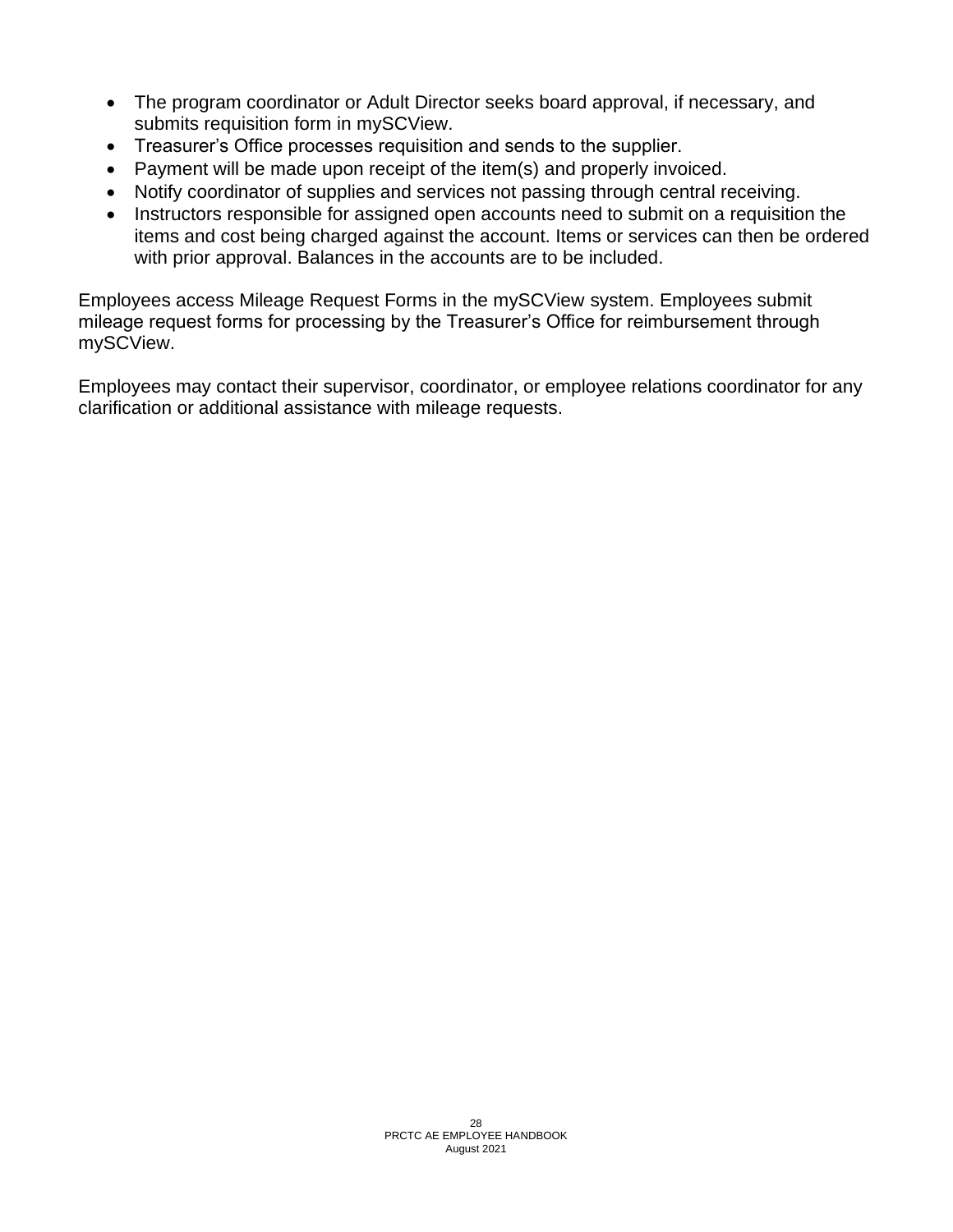<span id="page-28-0"></span>Section 4: Personnel Guidelines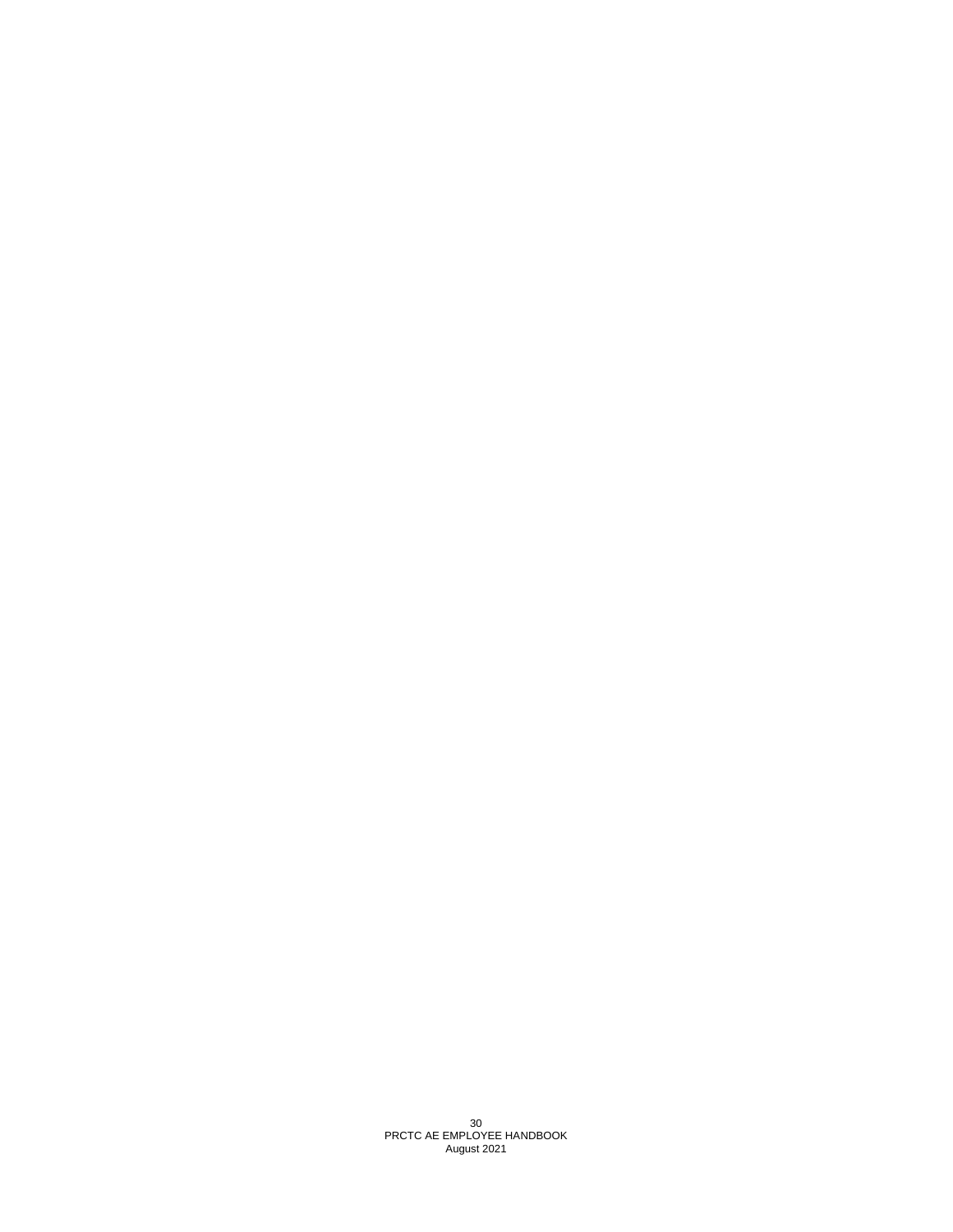# <span id="page-30-0"></span>4.1 Policy Manuals

All staff members are requested to read and make themselves knowledgeable with the information contained in the PRJVSD Board of Education policy manuals. The Board policies and administrative guidelines are available at:

<https://go.boarddocs.com/oh/pwayr/Board.nsf/Public?open&id=policies>

# <span id="page-30-1"></span>4.2 Employees' Use of Social Media

Staff members serve as role models in this community and are responsible for modeling and teaching high standards of decency and civic values. As such, they are expected to display model character both on and off the worksite; this includes any material they post on personal websites and other social media networks, such as Facebook and Instagram. Teachers are responsible for maintaining professional standards in their public use of social media just as they are any other public conduct. Public content on social media can affect and/or undermine an educator's effectiveness. Employees who use social media for personal purposes are responsible for the content on their personal pages, including content added by the employee, the employee's friends, or members of the public who can access and/or contribute to the employee's page. Employees are further responsible for website links on their pages. Employees are cautioned to maintain privacy settings that are appropriate to the content and intended audience.

Under all circumstances employees must comply with Federal and State law and Board policies and administrative guidelines. This is true regardless of whether the employee is using a personal or District-issued device to communicate through social media.

If a staff member posts messages or pictures that diminish the employee's professionalism or discredits the employee's capacity to maintain the respect of students and parents, the employee's ability to effectively perform his/her job may be impaired.

Employees should avoid posting text, images, photos, or videos that involve hate speech, nudity, obscenity, or that encourages or depicts bullying, discrimination, sexually explicit or violent conduct, or other illegal conduct/activity, including the inappropriate use of alcohol or drugs. They should also refrain from engaging in communication or conduct that is harassing, threatening, libelous, or defamatory.

An employee whose personal use of social media interferes with the employee's ability to effectively perform his/her jobs may be subject to disciplinary action, up to and including termination of employment.

Employees may not use their District-issued e-mail address for communication on social media platforms/sites that are not approved by the District or for creating and/or managing social media accounts/sites that are for personal use.

If an employee identifies the District as his/her employer on a personal social media site, the employee is advised to make it clear that any views expressed on the site are the employee's alone and do not necessarily reflect the views of the District.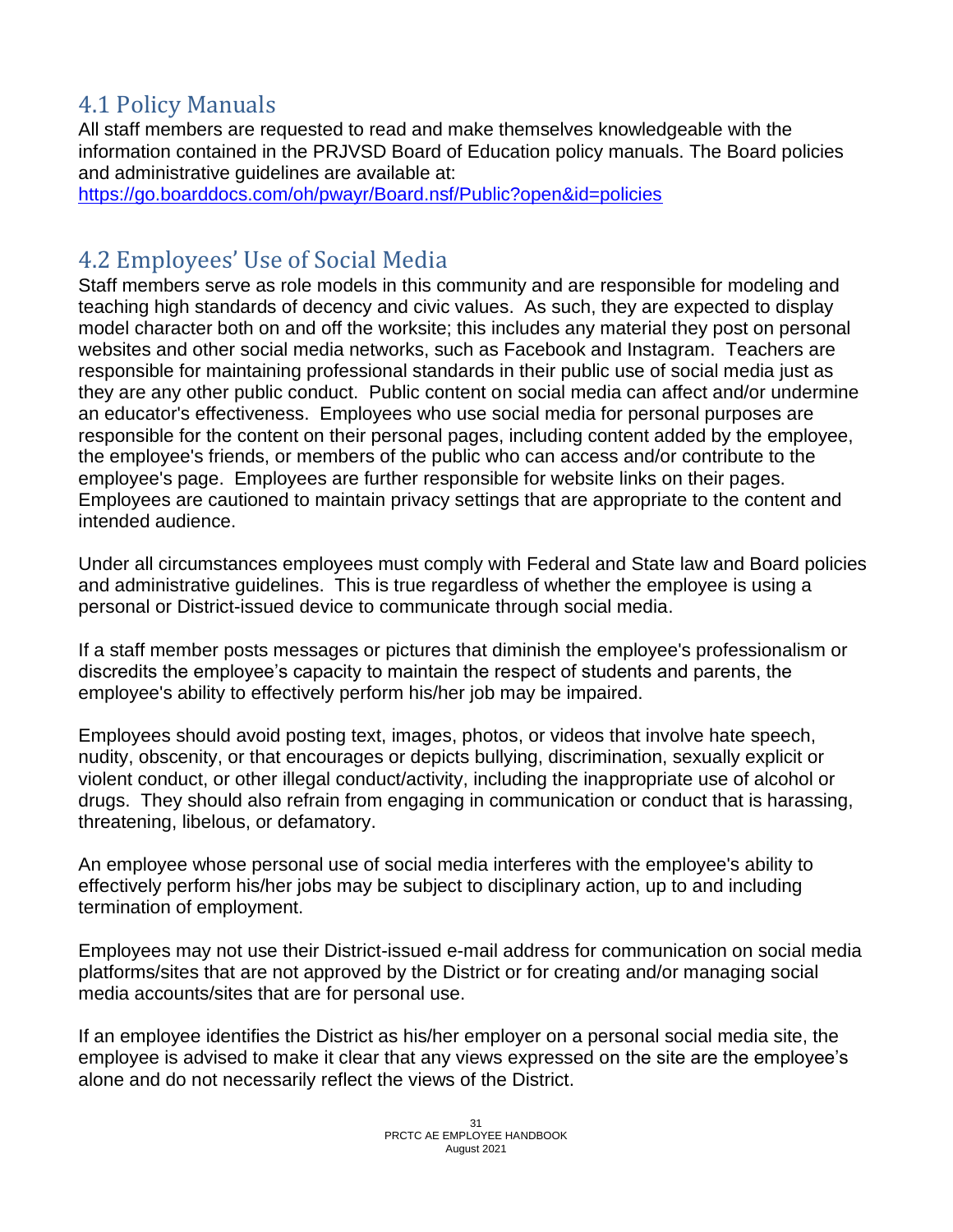Employees may use personal social media at work so long as it does not interfere with an employee's job performance and completion of work responsibilities, and occurs during their personal time (e.g., breaks, mealtimes, before/after stated work hours, etc.).

Employees are reminded that the District may monitor the use of District technology resources.

Employees may not use or post the District's logo or other copyrighted or trademarked materials without the express written consent from the Superintendent; it is not a violation of this provision, however, if the District's logo auto-fills on sites such as Facebook or LinkedIn.

Teachers are prohibited from posting students' names, photographs and/or videos in which students appear, on personal social media sites, except when the images of the students were taken in a public arena, such as at sporting events or fine arts public performances.

### <span id="page-31-0"></span>4.3 ADA

Americans Disability Act: SECTION 504/ADA - COMPLAINT PROCEDURES RELATED TO DISABILITY DISCRIMINATION IN EMPLOYMENT

If a person believes that s/he has been discriminated against on the basis of his/her disability, the person may utilize the following complaint procedures as a means of reaching, at the lowest possible administrative level, a prompt and equitable resolution of the matter.

In accordance with Section 504 of the Rehabilitation Act of 1973 and its implementing regulations ("Section 504"), employees will be notified of their right to file an internal complaint regarding an alleged violation, misinterpretation or misapplication of Section 504. In addition, employees will be notified of their right to file a complaint with the U.S. Department of Education's Office for Civil Rights.

The following person is designated as the PRCTC Section 504/ADA Compliance Officer:

Jason Veasey Special Services Supervisor 895 Crouse Chapel Rd. Chillicothe. OH 45601 740-642-1233

Internal complaints must be put in writing and must identify the specific circumstances or areas of dispute that have given rise to the complaint and offer possible solutions to the dispute. The complaint must be filed with the PRCTC Compliance Officer within the time limits specified below. PRCTC's Compliance Officer is available to assist individuals in filing a complaint.

#### Internal Complaint Procedure

The following internal complaint procedure is available to employees for the prompt and equitable resolution of complaints alleging discrimination based upon disability. This complaint procedure is not available to unsuccessful applicants. Use of the internal complaint procedure is not a prerequisite to the pursuit of other remedies, including the filing of a complaint with the U.S. Department of Education's Office for Civil Rights.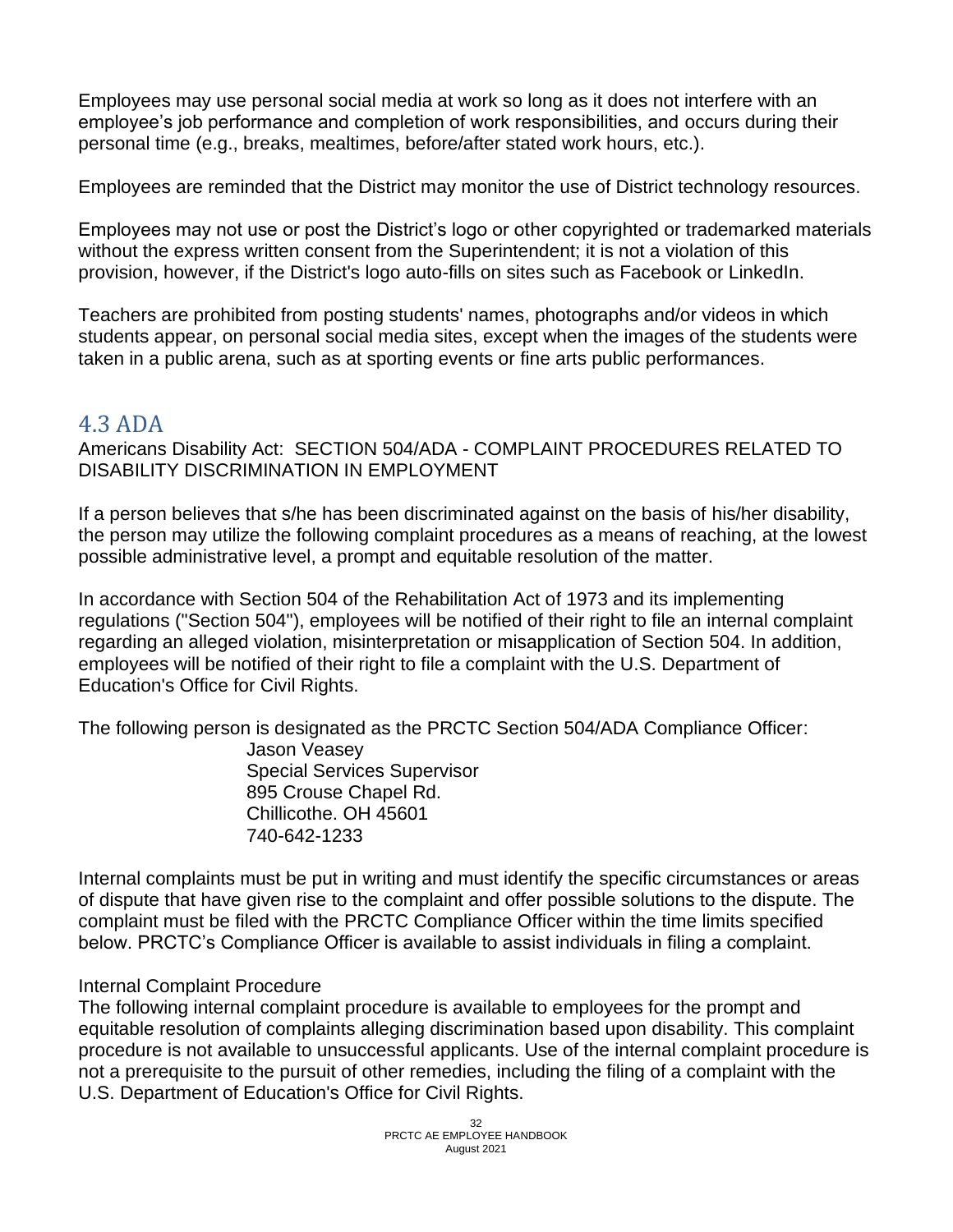An employee with a complaint based on alleged discrimination on the basis of disability may first discuss the problem with the PRCTC Compliance Officer.

If the informal discussion does not resolve the matter, or if the employee skips Step A, the individual may file a formal written complaint with the PRCTC Compliance Officer. The written complaint must contain the name and address of the individual or representative filing the complaint, be signed by the complainant or someone authorized to sign for the complainant, describe the alleged discriminatory action in sufficient detail to inform the PRCTC Compliance Officer of the nature and date of the alleged violation, and propose a resolution. The complaint must be filed within thirty (30) calendar days of the circumstances or event giving rise to the complaint, unless the time for filing is extended by the PRCTC Compliance Officer for good cause.

The PRCTC Compliance Officer will conduct an independent investigation of the matter (which may or may not include a hearing). This complaint procedure contemplates informal, but thorough investigations, affording all interested persons and their representatives, if any, an opportunity to present witnesses and other evidence relevant to the complaint. The PRCTC Compliance Officer will provide the complainant with a written disposition of the complaint within ten (10) workdays. If no decision is rendered within ten (10) workdays, or the decision is unsatisfactory in the opinion of the complainant, the employee may file, in writing, an appeal with the Superintendent. The PRCTC Compliance Officer shall maintain the school's files and records relating to the complaint.

The Superintendent will, within ten (10) workdays of receiving the written appeal, conduct a hearing with all parties involved in an attempt to resolve the complaint. The Superintendent will render his/her decision within ten (10) workdays of the hearing.

The employee may be represented, at his/her own cost, at any of the above-described meetings/hearings.

The right of a person to a prompt and equitable resolution of the complaint shall not be impaired by the person's pursuit of other remedies such as the filing of a complaint with the Office for Civil Rights or the filing of a court case in the appropriate Federal District Court. Use of this internal complaint procedure is not a prerequisite to the pursuit of other remedies.

#### **OCR Complaint**

At any time, if an employee believes that s/he has been subjected to discrimination based upon his/her disability in violation of Section 504 or the Americans with Disabilities Act, as amended ("ADA"), the individual may also file a complaint with the U.S. Department of Education, Office for Civil Rights, Cleveland Office, 600 Superior Avenue East, Suite 750, Cleveland, Ohio 44114- 2611; Telephone: (216) 522-4970; Fax: (216) 522-2573; TDD: (216) 522-4944; E-mail: ocr.cleveland@ed.gov; Web: http://www.ed.gov.ocr.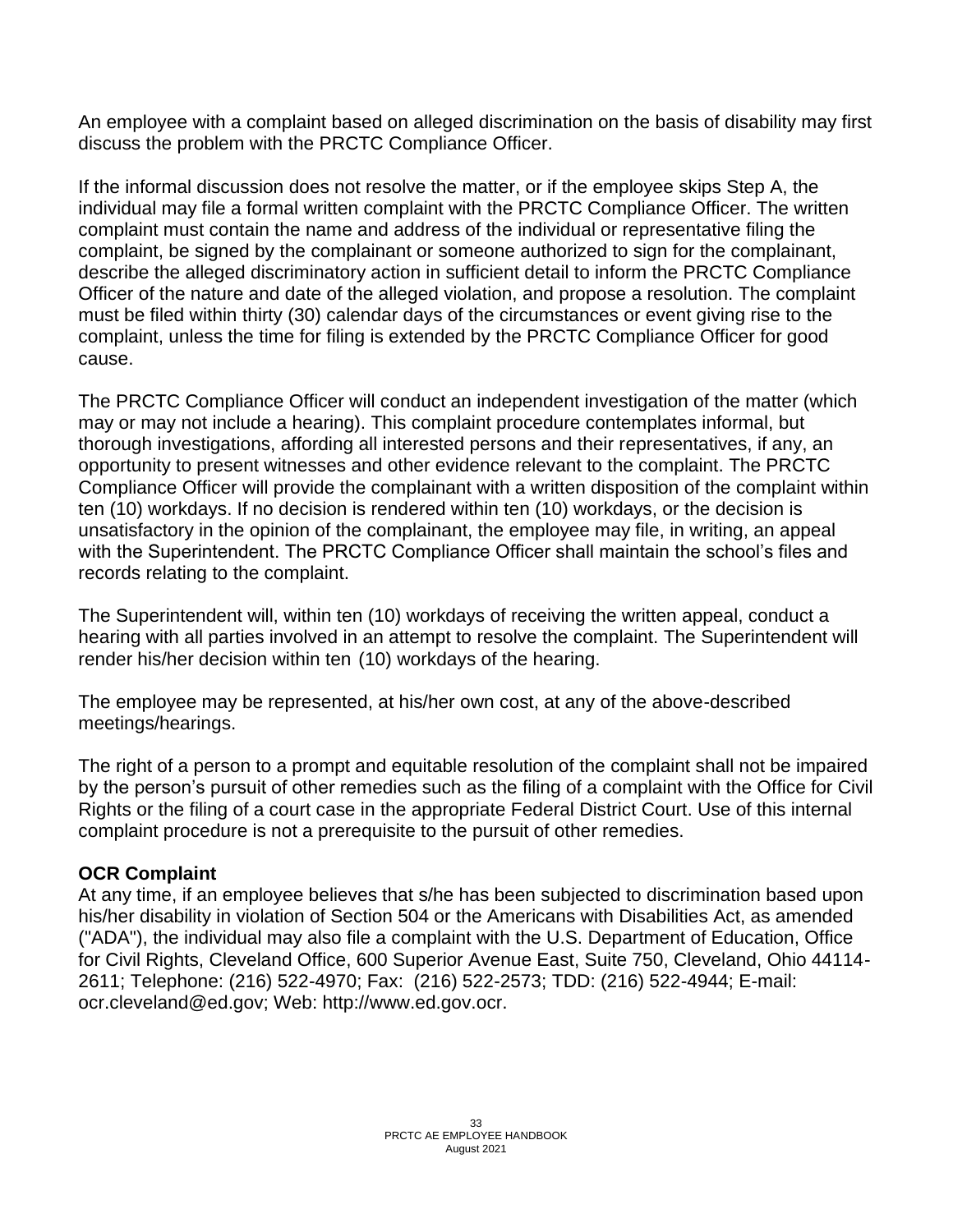# <span id="page-33-0"></span>4.4 Equal Employment Opportunities

The Board of Education does not discriminate on the basis of race, color, religion, national origin, sex (including sexual orientation and transgender identity), disability, military status, ancestry, age, genetic information, or any other legally protected characteristic, in its programs and activities, including employment opportunities.

The Board of Education will not discriminate nor tolerate harassment in its educational programs or activities for any reasons, including on the basis of religion, race, color, national origin, sex (including sexual orientation and transgender identity), disability, military status, ancestry, age, and genetic information.

#### **COMPLAINT PROCEDURES FOR NONDISCRIMINATION AND EQUAL EMPLOYMENT OPPORTUNITY/ACCESS**

If a person believes that s/he has been discriminated against or denied equal opportunity or access to school's programs, activities or services, the person may utilize the following complaint procedures as a means of reaching, at the lowest possible administrative level, a prompt and equitable resolution of the matter. The following person is designated as PRCTC's Civil Rights Coordinator:

> Jason Veasey Pickaway-Ross CTC 895 Crouse Chapel Road Chillicothe, OH 45601 740-642-1223

The individual may also, at any time, contact the U.S. Department of Education, Office for Civil Rights, Cleveland Office, 600 Superior Avenue East, Suite 750, Cleveland, Ohio 44114-2611; Telephone: (216) 522-4970; Fax: (216) 522-2573; TDD: (216) 522-4944; E-mail: ocr.cleveland@ed.gov; Web: http://www.ed.gov.ocr.

#### **Internal Complaint Procedures**

A person who believes s/he has a valid basis for a complaint may discuss the matter informally and on an oral basis with the school's Civil Rights Coordinator, who will investigate the complaint and reply with an answer to the complainant. If the informal procedures do not resolve the matter to the complainant's satisfaction or s/he skips the informal process, s/he may initiate formal procedures according to the following steps:

**Step 1:** Investigation by the PRCTC Civil Rights Coordinator: A person may initiate a formal investigation by filing a written complaint (Form 4122 F1) with the PRCTC Civil Rights Coordinator. The complaint must contain the name and address of the individual or representative filing the complaint, be signed by the complainant or someone authorized to sign for the complainant and describe the alleged discriminatory action in sufficient detail to inform the Civil Rights Coordinator of the nature and date of the alleged violation and propose a resolution. The complaint must be filed within thirty (30) calendar days of the circumstances or event giving rise to the complaint, unless the time for filing is extended by the Civil Rights Coordinator for good cause.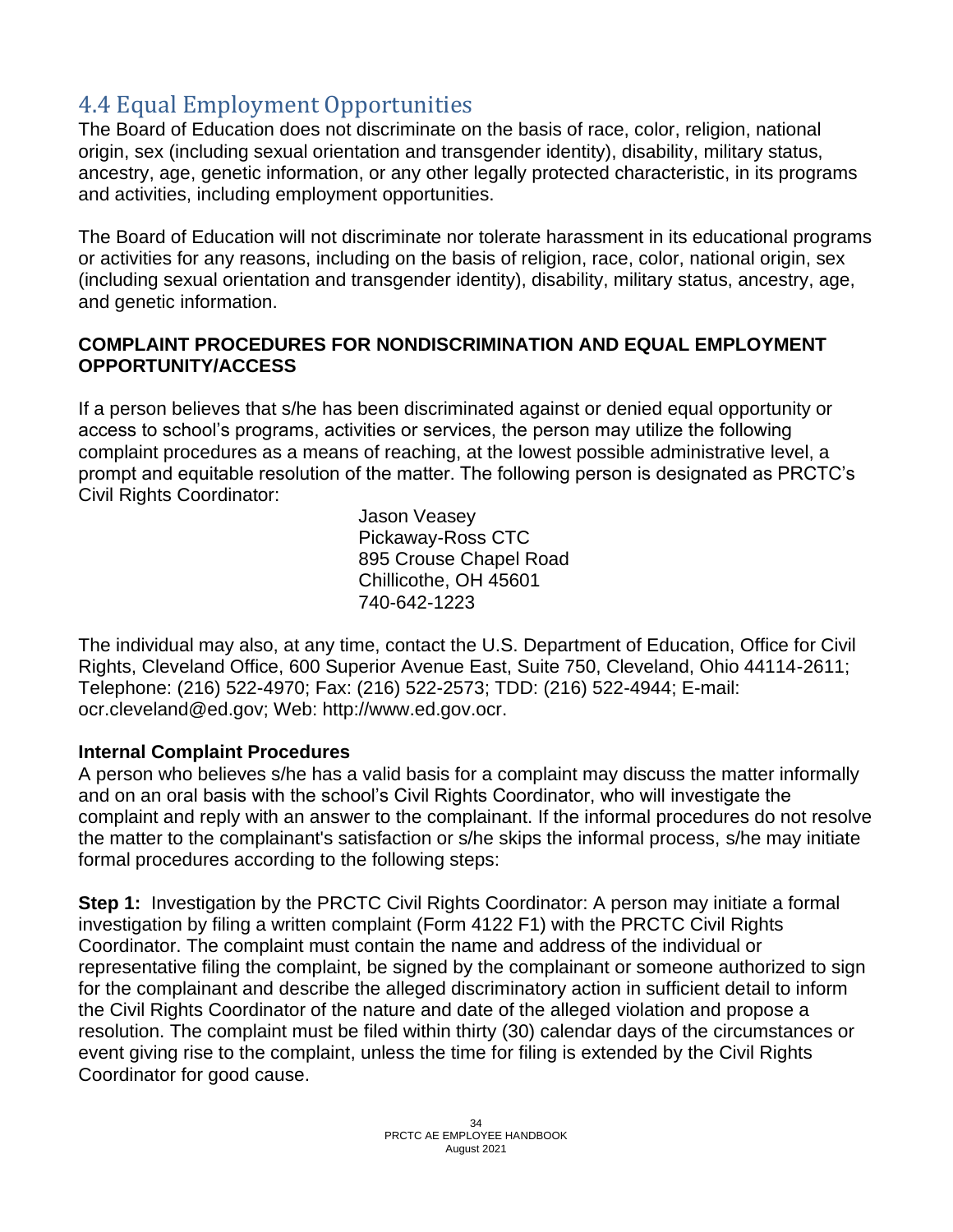The Civil Rights Coordinator will conduct an impartial investigation of the complaint. As part of the investigation, the Civil Rights Coordinator shall permit the complainant to present witnesses and other evidence in support of his/her complaint. The investigation shall be completed within fifteen (15) business days of the written complaint being filed. The Civil Rights Coordinator will notify the complainant in writing of his/her decision and will maintain PRCTC's files and records relating to the complaint.

**Step 2:** Appeal to the Superintendent: If the complainant is not satisfied with the Civil Rights Coordinator's Step 1 decision, s/he may submit, in writing, a signed statement of appeal to the Superintendent within five (5) business days after receipt of the Coordinator's response. The Superintendent will review the case, may conduct an informal hearing, and will notify the complainant in writing of his/her decision within ten (10) business days of receiving the appeal.

**Step 3:** Appeal to the Board of Education: If the complainant remains unsatisfied, s/he may appeal through a signed written statement to the Board of Education within five (5) business days of his/her receipt of the Superintendent's response in Step 2. In an attempt to resolve the complaint, the Board shall meet with the concerned parties and their representatives within twenty (20) business days of the receipt of such an appeal. A copy of the Board's disposition of the appeal shall be sent to each concerned party within ten (10) business days of this meeting.

The complainant may be represented, at his/her own cost, at any of the above-described meetings/hearings.

The right of a person to a prompt and equitable resolution of the complaint shall not be impaired by the person's pursuit of other remedies such as the filing of a complaint with the Office for Civil Rights or the filing of a court case in the appropriate Federal District Court. Use of this internal complaint procedure is not a prerequisite to the pursuit of other remedies.

The Civil Rights Coordinator will provide a copy of PRCTC's complaint procedure to any person who files a complaint and will investigate all complaints in accordance with this procedure.

A copy of each of the Acts and the regulations, on which this notice is based, may be found in the Civil Rights Coordinator's office.

#### **Prohibition Against Retaliation**

The Board will not discriminate against, coerce, intimidate, threaten, or interfere with any individual because the person opposed any act or practice made unlawful by any Federal civil rights law, or because that individual made a charge, testified, assisted, or participated in any manner in an investigation, proceeding, or hearing under those laws or because that individual exercised, enjoyed, aided, or encouraged any other person in the exercise or enjoyment of any right granted or protected by those laws.

### <span id="page-34-0"></span>4.5 Sexual Harassment

#### **Policy Statement**

PRCTC is committed to creating and maintaining a learning and work environment where all individuals are treated with respect and dignity. Each student and each employee have the right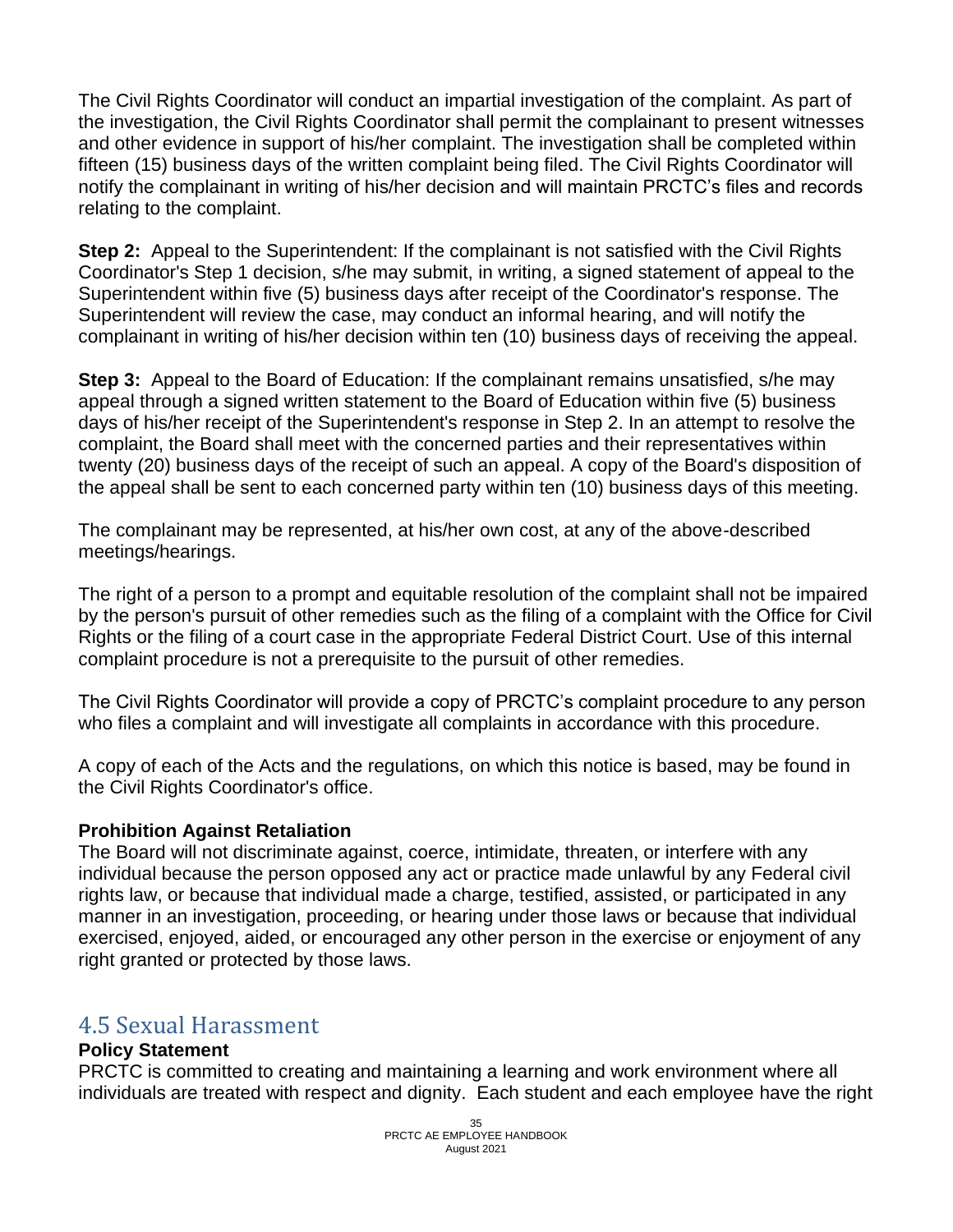to learn and work in an environment free of sexual harassment. At PRCTC, sexual harassment–whether verbal, physical or environmental–is unacceptable and will not be tolerated. Sexual harassment is unlawful and hurts all people. Sexual harassment has no legitimate educational purpose. Any employee or student, male or female, who engages in such conduct, shall be disciplined as provided by the law, and school policies.

#### **What is Sexual Harassment**

Sexual harassment is any unwelcome behavior by peers, teachers, administrators, or anyone you must interact with to pursue school activities. For purposes of this policy, sexual harassment is defined as unwelcome advances, requests for special favors, and any other verbal, written, visual, or physical conduct of a sexual nature when:

Submission to or rejection of such conduct is used as a factor in decisions affecting a student's ability to learn or participate in school activities or when used as a factor in hiring, evaluation, retention, promotion, or any other aspect of employment. Such conduct substantially interferes with an individual's ability to learn or work or creates an intimidating, hostile, or offensive school or work environment.

#### **Prohibited Conduct**

Conduct prohibited under this policy includes, but is not limited to, the following: Physical assaults of a sexual nature, such as, rape, sexual battery or attempts to commit these assaults; physical conduct that is sexual in nature, such as, touching, pinching, patting, grabbing, poking, or brushing against another employee or student; sexual advances, propositions, or other sexual comments, such as sexually oriented gestures, noises, remarks, jokes, or comments about a person's sexuality; display of sexually suggestive objects or pictures; preferential treatment or promises thereof to any employee or student for submitting to sexual conduct; and/or any type of retaliation for making or filing sexual harassment complaints.

#### **Reporting a Complaint**

Any student or employee who believes he or she has been or is being sexually harassed should report the alleged harassment. Complaints will be accepted orally or in writing. The report can be made to any adult education staff member. The staff member receiving the complaint must report the incident in writing to the Adult Director or the PRCTC Title IX Coordinator within 24 hours of receiving the complaint. Complaints should contain a description of the offending behavior; date, time and location of the incident(s); name of the harasser; and names of any witnesses.

#### **Resolving Complaints**

Complaints may be resolved formally or informally. With formal resolutions, the Adult Director or the Title IX Coordinator will thoroughly investigate the complaint. Confidentiality will be maintained throughout the investigation to the extent practicable and appropriate. Based upon the investigation, a report will be issued that will contain the findings and recommendations of the investigating staff person. This report will be forwarded to the Superintendent for review and further action if warranted. Depending on the circumstances and severity of the behavior, an individual may elect to pursue an informal resolution to the matter. Generally, this would entail the individual confronting the harasser in-person or by letter and telling them that their behavior is inappropriate and/or offensive and they want it to stop. However, some behaviors such as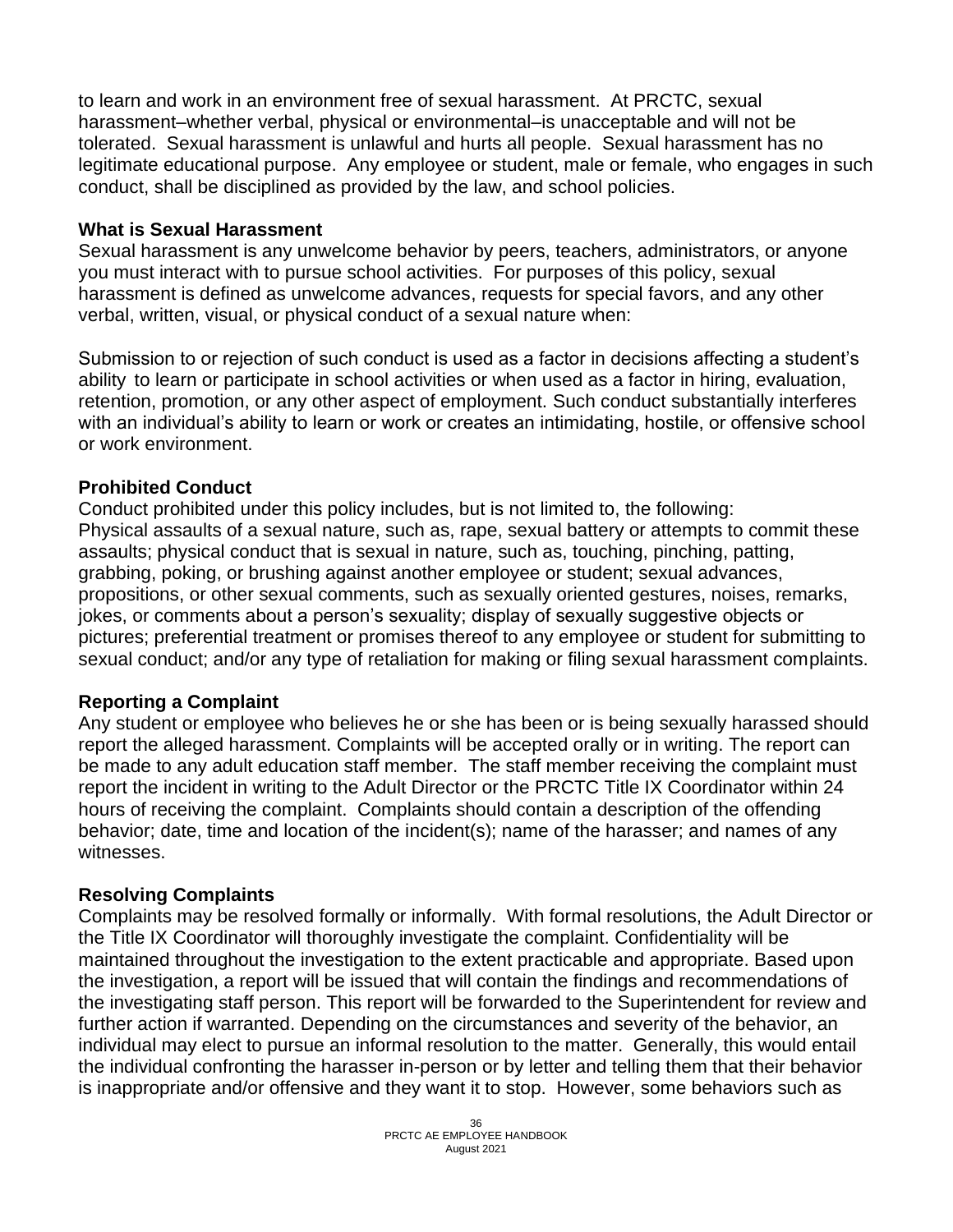sexual assaults and other behaviors of a serious nature should never be resolved informally. Furthermore, all cases of employee-student harassment should be resolved formally.

# 4.6 Staff Conduct

All staff members have a responsibility to make themselves familiar with, and abide by, the laws of the State of Ohio, the policies of the Pickaway-Ross JVSD Board of Education and the administrative guidelines designed to implement them.

In the area of personal conduct, the Board desires that staff conduct themselves in a manner that not only reflects credit to the school, but that sets forth a model worthy of emulation by students.

All staff members will be expected to carry out their assigned responsibilities with conscientious concern. Essential to the success of ongoing school operations and the instructional program are the following specific responsibilities, which will be required of all personnel:

- Faithfulness and promptness in attendance at work;
- Support and enforcement of policies of the Board and regulations of the school administration in regard to students;
- Diligence in submitting required reports promptly at the times specified;
- Care and protection of school property and;
- Concern and attention toward their own and the school's legal responsibility for the safety and welfare of students, including the need to assure that students are under supervision at all times.

# 4.7 Ethics Policy

#### **Policy Statement**

It is the policy of the Board of Education of the Pickaway-Ross JVSD to carry out its mission in accordance with the strictest ethical guidelines and to ensure that the Pickaway-Ross JVSD Board of Education members and employees conduct themselves in a manner that fosters public confidence in the integrity of the Board of Education, its processes, and its accomplishments.

#### **General Standards of Ethical Conduct**

The Board of Education officials and employees must, at all times, abide by protections to the public embodied in Ohio's ethics laws, as found in Chapters 102 and 2921 of the Ohio Revised Code, and as interpreted by the Ohio Ethics Commission and Ohio courts. (A copy of the laws is provided by the Board of Education, and receipt acknowledged, as required in ORC 102.09(D)). Members and employees must conduct themselves, at all times, in a manner that avoids favoritism, bias, and the appearance of impropriety. A general summary of the restraints upon the conduct of all members and employees include, but is not limited to, those listed below. No member or employee shall:

• Solicit or accept anything of value from anyone doing business with Pickaway-Ross JVSD;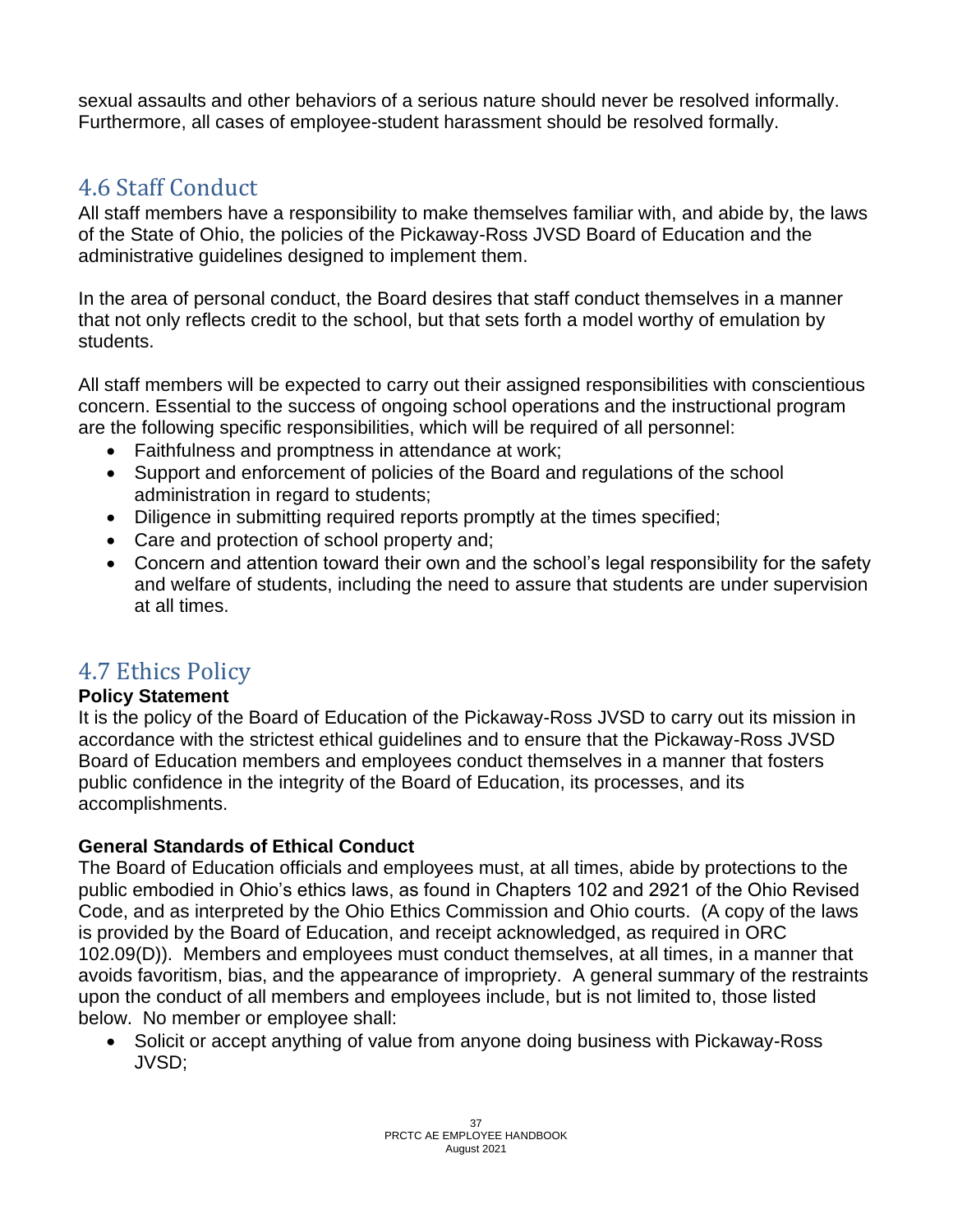- Solicit or accept employment from anyone doing business with Pickaway-Ross JVSD, unless the official or employee completely withdraws from Pickaway-Ross activity regarding the party offering employment, and the Board of Education approves the withdrawal;
- Use his or her public position to obtain benefits for the official or employee, a family member, or anyone with whom the official or employee has a business or employment relationship;
- Be paid or accept any form of compensation for personal services rendered on a matter before, or sell goods or services to, the Board of Education;
- Be paid or accept any form of compensation for personal services rendered on a matter before, or sell (except by competitive bid) goods or services to, any state agency other than Pickaway-Ross JVSD, unless the member or employee first discloses the services or sales and withdraws from matters before the Board of Education that directly affect officials and employees of the other state agency, as directed in ORC 102.04;
- Hold or benefit from a contract with, authorized by, or approved by, the Pickaway-Ross JVSD Board of Education, (the Ethics Law does except some limited stockholdings, and some contracts objectively shown as the lowest cost services, where all criteria under ORC 2921.42 are met);
- Vote, authorize, recommend, or in any other way use his or her position to secure approval of a Board of Education contract (including employment or personal services) in which the official or employee, a family member, or anyone with whom the official or employee has a business or employment relationship, has an interest;
- Solicit or accept honoraria (see ORC 102.01(H) and 102.03(H));
- During public service, and for one year after leaving public service, represent any person, in any fashion, before any public agency, with respect to a matter in which the official or employee personally participated while serving with the Pickaway-Ross JVSD Board of Education;
- Use or disclose confidential information protected by law, unless appropriately authorized; or
- Use, or authorize the use of, his or her title, the name "Pickaway-Ross JVSD" or "PRJVSD" or the Pickaway-Ross JVSD's (CTC's) logo in a manner that suggests impropriety, favoritism, or bias by the Pickaway-Ross JVSD Board of Education or the official or employee.

#### **For purposes of this policy:**

"Anything of value" includes anything of monetary value, including, but not limited to, money, gifts, food or beverages, social event tickets and expenses, travel expenses, golf outings, consulting fees, compensation, or employment. "Value" means worth greater than de minimis or nominal.

"Anyone doing business with the Pickaway-Ross JVSD" includes, but is not limited to, any person, corporation, or other party that is doing or seeking to do business with, regulated by, or has interests before the Board of Education.

#### **Assistance**

The Ethics Commission is available to provide advice and assistance regarding the application of the Ethics Law and related statutes. The Commission can be contacted at (614) 466-7090.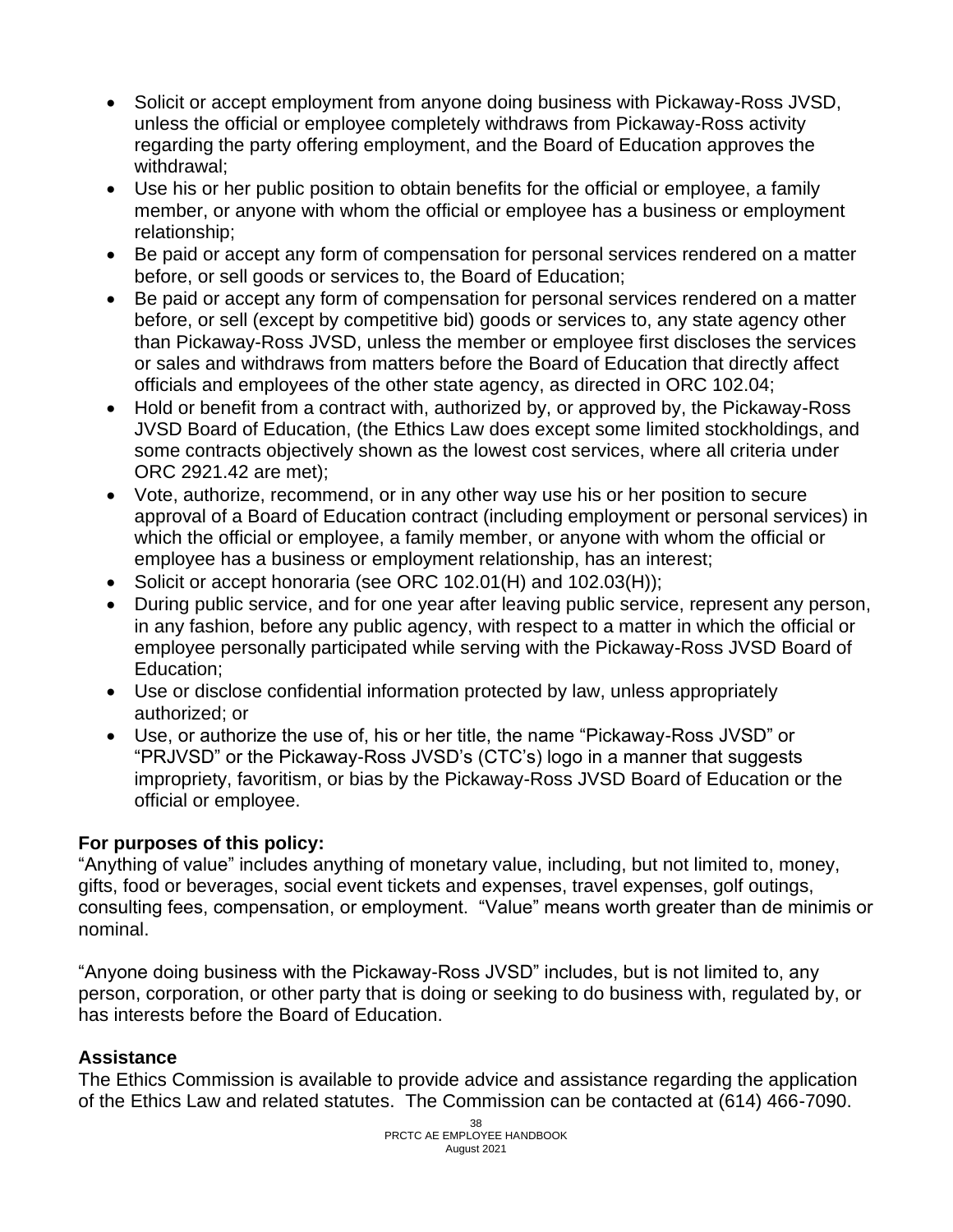The Commission's web site address is: www.ethics.ohio.gov Pickaway-Ross JVSD counsel and counsel for the Governor's Office are available to answer questions involving this policy.

#### **Penalties**

Failure of any Pickaway-Ross Board of Education official or employee to abide by this Ethics policy, or to comply with the Ethics Law and related statutes, will result in discipline, which may include dismissal, as well as any potential civil or criminal sanctions under the law.

### 4.8 Alcohol and Drugs

In the interest in school safety and the maintenance of a sound educational environment, no alcohol or illegal drugs are permitted on school property at any time. Evidence of possessing or consuming alcohol and/or illegal drugs on school property or evidence of being under the influence of alcohol and/or illegal drugs while on school property is a violation of Board policy and/or state law. Staff members in violation of this rule are subject to sanctions ranging from arrest to termination.

### 4.9 Theft and/or Destruction of School Property

Theft and/or destruction of school property are actions that will not be tolerated. Instructors who observe or hear of such activities are to notify the Adult Education Office immediately. Notification of the appropriate law enforcement agency, dismissal from the school and prosecution to the fullest extent of the law are all a possibility.

### 4.10 Staff Dress and Grooming

The Board of Education believes that professional staff members set an example in dress and grooming for their students to follow. A professional staff member who understands this precept and adheres to it enlarges the importance of his/her task, presents an image of dignity, and encourages respect for authority. These factors act in a positive manner toward the maintenance of discipline.

The Board retains the authority to specify the following dress and grooming guidelines for staff that will prevent such matters from having an adverse impact on the educational process. When assigned to District duty, all professional staff members shall:

- Be physically clean, neat, and well groomed;
- dress in a manner consistent with their professional responsibilities;
- dress in a manner that communicates to students a pride in personal appearance;
- be groomed in such a way that their hair style or dress does not disrupt the educational process nor cause a health or safety hazard.

### 4.11 Staff Attendance—Sign-in/Sign-Out Procedures

It is the instructor/staff member's responsibility to keep supervisors advised of daily schedule deviations. This includes whether the instructor/staff member is in the building or has left for the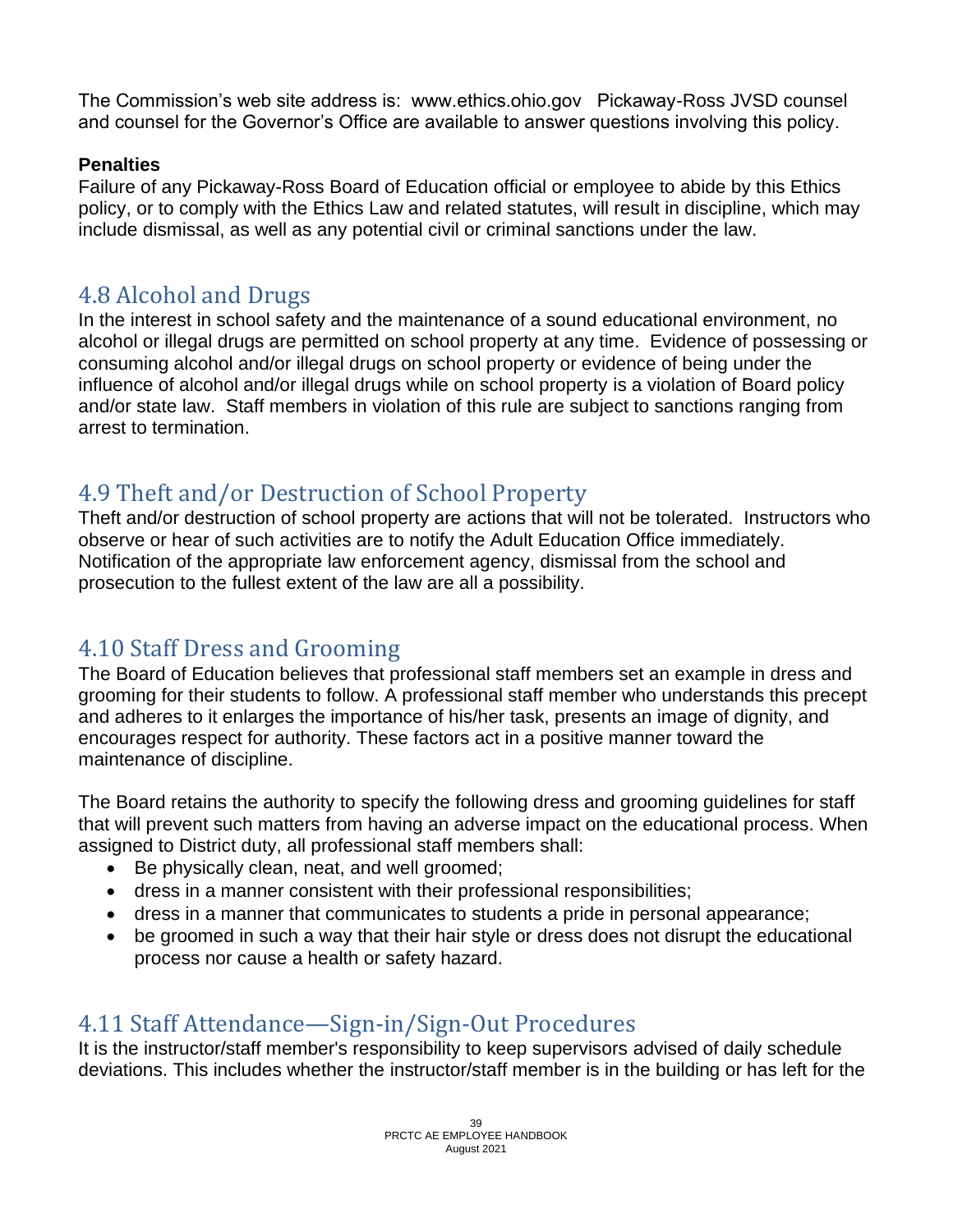day. Regular PT and Causal PT employees will follow the direction of their immediate supervisor/coordinator regarding acceptable sign-in and sign-out procedures for their work area.

# 4.12 Class Roster

Each instructor is required to take class attendance on a class roster—this is mandatory. Employees may access a blank class roster in the corresponding section of the New Employee Orientation Classroom located in the PRCTC Google platform

### 4.13 Weapons

The Board of Education prohibits staff members, students and visitors from possessing, storing, making, or using a weapon, including a concealed weapon, in a school safety zone and any setting that is under the control and supervision of the Board for the purpose of school activities approved and authorized by the Board including, but not limited to, property leased, owned, or contracted for by the Board, a school-sponsored event, or in a Board-owned vehicle.

The term "weapon" means any object which, in the manner in which it is used, is intended to be used, or is represented, is capable of inflicting serious bodily harm or property damage, as well as endangering the health and safety of persons. Weapons include, but are not limited to, firearms, guns of any type, including air and gas-powered guns (whether loaded or unloaded), knives, razors, clubs, electric weapons, metallic knuckles, martial arts weapons, ammunition, and explosives.

The Superintendent shall refer individuals who violate this policy to law enforcement officials, regardless of whether they possess a valid concealed weapon license. Staff members will also be subject to disciplinary action, up to and including termination, as permitted by applicable Board policy and the terms of existing collective bargaining agreements.

Exceptions to this policy include:

- Weapons under the control of law enforcement personnel;
- Items approved by a director as part of a class or individual presentation under adult supervision, if used for the purpose of and in the manner approved (Working firearms and ammunition shall never be approved.);
- Theatrical props used in appropriate settings;
- Starter pistols used in appropriate sporting events.

Staff members shall report any information concerning weapons and/or threats of violence by students, staff members, or visitors to the Director's office. Failure to report such information may subject the staff member to disciplinary action, up to and including termination.

Unless otherwise authorized by law, pursuant to Ohio Revised Code 2923.122, no person shall knowingly possess, have under the person's control, convey, or attempt to convey a deadly weapon or dangerous ordnance into a school safety zone.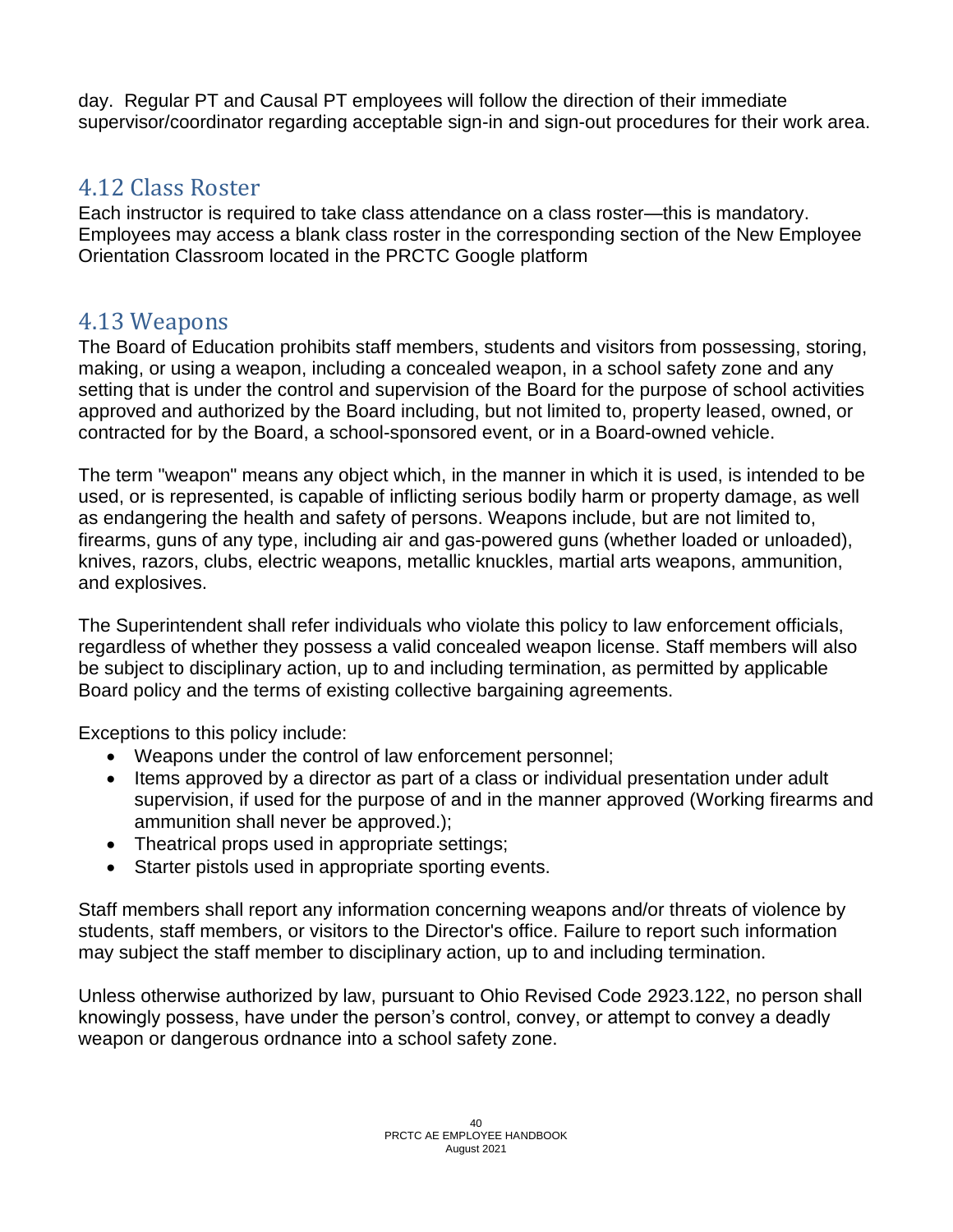Pickaway-Ross JVSD will grant written authorization to approved individuals, so that they may convey deadly weapons or dangerous ordnance in a school safety zone of the District for the welfare and safety of the students.

Staff members must inform PRCTC if they are commissioned officers and will have weapons in their possession. Those individuals are required to immediately contact their supervisor/coordinator and complete the Acknowledgement of Resolution Conveying Deadly Weapons. The form is located in Section 7 of the Employee Handbook. Employees may also access the form in the corresponding section of the New Employee Orientation Classroom located in the PRCTC Google platform

# 4.14 Staff Concerns/Complaints

In the event one or more staff members have a concern about the behavior of a fellow professional or about some aspect of the operation of the school that is not functioning as it should, or in accordance with an agreed-upon plan, or because an informal commitment by the administration is not being fulfilled, the staff member(s) should make arrangements to discuss the matter with the Adult Director as soon as feasible.

If the matter is not or cannot be rectified satisfactorily by the Adult Director, the staff member(s) may request a meeting with the Superintendent. The request should be in writing and include:

- The specific nature of the problem and a brief statement of the facts giving rise to it;
- A brief statement explaining how the staff member(s) are being affected by it;
- -the action which the staff member(s) wishes to be taken and how such action would rectify the problem.

The Superintendent, after reviewing the request, will either meet with the staff member(s) or provide a written decision explaining the school's position on the matter.

The Superintendent's decision will be final and may not be appealed to the Board.

# 4.15 Public Announcements

All staff members are encouraged to promote news releases which project a positive image of our students, staff, and school. These are to be channeled through the appropriate coordinator who will then forward the news release to the PRCTC Community/Marketing Coordinator.

# 4.16 Liability Insurance

Liability insurance is provided for all staff by the Board of Education. You may want to supplement this coverage with insurance available at minimum cost from the teachers' professional organizations such as Ohio ACTE, OEA, or NEA.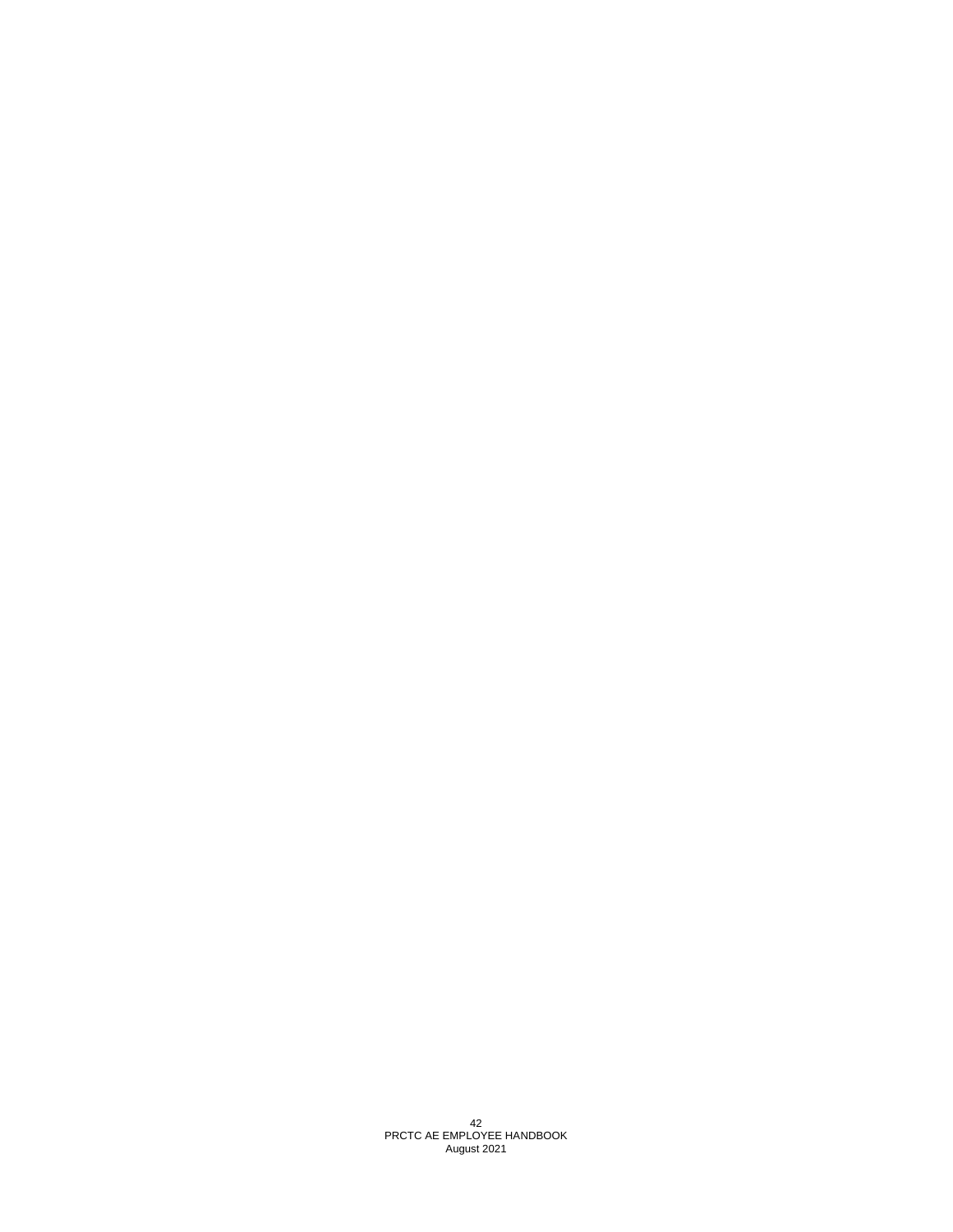# Section 5: Security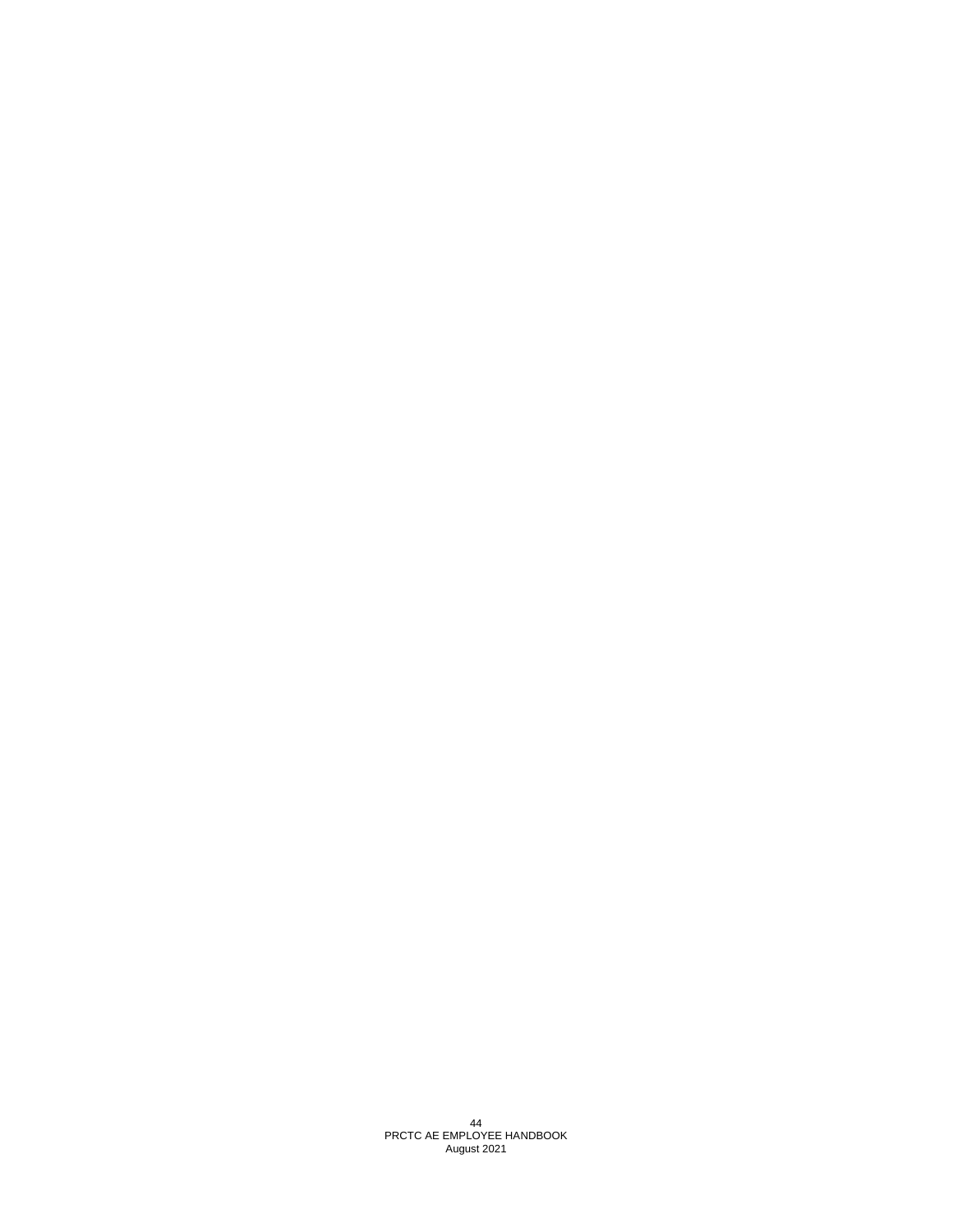# 5.1 Health and Safety of Students, Staff, and Guests

Even though PRCTC does not maintain a health services center, the health and safety of student, staff, and guests is paramount.

# 5.2 School Security

The Ross County Sheriff's Office provides law enforcement coverage for the Pickaway-Ross Career and Technology Center at the Crouse Chapel Road Campus. A deputy from the Sheriff's Department is assigned daily at this location during normal school hours. This deputy also provides on-site coverage at the Crouse Chapel Road Campus during evening school hours on a regular, but varied, schedule. The grounds of this location are patrolled by the Ross County Sheriff's Department after hours, on weekends, and holidays. Law enforcement services are provided to the Circleville Campus by the Circleville Police Department and to the Chillicothe Campus by the Chillicothe Police Dept.

PRCTC staff and most adult education students have been issued access cards for entrance into the various adult education campus locations. All three campuses are equipped with door access systems. Therefore, please do not open the doors for non-students or visitors. Direct them to enter the building through the main entrance doors to the adult education area where they are to check-in with staff in the Adult Education Office/Front Office, who will direct them as needed.

# 5.3 Injury/Illness Procedures and Incident Reports

#### **Injury/Illness Procedures**

Students and staff, who are experiencing an illness of a non-serious nature during class, should excuse themselves from the class and return home. Guests who become ill should also excuse themselves from their visit to the school and leave school property. If the ill student, staff member, or guest is not able to return home or leave school property on their own, then arrangements will be made for someone to pick them up at the school. For students, staff, and guests who become seriously ill and are in need of emergency care, the instructor or other staff member will immediately notify the Adult Education Office/Front Desk and calls for 911 assistance will be made by the staff of that office.

Whenever a student, staff member or guest becomes injured in a laboratory or elsewhere on school property, the injured person is to be given immediate attention. Only properly trained staff members should provide assistance to the injured person. In cases of serious injury where emergency care is needed, the instructor or other staff member will make immediate notification to the Adult Education Office/Front Desk and calls for 911 assistance will be made by staff of that office.

Medical contact information for students is maintained in the student file. Medical contact information for staff is maintained in their personnel file which is kept in the Adult Director's office.

All incidents of serious illness or injury shall be reported immediately to the Adult Education Office regardless of which campus the illness or injury occurs.. Instructors and/or other staff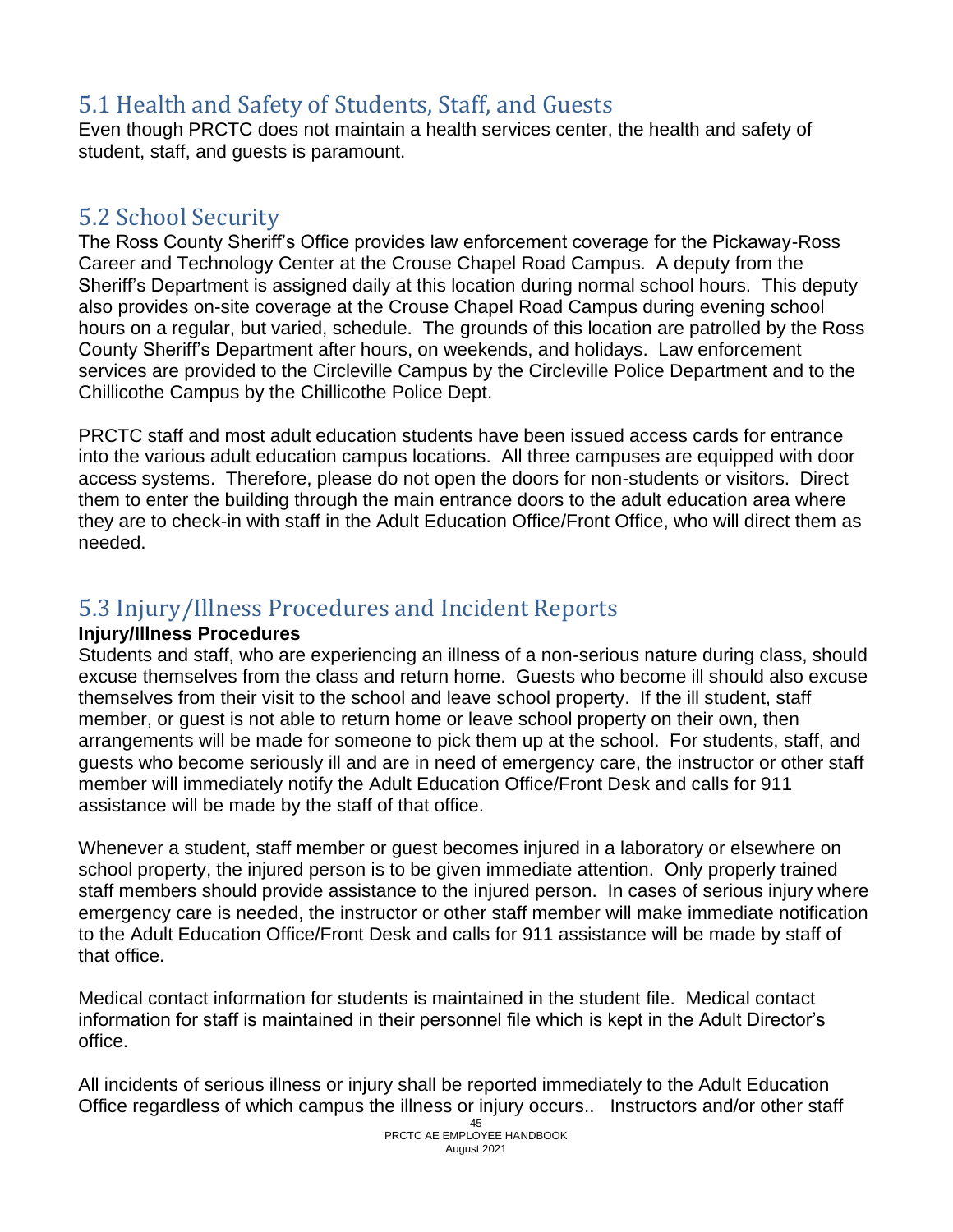members are to complete an Incident/Accident Report Form and submit the completed form to the Adult Education Office and their program Coordinator prior to leaving work for the day.

Reports of injury and/or serious illness are reviewed by the appropriate program Coordinator. Should the incident warrant, the program Coordinator will conduct an investigation of the incident to determine cause, accountability, and the need for updating injury/illness procedures. Injury and illness reports are kept on file in the Adult Director's Office

#### **Incident Reports**

An employee is required to complete an Incident/Accident Report Form when any unusual incident occurs. The form should be completed before leaving work for the day and submitted to the Adult Director and the employee's supervisor/coordinator.

The Incident/Accident Report Form may be found in Section 7 of the Employee Handbook. Employees may also access the form in the corresponding section of the New Employee Orientation Classroom located in the PRCTC Google platform.

# 5.4 Inappropriate Relationships, Bullying, and Other Forms of Aggressive Behavior

As Adult Education staff, we work with adults, but nonetheless, sexual conduct/relationships with students by school employees or any other adult member of the school community is prohibited. Inappropriate relationships of this nature between a student and any teacher, administrator, coach, or other school authority may result in termination, license revocation/suspension, and/or criminal charges for violation of Ohio Revised Code 2907.03 Sexual Battery. Ohio is one of a few states where age is not mentioned as part of the definition for Sexual Battery (ORC 2907.03) when the victim is a student, and the offender is a teacher, administrator, coach, or other person in authority employed by or serving in a school. Please review PRJVSD Policy #4362 regarding Anti-Harassment pertaining to all staff.

Furthermore, anyone who holds an educator's license or any other certification with ODE (such as aides, substitutes, etc.) is additionally held to the State's "Licensure Code of Professional Conduct for Ohio Educators" rules. These rules are available for your review on the ODE website at www.education.ohio.gov.

Finally, PRJVSD Board of Education policy #po8141 requires the school to report such instances of misconduct to ODHE Division of Licensure. Do not put yourself in a situation like this. We are here to provide our students with a high-quality education, not to enter into inappropriate relationships with them. Review and make yourselves aware of the information in the aforementioned documents, particularly the code of conduct and the first three pages of the anti-harassment policy.

**The Anti-Harassment Policy prohibits the following:** Harassment, intimidation, or bullying toward a student, whether by other students, staff or third parties is strictly prohibited and will not be tolerated. This prohibition also includes aggressive behavior, physical, verbal, and psychological abuse and violence within a dating relationship. The Board does not tolerate any gestures, comments, threats, or actions which cause or threaten bodily harm or personal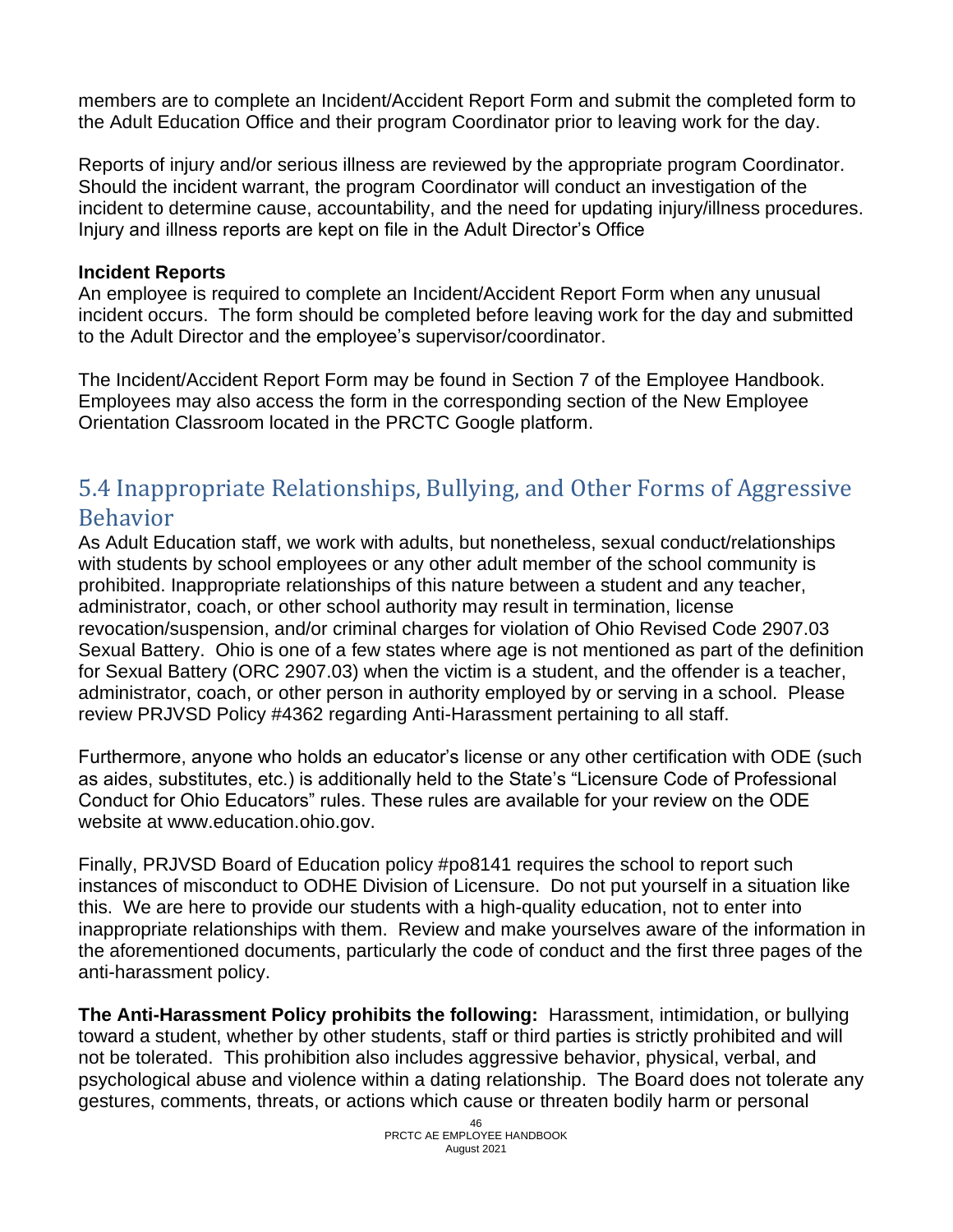degradation. Policy 5517.01 – Bullying and Other Forms of Aggressive Behavior applies to all activities in the District, including activities on school property or while en route to or from school, and those activities occurring off school property if the student or employee is at any school-sponsored, school-approved or school-related activity or function.

**Harassment, intimidation, or bullying means:** Any intentional written, verbal, graphic, or physical act that causes mental or physical harm and is sufficiently severe, persistent, or pervasive that it creates an intimidating, threatening or abusive educational environment, or violence within a dating relationship.

**Aggressive behavior means:** Any inappropriate conduct that is repeated enough, or serious enough, to negatively impact a student's educational, physical, or emotional well-being. It would include, but not be limited to, such behaviors as stalking, bullying/cyberbullying, intimidating, menacing, coercion, name calling, taunting, making threats, and hazing.

Harassment, intimidation, or bullying also means electronically transmitted acts (i.e., internet, email, cell phone, or wireless handheld device that causes mental or physical harm and is sufficiently severe, persistent, or pervasive that it creates an intimidating, threatening or abusive educational environment.

Every student is encouraged, and every staff member is required, to report any situation that they believe to be aggressive behavior toward a student. Reports can be made to instructors, administrative school personnel or other school staff.

### 5.5 Emergency Procedures

The primary consideration in any emergency situation must be the safety of the students, staff and guests.

# 5.6 Cooperation with Law Enforcement Agencies

A cooperative effort shall be maintained between officials of PRCTC and law enforcement agencies. It is paramount that the rights of the school, the home, the civil authorities, and of the individual be clearly understood and protected.

The Superintendent or his specifically designated agents will expend all possible efforts to ensure that proper cooperation between the school and these agencies is maintained with full respect for the individual rights of students.

# 5.7 REMIND App Info—Emergency Notification System

#### **REMIND Notifications for Staff and Students**

Remind is our chosen method of communication for emergency situations and weather closures. In an event such as a lock down or the need for a rapid evacuation of a building, it is extremely important that staff and students and staff know that we will be using Remind (and any other location specific resources available) to send notifications and give timely instructions.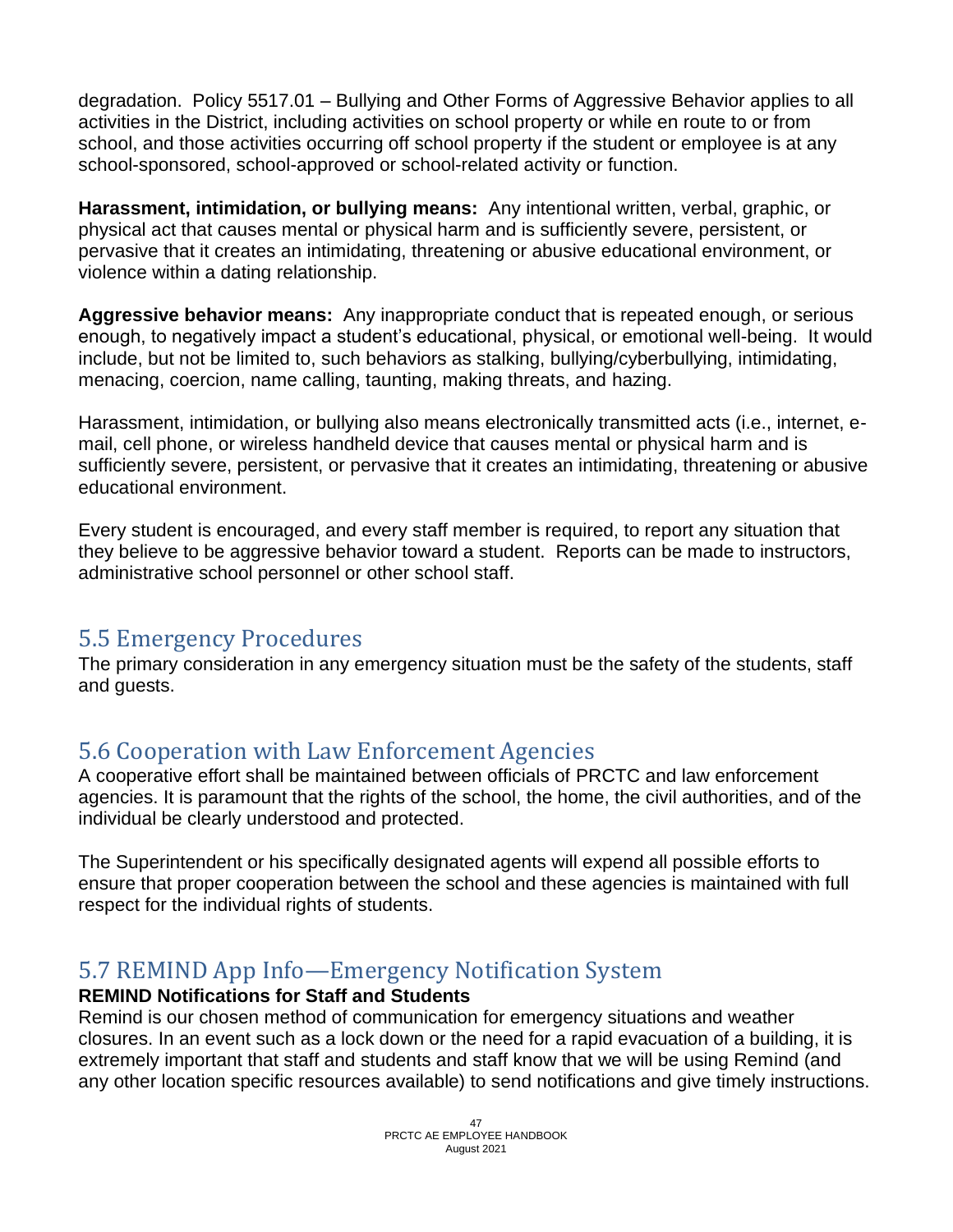Staff and students are encouraged to sign up for Remind for emergency notifications, closures and delays by texting @prae19 to the number 81010. Furthermore, staff members should sign up for @praestaf to receive additional staff-centered messages. Most notifications will come from the AE Director, Carrie Fife, but other building specific supervisors and coordinators will also be able to use Remind in an emergency situation.



In the event of an emergency situation, the administrators of Pickaway-Ross CTC Adult Education will issue valuable information through our Remind service. All students and staff should sign-up via one of the methods below in order to receive emergency notifications and weather-related closure information.

Pick a way to receive messages for PRAE19 If you have signed up for our emergency notifications in Remind in the past, you do not need to again.  $(A)$  If you have a smartphone, get push notifications. On your iPhone or Android phone, open your web browser and go to md.at/praeemerg the following link: Join PRAE19 rmd.at/prae19 **Full Name** First and Last Name Follow the instructions to sign up for Remind. You'll be prompted to Phone Number or Email Address download the mobile app.  $(555) 555 - 5555$ B If you don't have a smartphone, get text notifications. To Text the message @prae19 to the number 81010. 81010 If you're having trouble with 81010, try Message texting @praeemerg to (740) 231-1422. @prae19 \* Standard text message rates apply.

This service provides updates for all four (4) Adult Education campuses.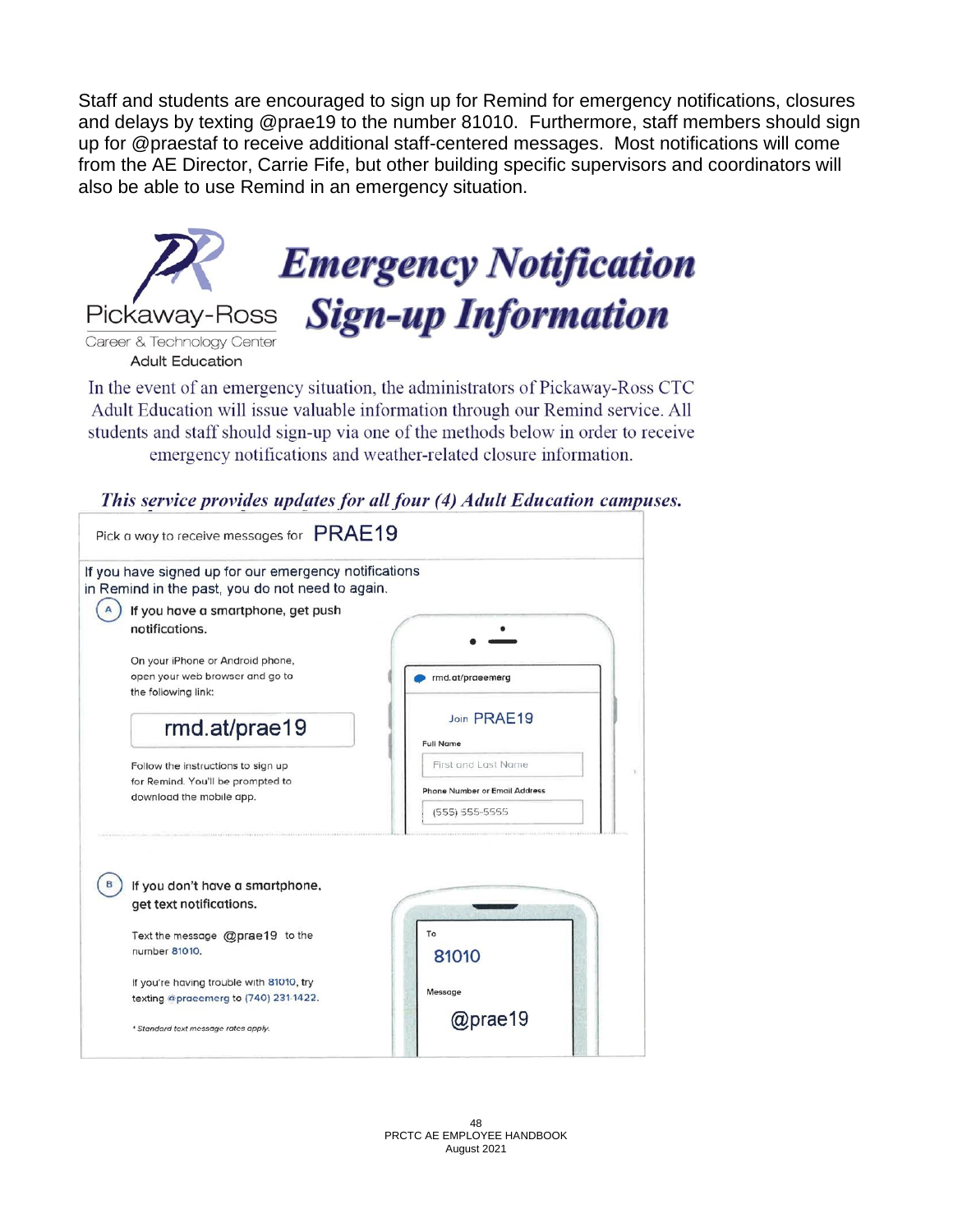# 5.8 Clery Act and Safety Report

In compliance with the Student's Right to Know and Clery/Campus Security Act, PRCTC must publish and distribute annually a school security and safety statistical report. This report is required to be made available to all students, all staff, and the public. A hard copy of the report is available in the Adult Director's Office, Health Occupations Programming Coordinator's Office, and in the Financial Aid Office. The report is also available online through the PRCTC website.

Employees may access additional materials in the corresponding section of the New Employee Orientation Classroom located in the PRCTC Google platform.

# 5.9 Lockdown Procedures

During a lockdown the administrator responsible will determine the level of threat and whether or not your class takes up a shelter-in-place (lockdown in your room or lab) or evacuation to an alternate site. The following announcement will be made, varying in some degree: "lockdown, lockdown, gather students from hallways, etc…."

#### **Instructor and student procedures: Shelter-In-Place**

- All interior doors and lab doors are locked.
- All classroom and office doors will be locked by a designated staff member from the Adult Education Office/Front Desk or the Instructor.
- All classroom and office windows should have tinted window coverings or blinds affixed. If they do not, then windows should be covered with cardboard or construction paper.
- Staff and students should remain quiet and away from doorways and windows.
- Persons in each room and/or office are to take cover along non-visible walls if unable to cover the windows (all windows should be covered) and remain quiet.
- You will be alerted if evacuation is necessary.
- Ignore all requests at doors (even "This is the police"). Entrance to your classrooms/labs/offices will be granted by administrators' keys or other school personnel, if needed.
- If evacuation is necessary, Instructors should take their class rosters with them. The rosters will be needed should the lockdown or evacuation last for an extended period of time.

### 5.10 Evacuation Procedures

When an emergency occurs, the Adult Director shall consult, when feasible, with the Superintendent and local law enforcement concerning whether to evacuate the school. An announcement will then be made to inform staff, students, and guests of the emergency procedures that will be followed (i.e., fire threat, severe weather threat, or school safety threat). The staff on duty will supervise the orderly evacuation of the school. Instructors will review evacuation procedures with their students. Evacuation routes are posted in each classroom and/or lab.

#### **When the alarm sounds:**

• Remain Calm.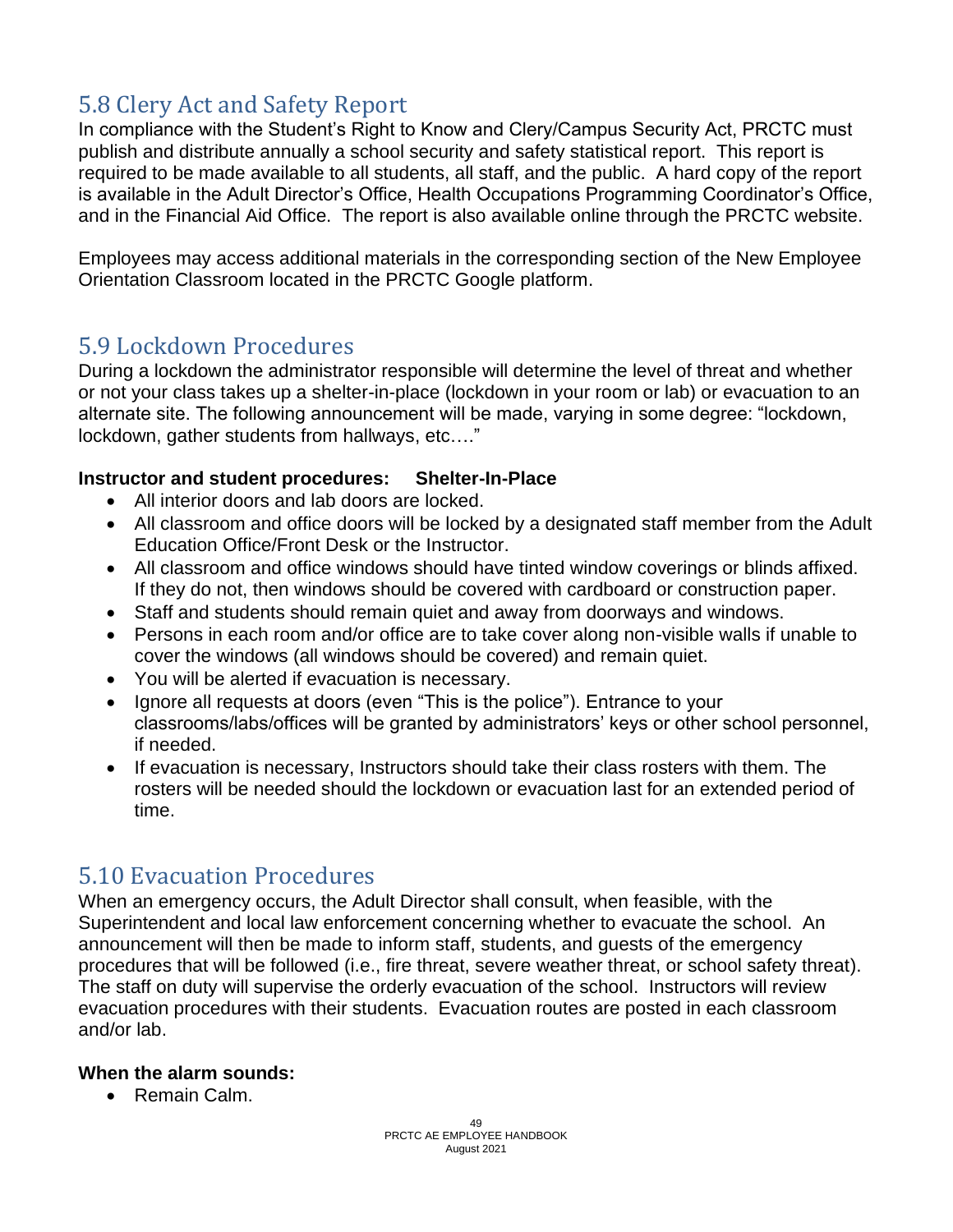- If you are an instructor, take class roster with you.
- Follow the evacuation route map designated for your classroom, lab or work area. This map is posted on the wall of your classroom, lab or work area.
- Close all windows and doors, turn off lights.
- Students and staff should walk briskly, but do not run.
- Once at your designated outdoor location, if you are an instructor, take attendance to account for all your students.
- Report any missing students to an administrator.
- Stay with your students at all times, never leave them alone.
- Listen for updates from an administrator in case there is a need to evacuate the school grounds.
- When you receive the all clear from an administrator you will then be able to return to your classroom.

# 5.11 Tornado Warning Procedures

#### **When the alarm sounds:**

- Remain calm.
- If you are an instructor, take your class roster with you.
- Close all windows and doors, including large shop/lab doors, turn off lights.
- Students and staff are to move orderly, but quickly to the designated area for your classroom, lab or work area.
- Students and staff are to assume a sitting position against the wall with their knees drawn up and their hands clasped behind their necks and arms around their faces looking downward.
- When you receive the all-clear by an administrator you will then be able to return to your classroom, lab or work area.

# 5.12 Fire/Tornado/School Safety Drills

#### **Fire Drills:**

Fire drills will be conducted on a regular basis during the school year. Students, staff and guests will be alerted to a fire drill or an actual fire by the activation of the school's fire alarm system. Instructors will review fire drill procedures with their students.

#### **Tornado Drills:**

Tornado drills will be conducted during the tornado season in the spring. Students, staff and guests will be alerted to a tornado drill or an actual tornado warning. Instructors will review tornado drill procedures with their students.

#### **School Safety Drills:**

School safety drills will be conducted during the school year. During the school safety drill, the instructors will review the appropriate procedures to follow in situations where students must be secured in their classrooms or labs, rather than being evacuated. Students, staff, and guests will be alerted to a school safety drill or an actual school safety threat.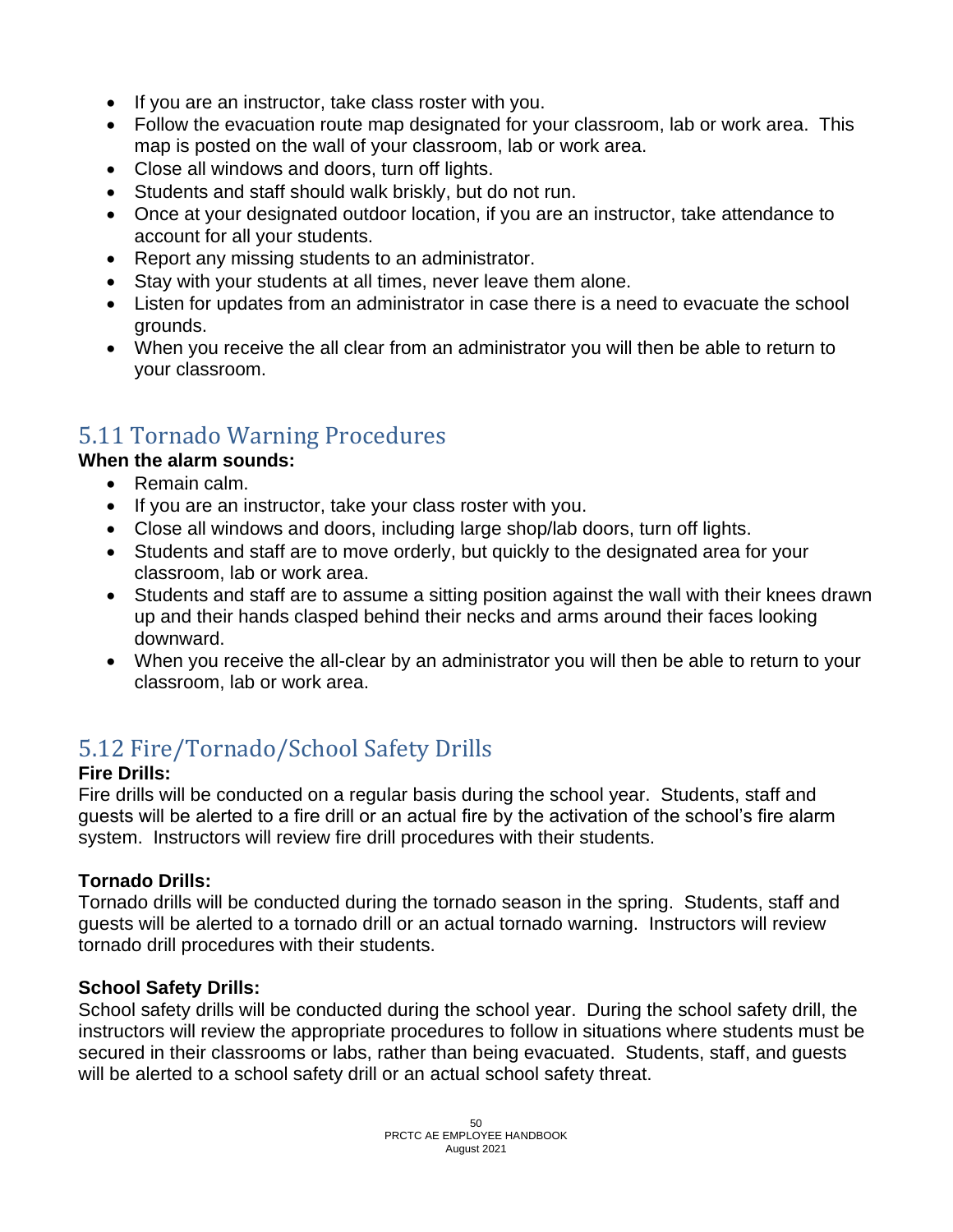The Health and Safety of Students, Staff, and Guests Plan is reviewed on an annual basis. Staff and/or students wishing to have input into the plan, should put their recommendations in writing and send them to the Adult Director.

# 5.13 Family Education Rights & Privacy Act (FERPA)

The Family Educational Rights and Privacy Act (FERPA) (20 U.S.C. § 1232g; 34 CFR Part 99) is a Federal law that protects the privacy of student education records. The law applies to all schools that receive funds under an applicable program of the U.S. Department of Education.

FERPA gives parents certain rights with respect to their children's education records. These rights transfer to the student when he or she reaches the age of 18 or attends a school beyond the high school level. Students to whom the rights have transferred are "eligible students."

- Parents or eligible students have the right to inspect and review the student's education records maintained by the school. Schools are not required to provide copies of records unless, for reasons such as great distance, it is impossible for parents or eligible students to review the records. Schools may charge a fee for copies.
- Parents or eligible students have the right to request that a school correct records which they believe to be inaccurate or misleading. If the school decides not to amend the record, the parent or eligible student then has the right to a formal hearing. After the hearing, if the school still decides not to amend the record, the parent or eligible student has the right to place a statement with the record setting forth his or her view about the contested information.
- Generally, schools must have written permission from the parent or eligible student in order to release any information from a student's education record. However, FERPA allows schools to disclose those records, without consent, to the following parties or under the following conditions (34 CFR § 99.31):
	- o School officials with legitimate educational interest;
	- o Other schools to which a student is transferring;
	- o Specified officials for audit or evaluation purposes;
	- $\circ$  Appropriate parties in connection with financial aid to a student;
	- o Organizations conducting certain studies for or on behalf of the school;
	- o Accrediting organizations;
	- $\circ$  To comply with a judicial order or lawfully issued subpoena;
	- $\circ$  Appropriate officials in cases of health and safety emergencies; and
	- o State and local authorities, within a juvenile justice system, pursuant to specific State law.

Schools may disclose, without consent, "directory information". The PRCTC Board of Education designates the following as student "directory information": a student's name; address; telephone number; date and place of birth; major field of study; participation in officially recognized activities and sports; height and weight, if a member of an athletic team; dates of attendance; date of graduation; or awards received. Students may refuse to allow PRCTC to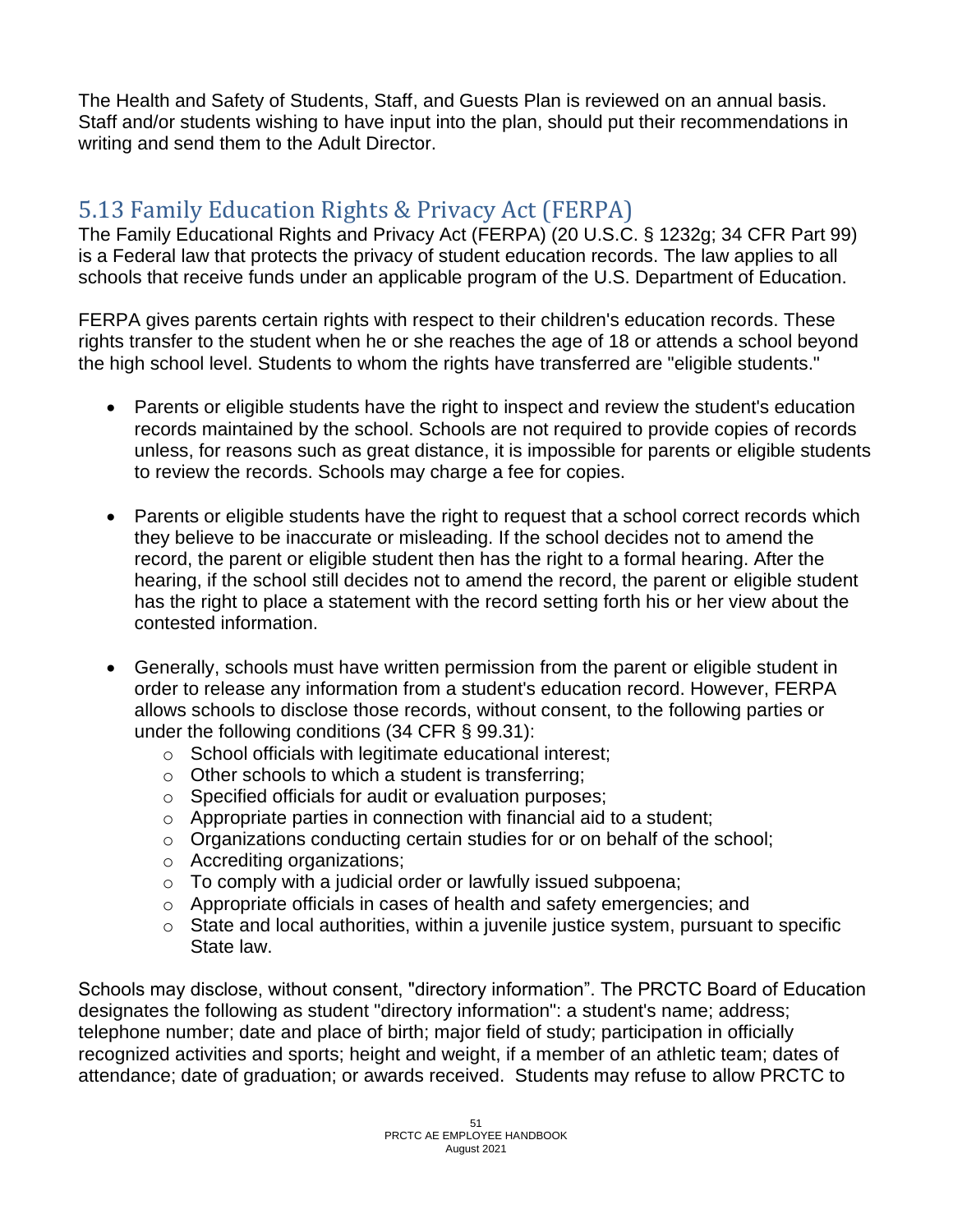disclose any or all of such "directory information" upon written notification to the Adult Director within fourteen (14) days after receipt of the FERPA notice.

Schools must notify parents and eligible students annually of their rights under FERPA. The actual means of notification (special letter, inclusion in a PTA bulletin, student handbook, or newspaper article) is left to the discretion of each school. PRCTC will notify parents and eligible students of their rights under FERPA at the time of enrollment. For periods of enrollment beyond 12 months in length, PRCTC will notify parents and eligible students of their rights under FERPA annually.

For additional information, you may call 1-800-USA-LEARN (1-800-872-5327) (voice). Individuals who use TDD may use the Federal Relay Service. Or you may contact us at the following address:

> Family Policy Compliance Office U.S. Department of Education 400 Maryland Avenue, SW Washington, D.C. 20202-8520

#### **Health and Safety Exemption**

FERPA permits non-consensual disclosure of education records, or personally identifiable, nondirectory information from education records, in connection with a health or safety emergency under § 99.31(a)(10) and § 99.36 of the FERPA regulations. The health or safety exemption permits the disclosure of personally identifiable information from a student's education record without the written consent of the student in the case of an immediate threat to the health or safety of students or other individuals.

Employees may access additional materials in the corresponding section of the New Employee Orientation Classroom located in the PRCTC Google platform.

# 5.14 GLBA (Safeguarding of Confidential Financial and Personal Information)

Pickaway-Ross Career & Technology Center (PRCTC) is committed to the ongoing protection of confidential financial information that it may collect from faculty, staff, students, alumni and others. The Gramm-Leach-Bliley Act\* ("GLBA") addresses the privacy of non-public identifying information and describes the necessity for administrative, technical and physical safeguarding of that type of information. GLBA mandates that PRCTC develop, implement and maintain a comprehensive information security program (the "Plan") to insure the safeguarding of Confidential Financial Information ("CFI").

PRCTC obtains CFI from students, faculty, staff and others that may include, but is not limited to:

- Names
- Social Security Numbers
- Date and location of birth
- Gender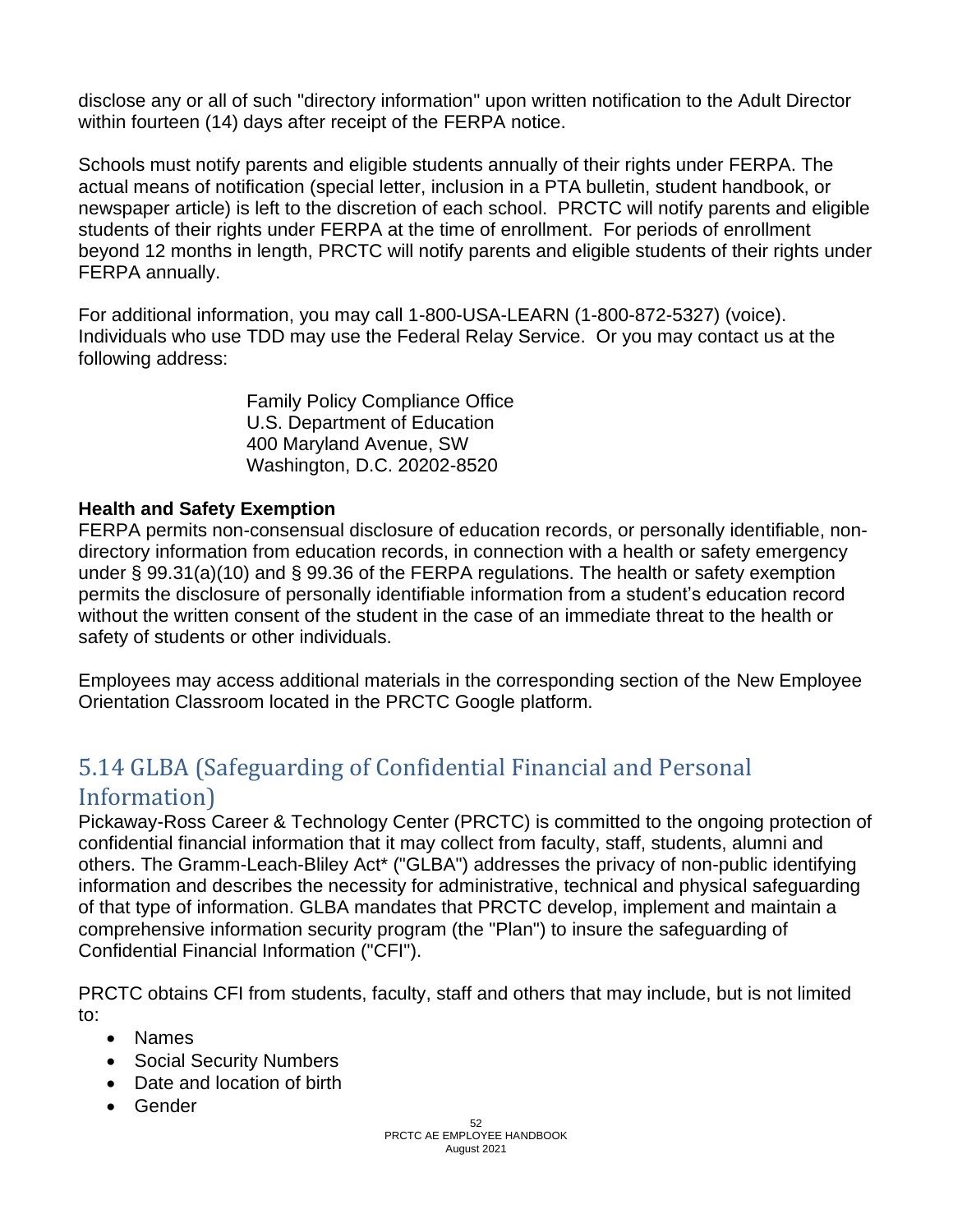- Driver's license information
- Salary history
- Tax or financial information from a student or a student's parents

Employees may access additional materials in the corresponding section of the New Employee Orientation Classroom located in the PRCTC Google platform.

### 5.15 Documents and Records

#### **Public Records**

"Public records" are defined as any document, device, or item, regardless of physical form or characteristic, including an electronic record created or received by or coming under the jurisdiction of the Board or its employees, which serves to document the organization, functions, policies, decisions, procedures, operations, or other activities of the District.

#### **Electronic Records**

"Electronic records" are defined as records created, generated, sent, communicated, received, or stored by electronic means. "Public records" do not include medical records, documents containing genetic information, trial preparation records, confidential law enforcement investigatory records, records the release of which is prohibited by State or Federal law, and any other exceptions set forth in R.C. 149.43. Confidential law enforcement investigatory records, medical records, and trial preparation records are as defined in R.C. 149.43.

### 5.16 Retention of Documents and Records

No public record may be removed from the office in which it is maintained except by a Board officer or employee in the course of the performance of his/her duties. Public records may only be disposed of pursuant to the District's "Schedule of Records Retention and Disposition – Form RC-2," which must be approved by the Ohio Historical Society and the State Auditor.

"Public record" includes any document, device, or item, regardless of physical form or characteristic, including an electronic record, created or received by or coming under the jurisdiction of the Board or its employees, which serves to document the organization, functions, policies, decisions, procedures, operations, or other activities of the District.

"Public record" does not mean any of the following: medical records; documents containing genetic information; trial preparation records; confidential law enforcement investigatory records; and other records the release of which is prohibited by State or Federal law, including, but not limited to, student personally identifiable information and student directory information when the student's parents have affirmatively withdrawn consent for release of it in writing.

"Electronic record" includes any record having been created, generated, sent, communicated, received, or stored by electronic means.

Documents in electronic mail format are records as defined by the Ohio Revised Code when their content relates to the business of the District (i.e., they serve to document the organization, functions, policies, decisions, procedures, operations, or other activities of the District). E-mail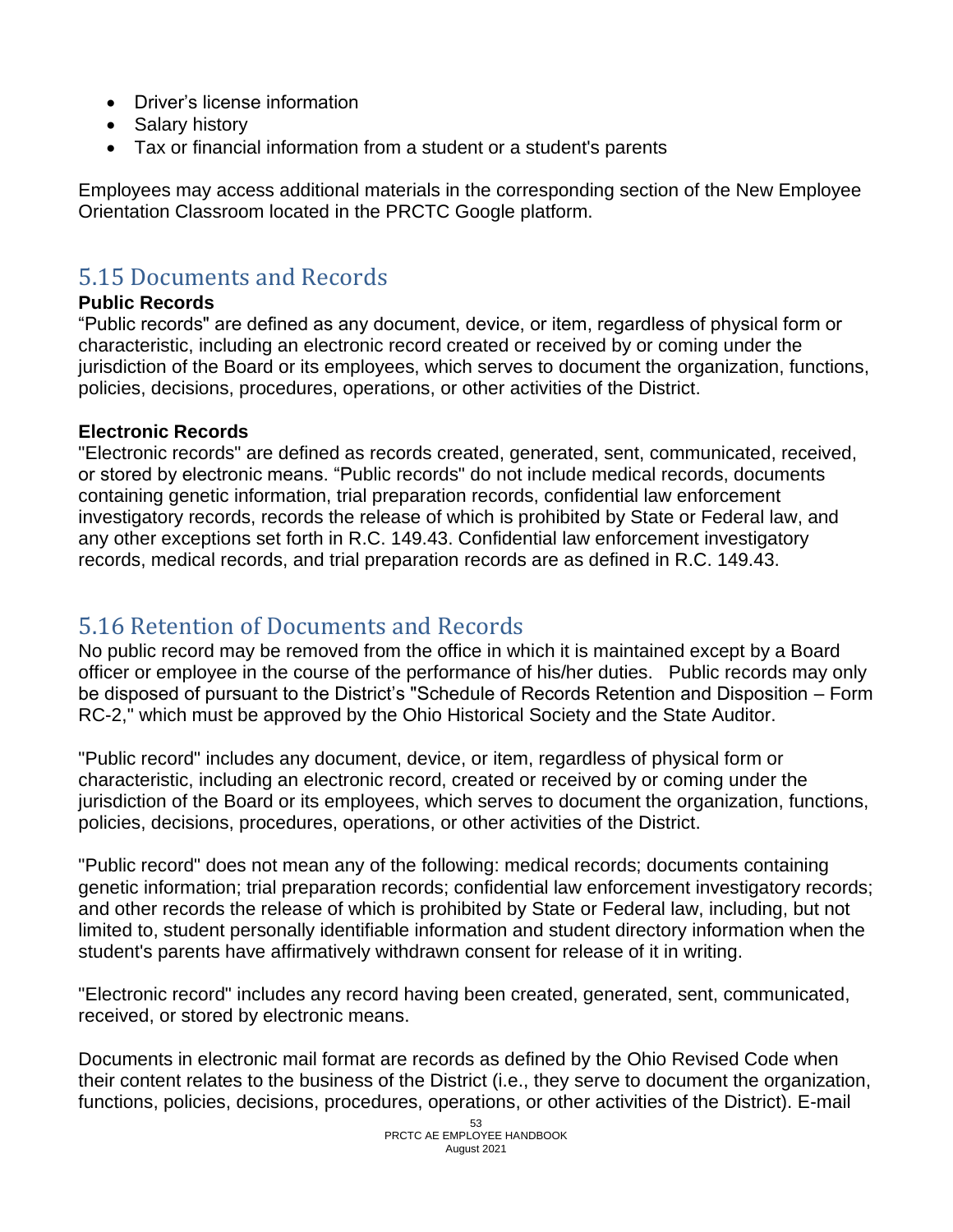shall be treated in the same fashion as records in other formats and shall follow the same retention schedule.

Records in private e-mail accounts are subject to disclosure if their content relates to public business, and all employees or representatives of the District are responsible for retaining emails that meet the definition of public records and copying them to their District e-mail account(s) and/or to the records custodian.

The records custodian shall treat such e-mail/records from private accounts as records of the District. These records shall be filed appropriately, retained in accordance with the established schedules, and made available for inspection and copying in accordance with the Public Records Act.

Private e-mail, electronic documents, and documents ("private records") that do not serve to document the District's organization, functions, policies, decisions, procedures, operations or other activities are not public records. Although private records do not fall under Policy 8310 – "Public Records" or this guideline, they may fall under Policy 8315 – "Information Management" or AG 8315 – "Litigation Hold Procedure."

"Documents" includes, but is not limited to, writings, drawings, graphs, charts, photographs, blueprints, sound recordings, images and other data or data compilations stored in any medium from which information can be obtained or translated if necessary.

Electronically Stored Information ("ESI") includes, but is not limited to, writings, drawings, graphs, charts, photographs, blueprints, sound recordings, images and other data or data compilations stored in any electronic media from which information can be obtained or translated if necessary. It includes, but is not limited to, e-mails, e-mail attachments, instant messages, word processing files, spreadsheets, pictures, application program and data files, databases, data files, metadata, system files, electronic calendar appointments, scheduling program files, TIFF files, PDF files, MPG files, JPG files, GIF files, network share files, internal websites, external websites, newsgroups, directories, security and access information, legacy data, audio recordings, voice mails, phone logs, faxes, internet histories, caches, cookies or logs of activity on computer systems that may have been used to process or store electronic data.

"Electronic media" includes, but is not limited to, hard drives (including portable hard disk drives "HDD's"), floppy drives, disaster recovery media, and storage media (including DVD's, CD's, floppy discs, Zip discs/drives, Jazz discs/drives, USB memory drives, jump disc/drives, flash discs/drives, keychain discs/drives, thumb discs/drives, smart cards, micro-film, backup tapes, cassette tapes, cartridges, etc.), accessed, used and/or stored on/in/through the following locations: networks and servers; laptop and desktop work computers; home and personal computers; other computer systems; backup computers or servers; archives; wireless devices such asa cellular phone, tablet PC, etc.); pagers; firewalls; audit trails and logs, printers; copiers; scanners; digital cameras; photographic devices; and video cameras and devices. Electronic media shall also include any item containing or maintaining ESI that is obtained by the District for Board member or employee usage or that an employee uses for such purpose (even if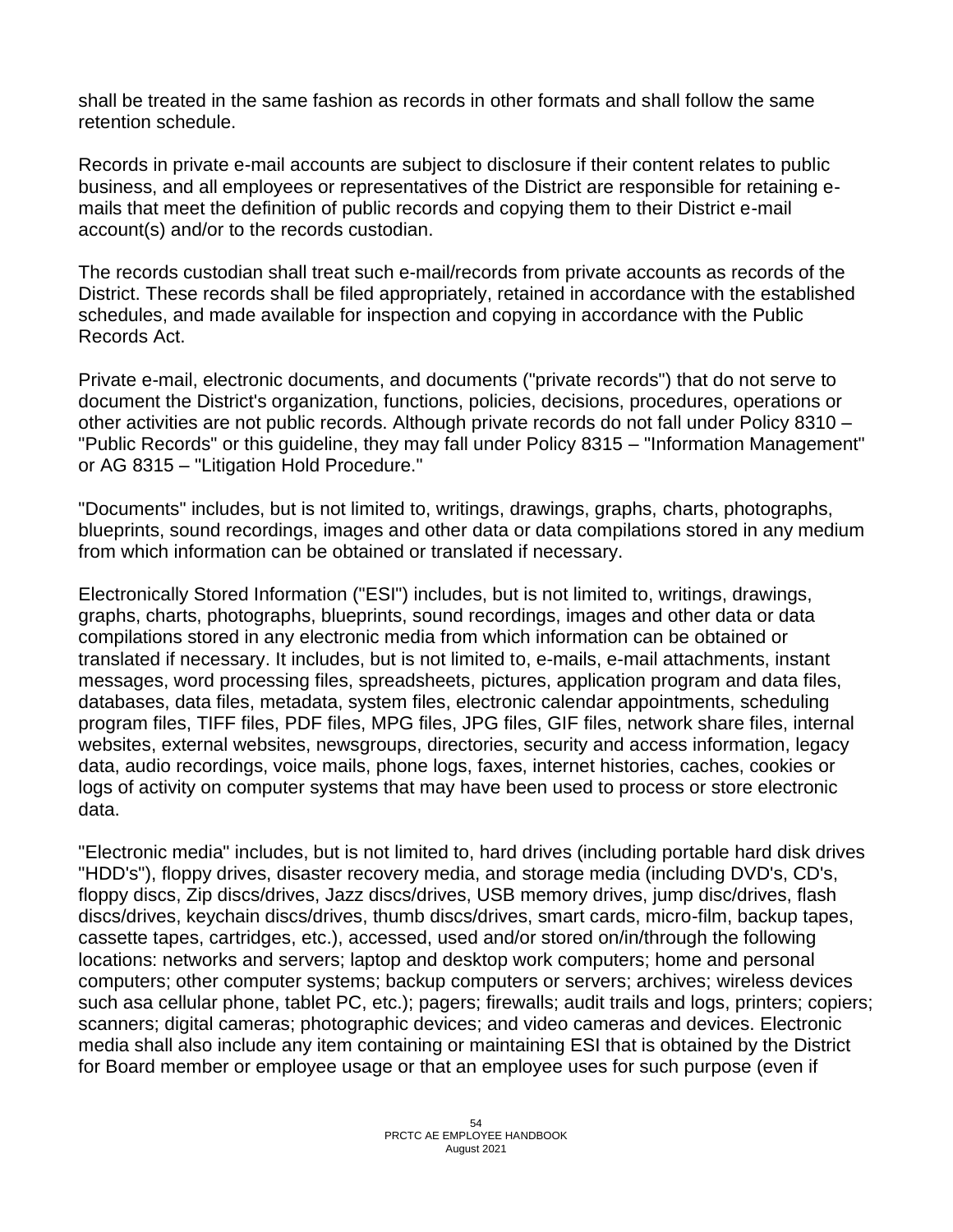privately owned by the Board member or employee) from the date this policy is adopted into the future.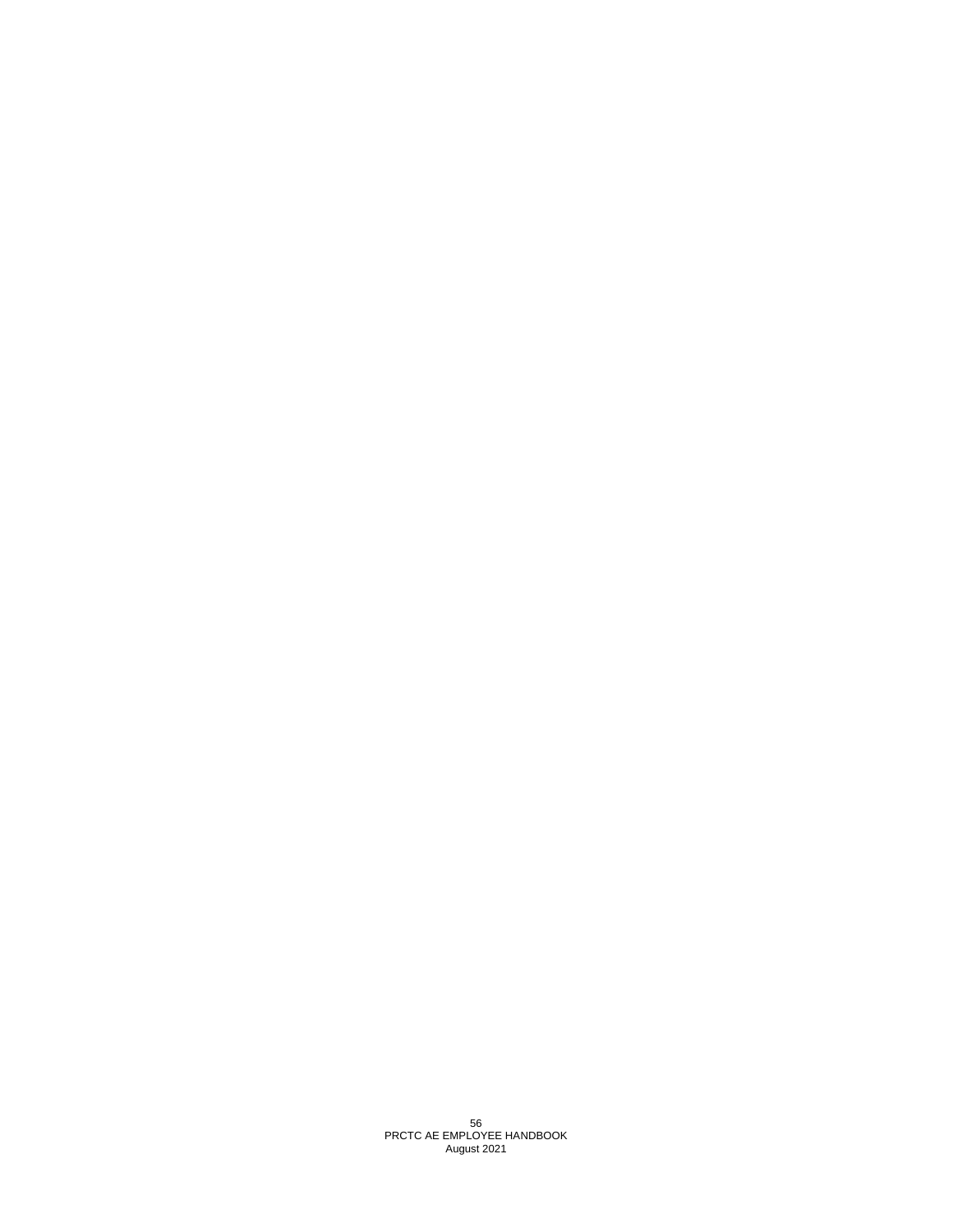Section 6: Building Guidelines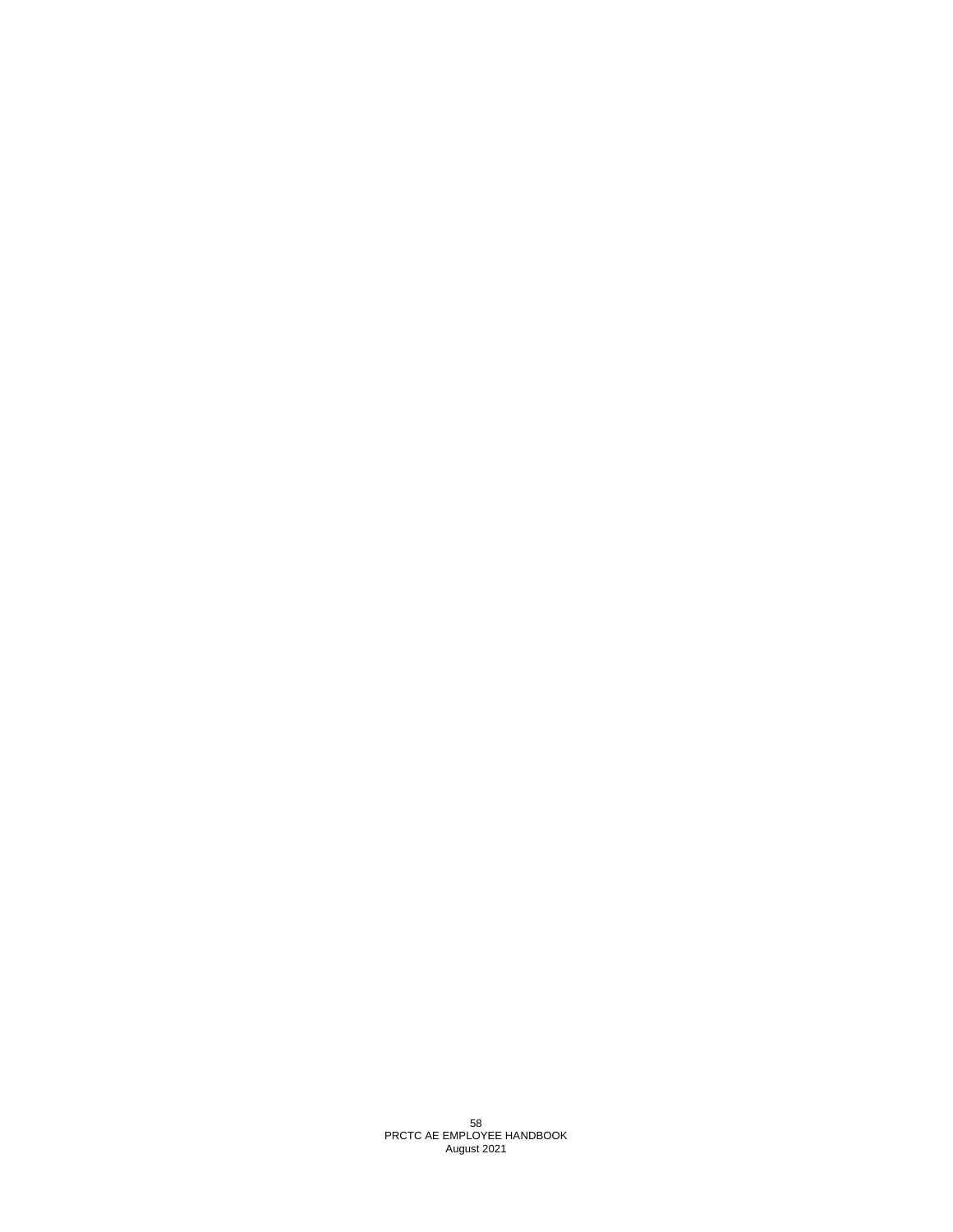# 6.1 Access to Buildings

PRCTC staff and most adult education students have been issued access cards for entrance into the various adult education campus locations with specific timeframe restrictions. Therefore, please do not open the doors for non-students or visitors. Direct them to enter the building through the main entrance doors to the adult education area where they are to check-in with staff in the Adult Education Office/Front Office, who will direct them as needed.

Employees leaving Pickaway-Ross must return the access card and door keys to the Building Supervisor.

### 6.2 Building Supervisors

Building Supervisors are located at all locations. All concerns or questions should be addressed to the named individual.

### 6.3 Instructor Keys

At the end of the school year, instructors will be required to return all assigned keys. Instructors who need their keys at any other time must receive permission from their supervisor/coordinator or the Adult Director.

Please adhere to the following guidelines:

- Do not duplicate any keys. If you need a duplicate made contact your supervisor/coordinator who will submit the request to the Building Supervisor or Director of Adult Education.
- If a key is lost, contact your supervisor immediately.
- Contact the Building Supervisor or Adult Director if it becomes necessary to transfer keys from one staff member to another. You have been issued your keys and are responsible for them. Do not transfer a key to someone else without approval.
- Students should not be permitted access to your keys under any circumstances.
- Tool rooms and supply storage areas should be unlocked by the instructor, the needed items removed and then locked. Students should not be securing supplies and tools without supervision.

# 6.4 Work Requisition (Maintenance Request)

All requests for work to be performed by the Maintenance Department must be submitted through FMX. Click the Maintenance Service Request button and complete the request form. Your request will automatically be forwarded to your supervisor/coordinator and others for approval. Once received by the Facilities Manager, the work will be scheduled for completion.

### 6.5 Building Policies

#### **Theft and/or Destruction of School Property**

These actions will not be tolerated. Instructors who observe or hear of such activities are to notify the Adult Education Office immediately. Notification of the appropriate law enforcement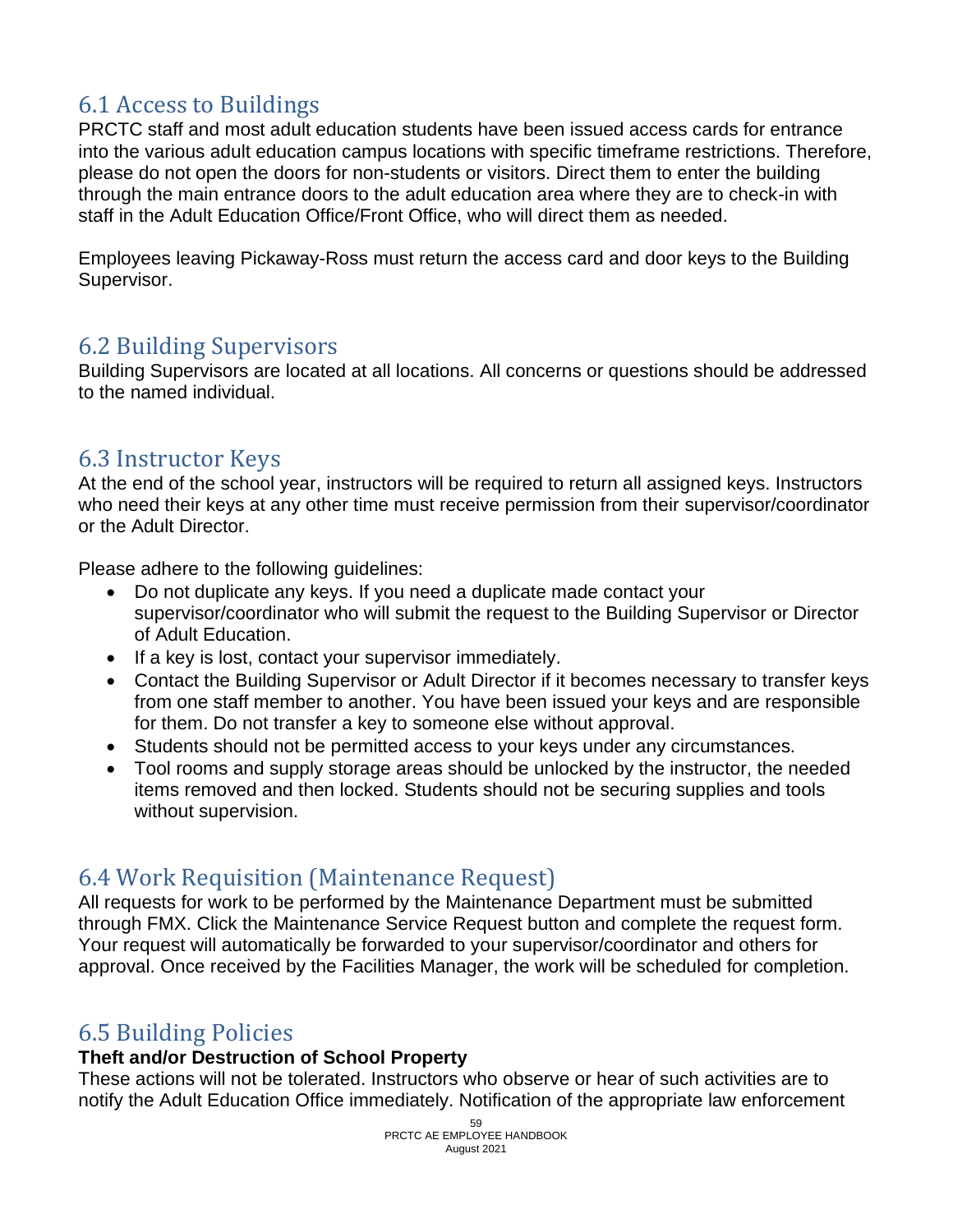agency, dismissal from the school and prosecution to the fullest extent of the law are all a possibility.

#### **Staff Parking**

Employees must secure a parking pass from the secondary Director's Office for parking at the Crouse Chapel location. Lab teachers are not to park beside their labs unless they are temporarily unloading materials from their cars.

#### **Food and Drinks**

Food and drinks are not to be consumed in the computer labs. Consumption of food or drinks in all other areas shall be permitted at the discretion of the instructor and with the approval of the Coordinator. When food or drinks are consumed in an area other than a designated Break Room, staff and students are to clean-up after themselves and dispose of all trash in the waste receptacles.

#### **Smoking – Staff/Student**

Under no circumstances shall smoking take place inside the building or outside the building by the main/front doors at any campus. Smoking is permitted only in the designated areas.

#### **Materials and Copier**

The materials you need to complete your duties will be provided by PRCTC. If the materials are not available, talk with your Coordinator about ordering what is needed. Copiers (printers) are available at all locations.

#### **Pictures, Posters, and Bulletin Boards**

Employees are not permitted to install or mount pictures, posters, bulletin boards, etc. on walls, except as approved by the appropriate supervisor. Temporary pictures or posters may be placed on the metal walls with magnetic discs or on the brick and/or cement block walls with masking tape. The type of material displayed should be relevant to the course taught.

### 6.6 Use of Facilities

The facility may not be used by staff for personal gain. No students should be admitted to classrooms or labs without an instructor present. Staff is encouraged to use school facilities for Advisory Committee meetings and other types of educational events. Should a staff member wish/need the use of a facility after normal school hours or on weekends, requests for this usage need to be made to and approved by the Adult Director.

# 6.7 Loan or Rental of Equipment

PRCTC has instructional equipment and supplies available for staff use at all three locations. Furthermore, PRCTC has a centralized Media Center located at the Crouse Chapel Road location from which staff may borrow instructional equipment. The Adult Director can authorize the rental of needed instructional equipment from an outside source when needed. No equipment belonging to the school shall be rented, leased, or loaned to any individual, organization, or company on or off the school premises. Any exceptions must be approved through the Superintendent's Office.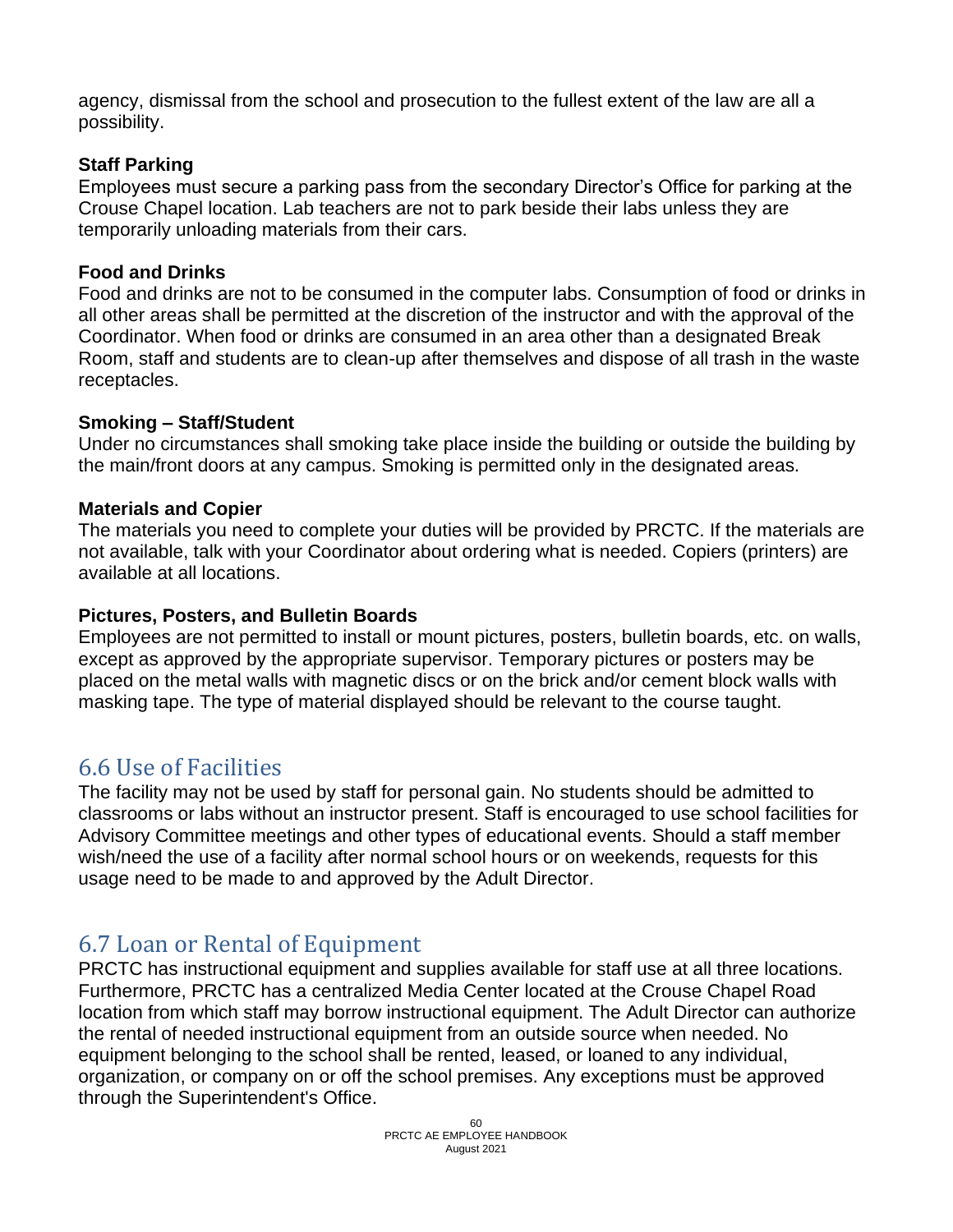# 6.8 Inventory

Instructors are responsible for inventory control. Instructors must have adequate procedures to identify repair needs, to project replacement needs, and to complete annual inventory reports as requested by the administration. This may need to be done in cooperation with the secondary instructors.

### 6.9 Visitors

All adult visitors to any of the locations must report to the Adult Education Office/Front Desk. To minimize problems, the following guidelines will be utilized for all school visitors:

- With the exception of relatives, no visitors will be allowed to see students unless it is an extreme emergency.
- Relatives of students will be allowed to meet with the students at the Adult Education Office/Front Desk area or in the designated Break Room. The appropriate supervisor and/or Director of Adult Education will be knowledgeable of this meeting.
- A visitor to see staff personnel will be admitted only upon contacting and gaining approval from the individual staff member.
- All visitors must sign in.
- Students should not bring children or other relatives to class. Childcare is not available at any of our locations.

# 6.10 Telephone Specifics

- To access an outside line, dial 8.
- To call internally, dial the 5-digit extension. All extensions start with the number 3.
- Long distance calls may be placed only to conduct business pertaining to your position.
- Retrieving Voice Mail A red light displayed on the handset indicates a voice message. To retrieve, push the message button (envelope symbol), enter your PIN number, and then follow the prompts in order to hear your message(s).
- Personal Device usage should be kept at a minimum and should not interfere with job performance/productivity.

# 6.11 Mail

All outgoing mail will be processed through the Crouse Chapel Road Campus. Staff from the Circleville and Chillicothe Campuses have been designated that will transport inter-office and outgoing mail to Crouse Chapel Road.

Staff mailboxes are located at each site and designated staff at each location are responsible for sorting and distributing the mail.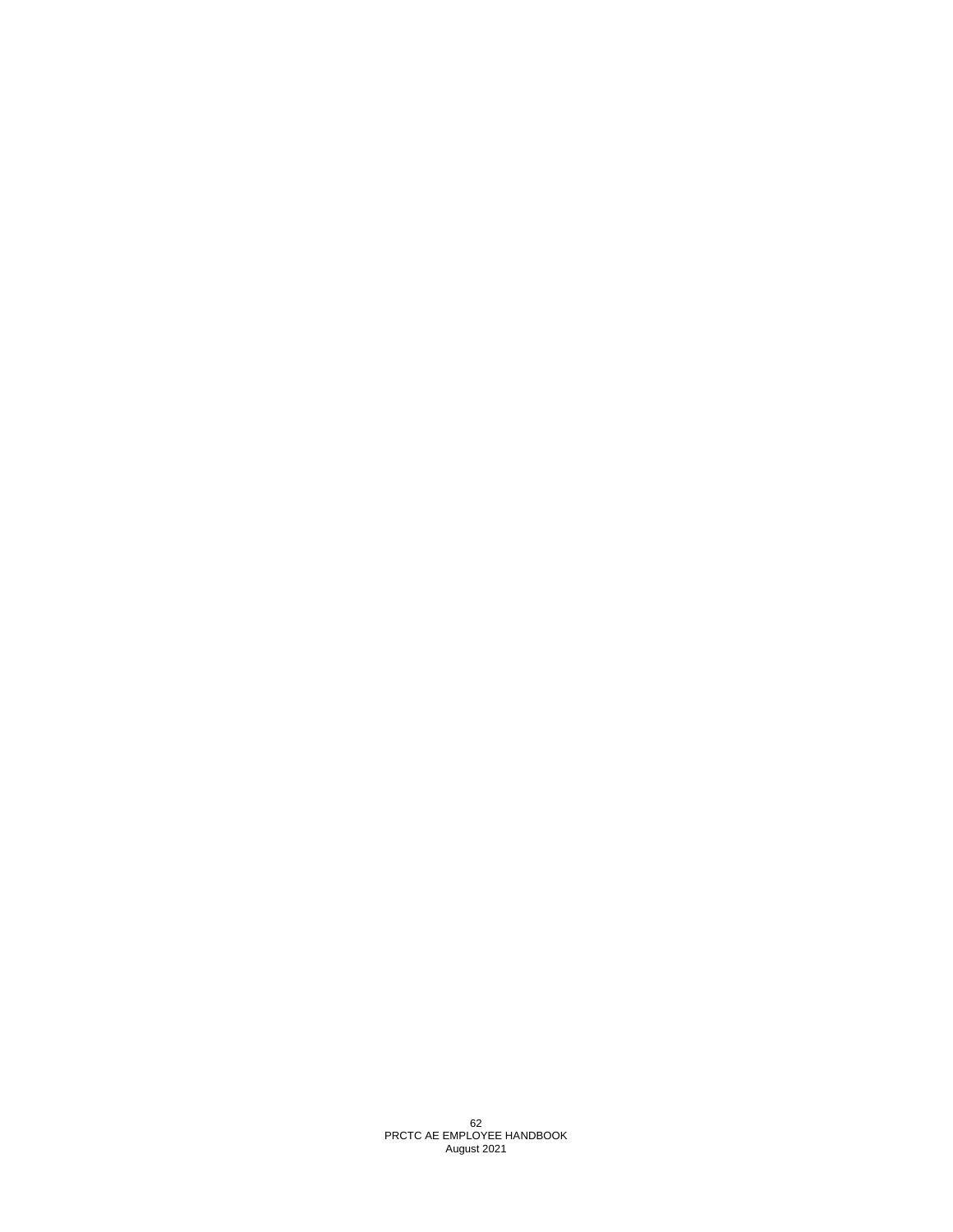Section 7: Forms and Other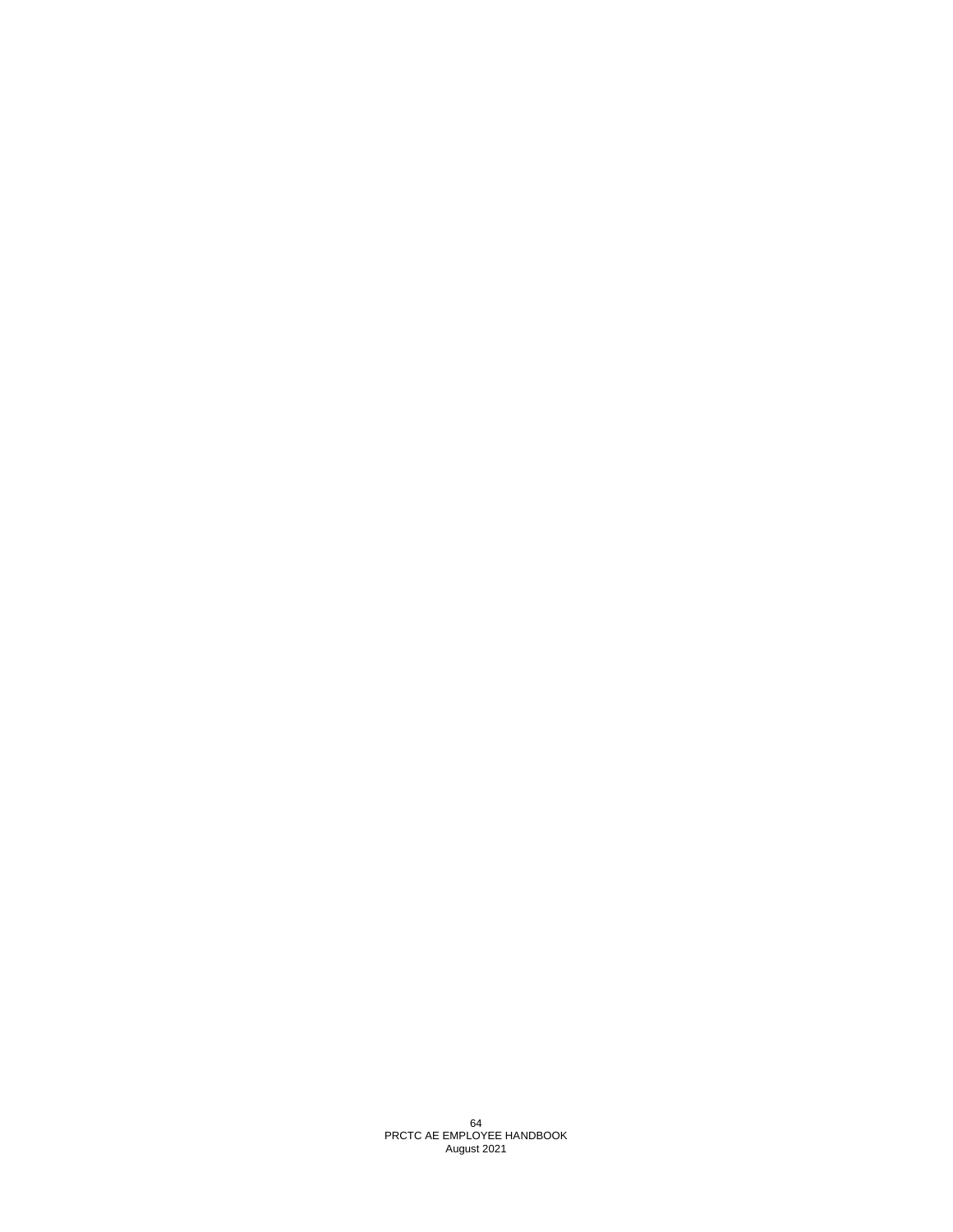Employees may also access the attached forms in the corresponding section of the New Employee Orientation Classroom located in the PRCTC Google platform.

The phone directory, school calendar and schedule of pay dates is updated annually. Employees may contact their supervisor/coordinator for a current copy.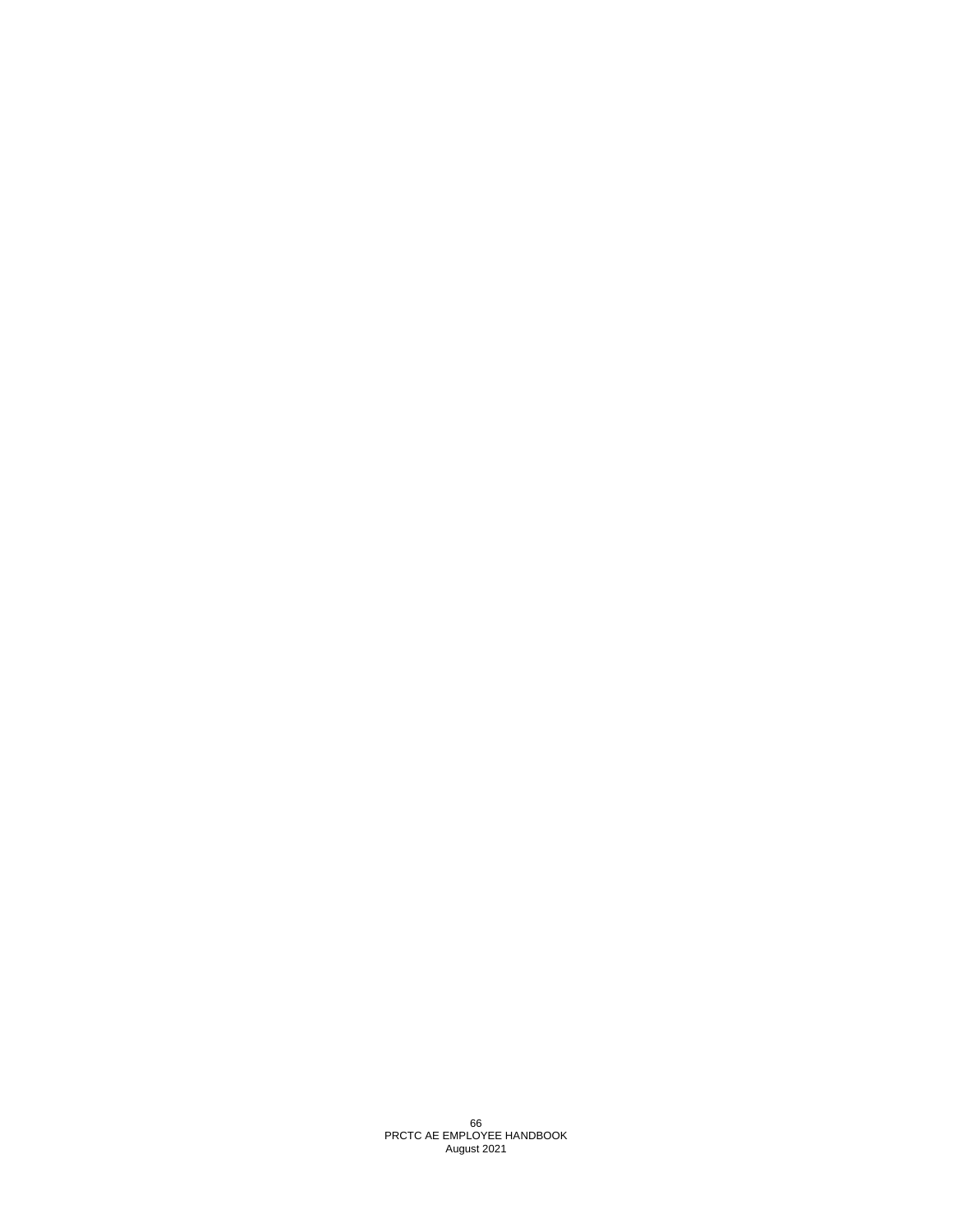# 7.1 Form: Acknowledgement of Resolution Conveying Deadly Weapons

WHEREAS, the Pickaway-Ross Joint Vocational School District Board of Education believes that the safety of their students is paramount, that the ability of teachers, school support staff, administrators, and others to be prepared and equipped to defend and to protect our students is essential in creating and preserving a proper learning environment.

BE IT RESOLVED that the Pickaway-Ross Joint Vocational School District Board of Education, pursuant to Ohio Revised Code Section 2923.122(D)(1)(a), will grant written authorization to approved individuals, so that they may convey deadly weapons or dangerous ordnance into a school safety zone, or to possess a deadly weapon or dangerous ordnance in a school safety zone of the Pickaway-Ross Joint Vocational School District for the welfare and safety of the Students.

BE IT FURTHER RESOLVED that any such person(s) designated by the Superintendent must be permitted under Ohio law to carry a concealed handgun and must undergo response to active shooter training and re-certify each year prior to being authorized to convey and/or possess deadly weapons or dangerous ordnance in a school safety zone of the Pickaway-Ross Joint vocational School District.

\_\_\_\_\_\_\_\_\_\_\_\_\_\_\_\_\_\_\_\_\_\_\_\_\_\_\_\_\_\_\_\_ \_\_\_\_\_\_\_\_\_\_\_\_\_\_\_\_\_\_\_\_\_\_\_\_\_

| Employee       | Date |  |
|----------------|------|--|
|                |      |  |
| Superintendent | Date |  |

Treasurer Date

\_\_\_\_\_\_\_\_\_\_\_\_\_\_\_\_\_\_\_\_\_\_\_\_\_\_\_\_\_\_\_\_ \_\_\_\_\_\_\_\_\_\_\_\_\_\_\_\_\_\_\_\_\_\_\_\_\_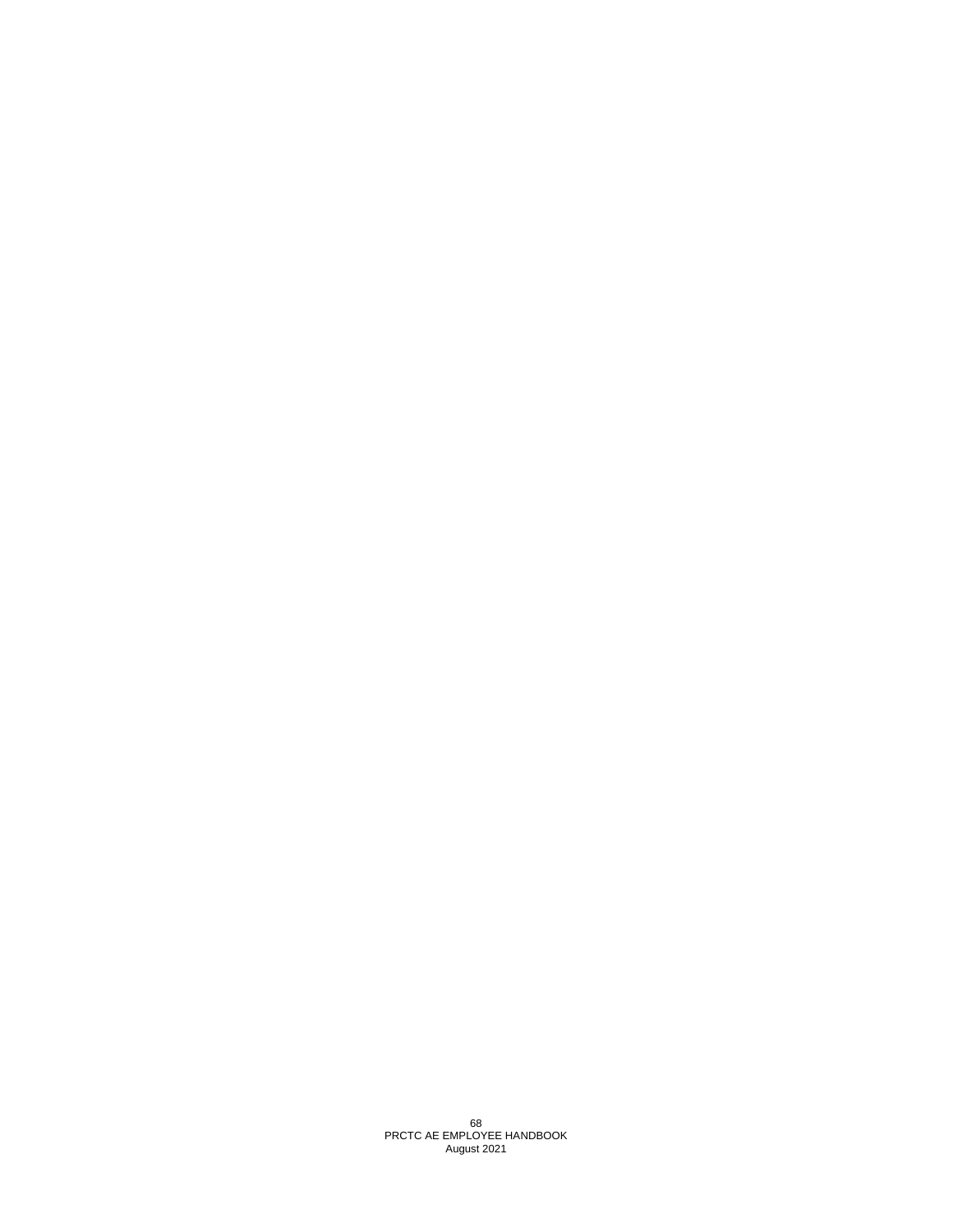# 7.2 Form: Incident/Accident Report Form

#### **Pickaway-Ross Career & Technology Center Adult Education Department INCIDENT/ACCIDENT REPORT FORM**

| Name of Employee/Injured:<br>Date & Time of Incident/Accident:<br><b>Location of Incident/Accident:</b> |                 |  |  |
|---------------------------------------------------------------------------------------------------------|-----------------|--|--|
| <b>Witnesses:</b>                                                                                       |                 |  |  |
| <b>Complete Description of Incident/Accident:</b>                                                       |                 |  |  |
|                                                                                                         |                 |  |  |
|                                                                                                         |                 |  |  |
|                                                                                                         |                 |  |  |
|                                                                                                         |                 |  |  |
|                                                                                                         |                 |  |  |
|                                                                                                         |                 |  |  |
|                                                                                                         |                 |  |  |
|                                                                                                         |                 |  |  |
|                                                                                                         |                 |  |  |
|                                                                                                         |                 |  |  |
|                                                                                                         |                 |  |  |
|                                                                                                         |                 |  |  |
|                                                                                                         |                 |  |  |
| <b>Signature of Person Submitting Report</b>                                                            | <b>Date</b>     |  |  |
| <b>Distribution: Original to Adult Director</b>                                                         | Copy to Manager |  |  |
| Report is to be completed and distributed before you leave work for the day.                            |                 |  |  |

August 2021